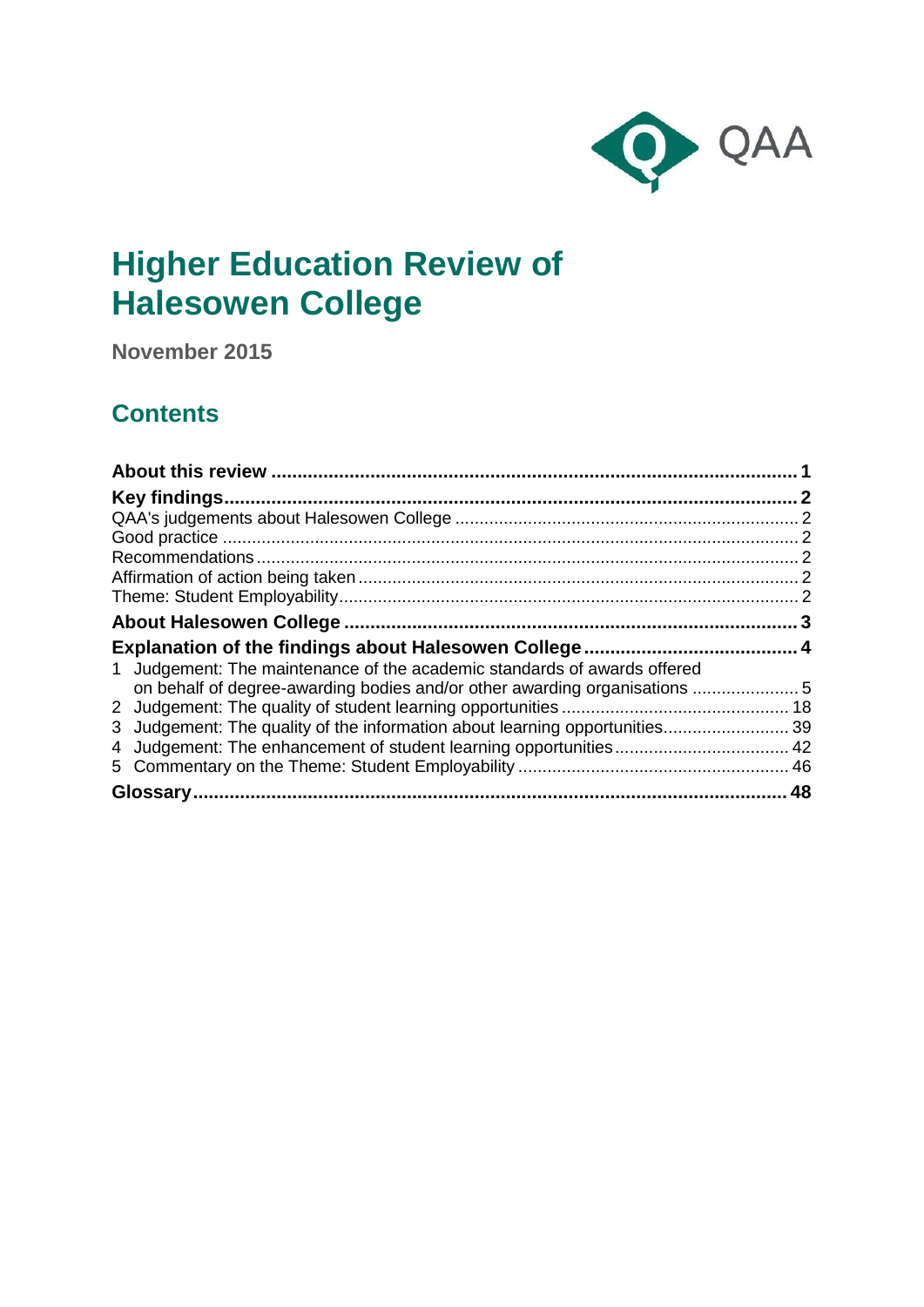## <span id="page-1-0"></span>**About this review**

This is a report of a Higher Education Review conducted by the Quality Assurance Agency for Higher Education (QAA) at Halesowen College. The review took place from 24 to 26 November 2015 and was conducted by a team of three reviewers, as follows:

- Mr Liam Curran
- Mrs Maz Stewart
- Mr Lyes Bouakaz (student reviewer).

The main purpose of the review was to investigate the higher education provided by Halesowen College and to make judgements as to whether or not its academic standards and quality meet UK expectations. These expectations are the statements in the [UK Quality](http://www.qaa.ac.uk/assuring-standards-and-quality/the-quality-code)  [Code for Higher Education](http://www.qaa.ac.uk/assuring-standards-and-quality/the-quality-code) (the Quality Code)<sup>1</sup> setting out what all UK higher education [providers](http://newlive.qaa.ac.uk/AboutUs/glossary/Pages/glossary-h.aspx#h2.1) expect of themselves and of each other, and what the general public can therefore expect of them.

In Higher Education Review, the QAA review team:

- makes judgements on
	- the setting and maintenance of academic standards
	- the quality of student learning opportunities
	- the information provided about higher education provision
	- the enhancement of student learning opportunities
	- provides a commentary on the selected theme
- makes recommendations
- identifies features of good practice
- affirms action that the provider is taking or plans to take.

A summary of the findings can be found in the section starting on page 2. [Explanations of](#page-4-0)  [the findings](#page-4-0) are given in numbered paragraphs in the section starting on page 4.

In reviewing Halesowen College the review team has also considered a theme selected for particular focus across higher education in England and Northern Ireland.

The [themes](http://www.qaa.ac.uk/publications/information-and-guidance/publication?PubID=106) for the academic year 2015-16 are Student Employability and Digital Literacy,<sup>2</sup> and the provider is required to select, in consultation with student representatives, one of these themes to be explored through the review process.

The QAA website gives more information [about QAA](http://www.qaa.ac.uk/aboutus/pages/default.aspx) and its mission.<sup>3</sup> A dedicated section explains the method for [Higher Education](http://www.qaa.ac.uk/reviews-and-reports/how-we-review-higher-education/higher-education-review) Review<sup>4</sup> and has links to the review handbook and other informative documents. For an explanation of terms see the [glossary](#page-47-0) at the end of this report.

-

<sup>&</sup>lt;sup>1</sup> The UK Quality Code for Higher Education is published at:

[www.qaa.ac.uk/assuring-standards-and-quality/the-quality-code.](http://www.qaa.ac.uk/assuring-standards-and-quality/the-quality-code)

<sup>&</sup>lt;sup>2</sup> Higher Education Review themes: [www.qaa.ac.uk/publications/information-and-guidance/publication?PubID=106.](http://www.qaa.ac.uk/publications/information-and-guidance/publication?PubID=106)

<sup>&</sup>lt;sup>3</sup> QAA website: [www.qaa.ac.uk/about-us.](http://www.qaa.ac.uk/about-us)

<sup>4</sup> Higher Education Review web pages:

[www.qaa.ac.uk/reviews-and-reports/how-we-review-higher-education/higher-education-review.](http://www.qaa.ac.uk/reviews-and-reports/how-we-review-higher-education/higher-education-review)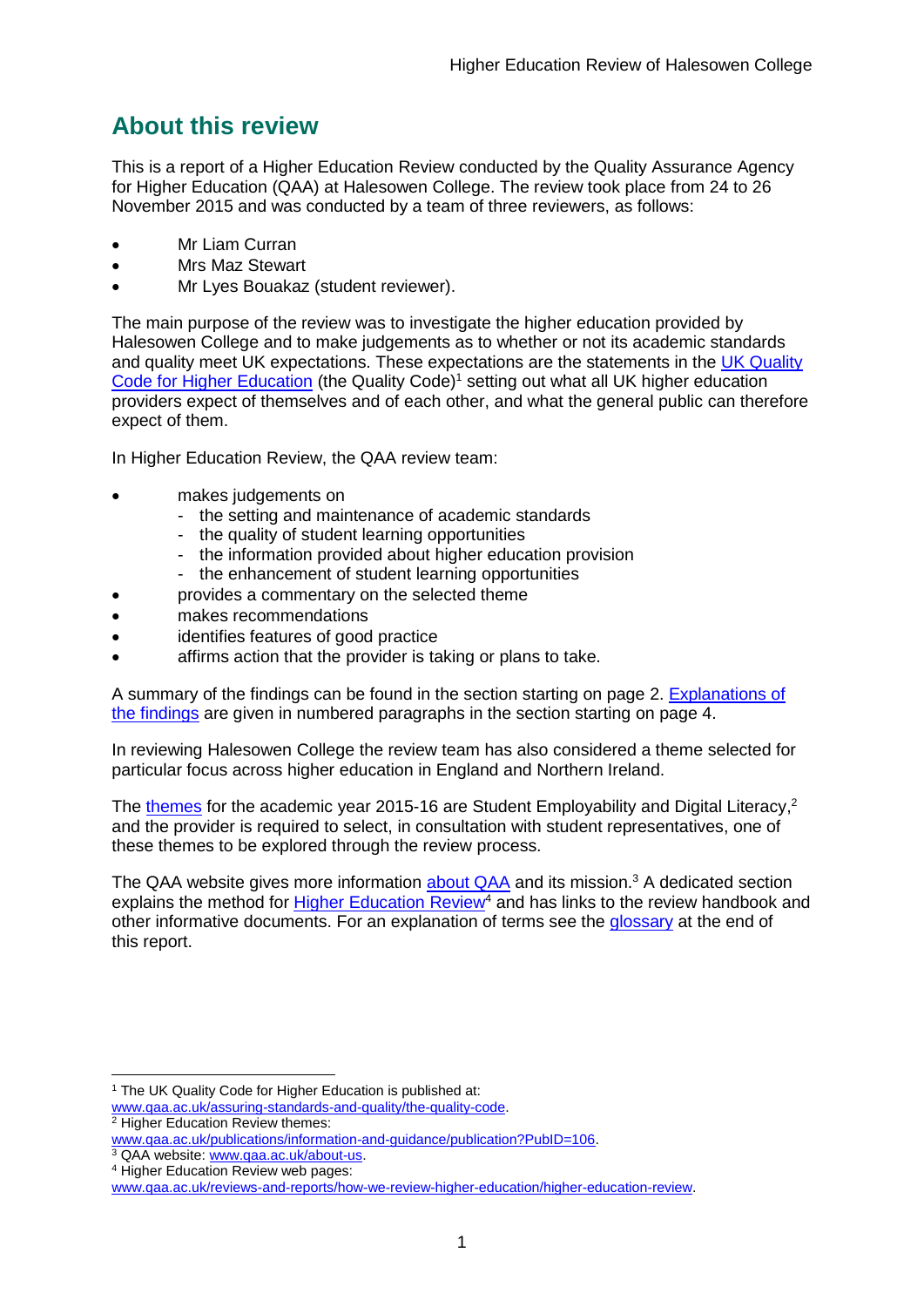## <span id="page-2-0"></span>**Key findings**

## <span id="page-2-1"></span>**QAA's judgements about Halesowen College**

The QAA review team formed the following judgements about the higher education provision at Halesowen College.

- The maintenance of the academic standards of awards offered on behalf of degree-awarding bodies and other awarding organisation **meets** UK expectations.
- The quality of student learning opportunities **meets** UK expectations.
- The quality of the information about learning opportunities **meets** UK expectations.
- The enhancement of student learning opportunities **meets** UK expectations.

## <span id="page-2-2"></span>**Good practice**

The QAA review team identified the following features of **good practice** at Halesowen College.

- The strategic approach to the implementation of higher education staff development (Expectation B3).
- The investment in technology and facilities in computing, engineering and creative industries, which contributes significantly to the quality of students' learning opportunities (Expectation B4).

## <span id="page-2-3"></span>**Recommendations**

The QAA review team makes the following **recommendations** to Halesowen College.

By July 2016:

- continue to monitor the use of higher education resources to ensure higher education students are prioritised (Expectation B4)
- ensure that students have access to resources that prevent unacceptable academic practice (Expectation B6).

## <span id="page-2-4"></span>**Affirmation of action being taken**

The QAA review team **affirms** the following actions that Halesowen College is already taking to make academic standards secure and/or improve the educational provision offered to its students:

- the steps taken to ensure the quality of the student learning experience on the FdA Early Years programme (Expectations B3 and B6)
- the College's commitment to the development of its enhancement policy (Enhancement).

## <span id="page-2-5"></span>**Theme: Student Employability**

Halesowen College demonstrates a strong commitment to student employability. This is clear from its validation process, where all programmes indicate in their curriculum, learning and teaching, assessments and work placements how student employability should be developed. Its Higher Education Strategy, and the Enhancement Strategy, also make clear references to student employability.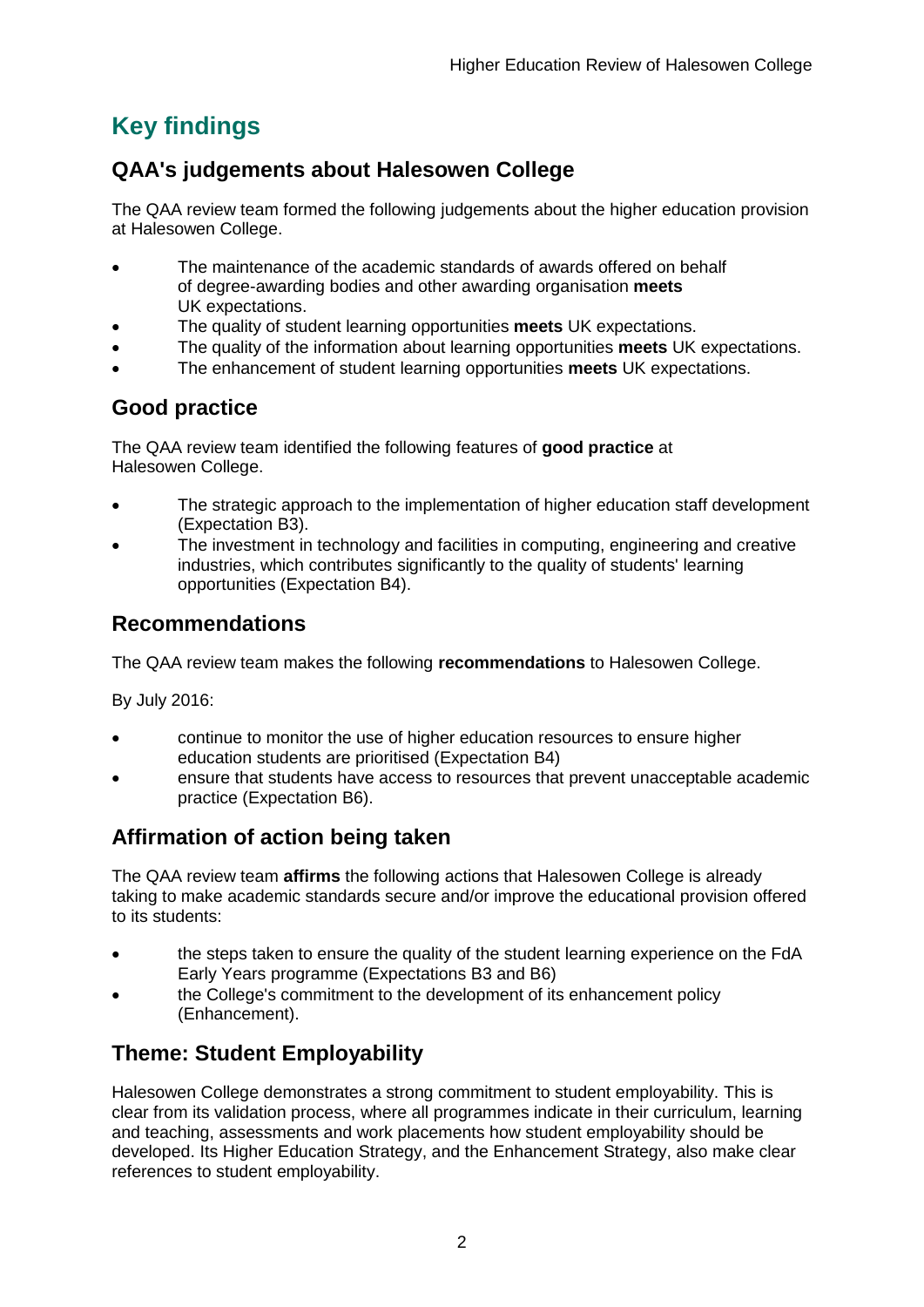Student employability is reinforced through the learning opportunities provided through the College's range of foundation degrees, and Higher National Certificates/Diplomas (HNC/Ds) with the Higher Level Apprenticeship framework. The College was successful in securing funding from the Black Country Local Enterprise Partnership to enhance its resources in engineering, computing and graphics. The redevelopment of the Halesowen Engineer Training Facility will accommodate state-of-the-art facilities. There are strong links with employers in, for example, education training, engineering, and health and social care.

Further explanation of the key findings can be found in the handbook available on the QAA webpage explaining [Higher Education Review.](http://www.qaa.ac.uk/reviews-and-reports/how-we-review-higher-education/higher-education-review)

## <span id="page-3-0"></span>**About Halesowen College**

Halesowen College (the College) is a tertiary college located in the Metropolitan Borough of Dudley, eight miles west of Birmingham. It currently operates from three sites close to the centre of Halesowen. Higher education is primarily delivered at the main Whittingham Road campus, in the new purpose-built Higher Education Centre, but some delivery is still located at Coombs Wood. The College serves the local population from surrounding townships in the boroughs of Dudley and Sandwell, plus a significant number from West Birmingham. The area served is primarily urban in character and includes wards with a high index of deprivation. POLAR 3 data indicates that many of the census wards in the surrounding area are in the lowest or second-lowest quintile for higher education participation. The Ofsted inspection report published in July 2013 graded the College as 'good'. At the time of the review, the College had approximately 5,750 students enrolled, 450 of which are studying on higher education programmes. The College has a contract for employer responsive provision to deliver workplace training and apprenticeships. The College's mission is to be 'the leading choice for Post 16 Education and Training'.

The major change since the last review by QAA is the increase in student numbers in higher education from 45 to 450. This increase has been matched by appropriate levels of staffing and resources. The College has developed programmes based on its teaching strengths and on meeting the needs of employers in the area. Its Higher Education Centre opened in 2014.

The last review QAA review (April 2011) identified areas of good practice, including making use of partnership networks and university links

to draw on good practice, develop internal monitoring and provide a range of relevant assessments. It also included the work of the Curriculum Leadership Programme for staff development and the involvement of employers. The College continues to build on these good practices. The desirable recommendation regarding the academic infrastructure has been addressed by thorough engagement with the Quality Code.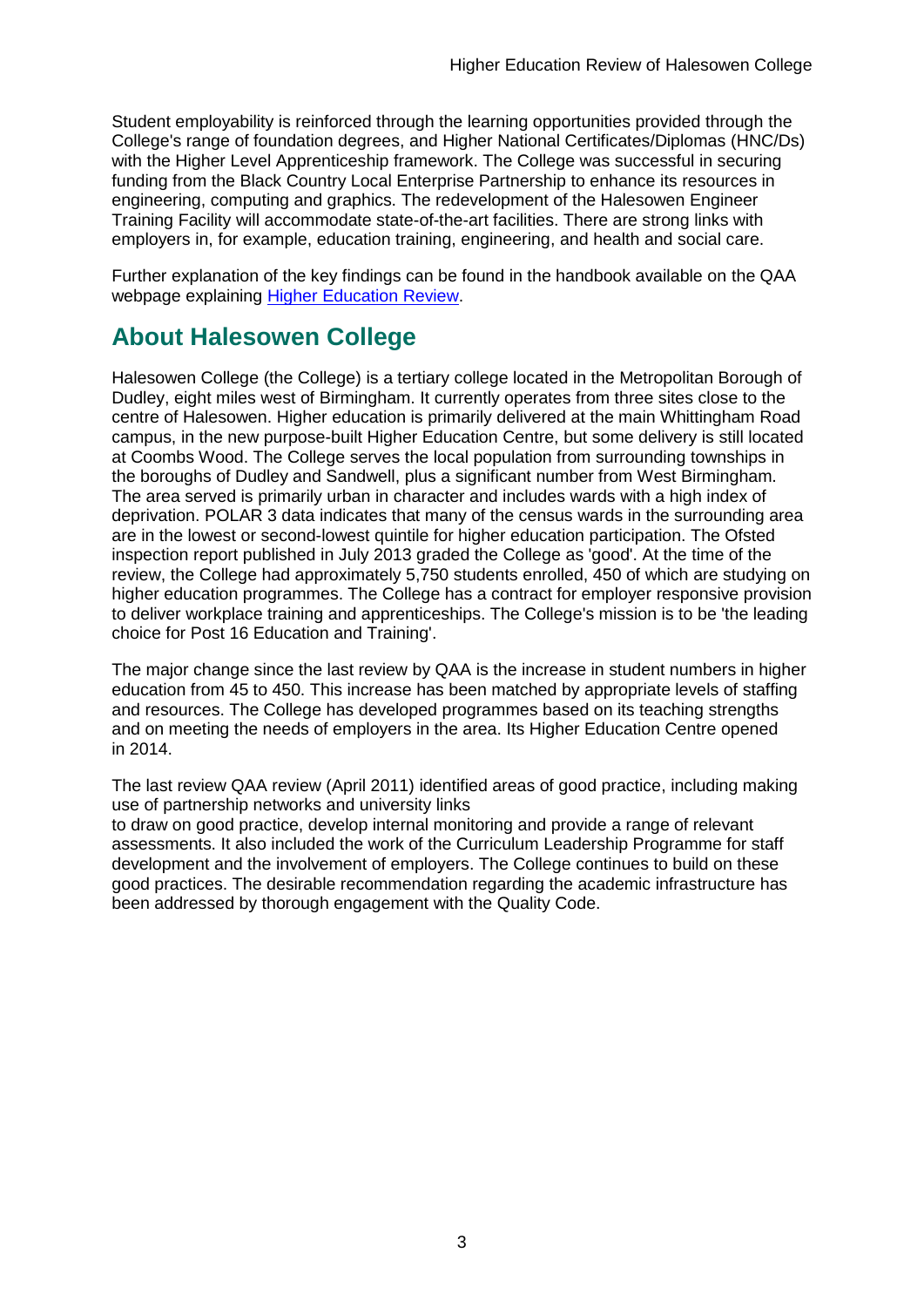## <span id="page-4-0"></span>**Explanation of the findings about Halesowen College**

This section explains the review findings in more detail.

Terms that may be unfamiliar to some readers have been included in a [brief glossary](#page-47-0) at the end of this report. A fuller [glossary of terms](http://www.qaa.ac.uk/Pages/GlossaryEN.aspx) is available on the QAA website, and formal definitions of certain terms may be found in the operational description and handbook for the [review method,](http://www.qaa.ac.uk/reviews-and-reports/how-we-review-higher-education/higher-education-review) also on the QAA website.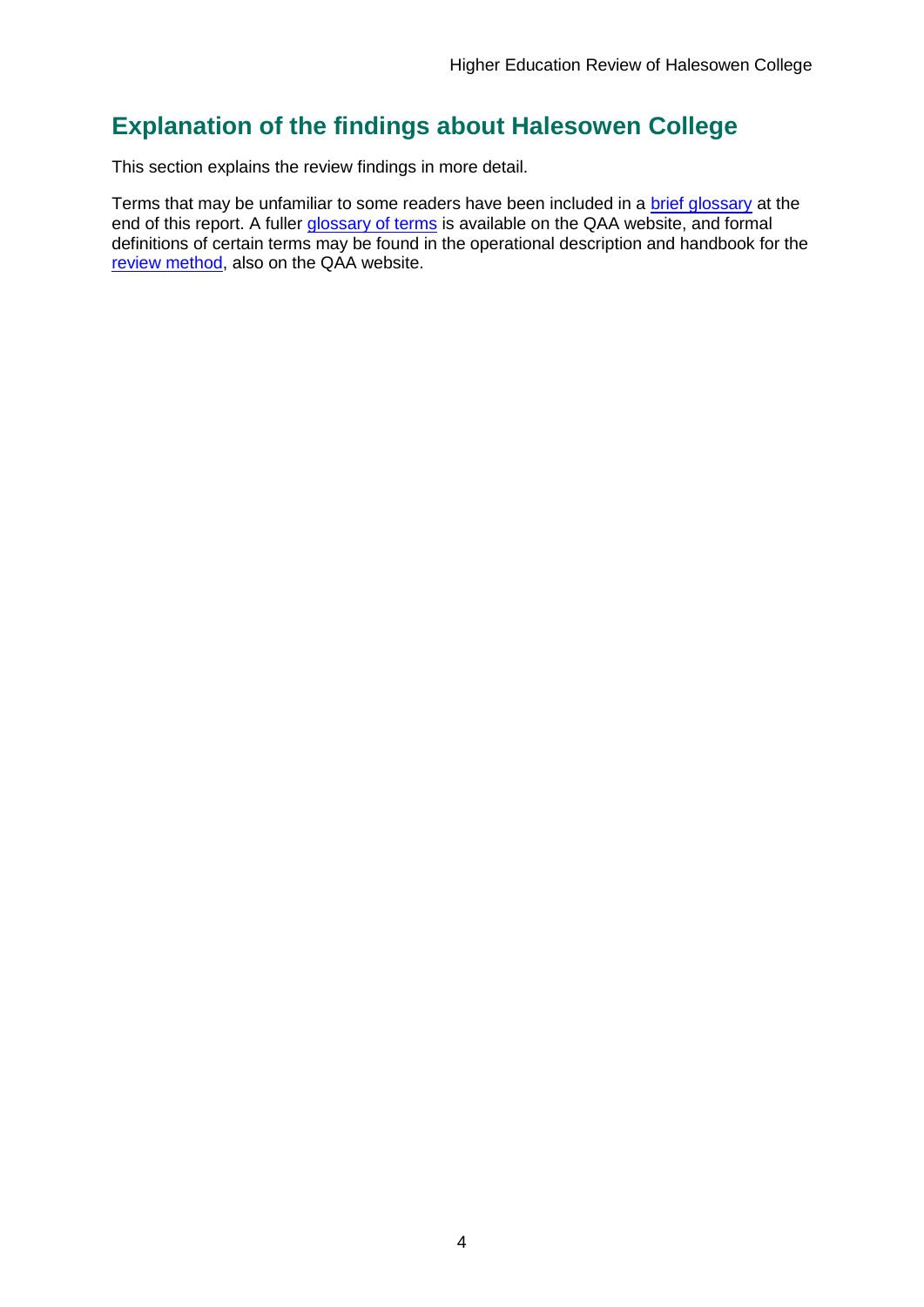## <span id="page-5-0"></span>**1 Judgement: The maintenance of the academic standards of awards offered on behalf of degree-awarding bodies and/or other awarding organisations**

**Expectation (A1): In order to secure threshold academic standards, degreeawarding bodies:** 

**a) ensure that the requirements of** *The Framework for Higher Education Qualifications in England, Wales and Northern Ireland* **are met by:**

- **positioning their qualifications at the appropriate level of the relevant framework for higher education qualifications**
- **ensuring that programme learning outcomes align with the relevant qualification descriptor in the relevant framework for higher education qualifications**
- **naming qualifications in accordance with the titling conventions specified in the frameworks for higher education qualifications**
- **awarding qualifications to mark the achievement of positively defined programme learning outcomes**

**b) consider and take account of QAA's guidance on qualification characteristics** 

**c) where they award UK credit, assign credit values and design programmes that align with the specifications of the relevant national credit framework** 

## **d) consider and take account of relevant Subject Benchmark Statements.**

### **Quality Code,** *Chapter A1: UK and European Reference Points for Academic Standards*

### **Findings**

1.1 The College offers a wide range of higher education programmes at Levels 4, 5 and 6, approved through the University of Worcester, Newman University and the awarding organisation Pearson. The partnerships with the universities are regulated by partnership agreements. These agreements outline the collaborative arrangements that the College must operate in with regard to quality assurance, maintaining academic standards and the quality of learning opportunities. Ultimately, it is the universities and Pearson who are responsible for setting academic standards, together with clear and transparent learning outcomes. They also ensure each qualification is allocated to the appropriate level on *The Framework for Higher Education Qualifications in England, Wales and Northern Ireland* (FHEQ) and meets relevant Subject Benchmark Statements for all subject areas. They are also responsible for ensuring that the programme aims and intended learning outcomes for assessment and awards are clearly outlined for students and staff.

1.2 The design of the processes would allow the Expectation to be met.

1.3 The review team tested this Expectation through meetings with staff and a review of partnership agreements, programme specifications and external examiner reports. The team confirmed that the responsibilities for ensuring that qualifications are set at the appropriated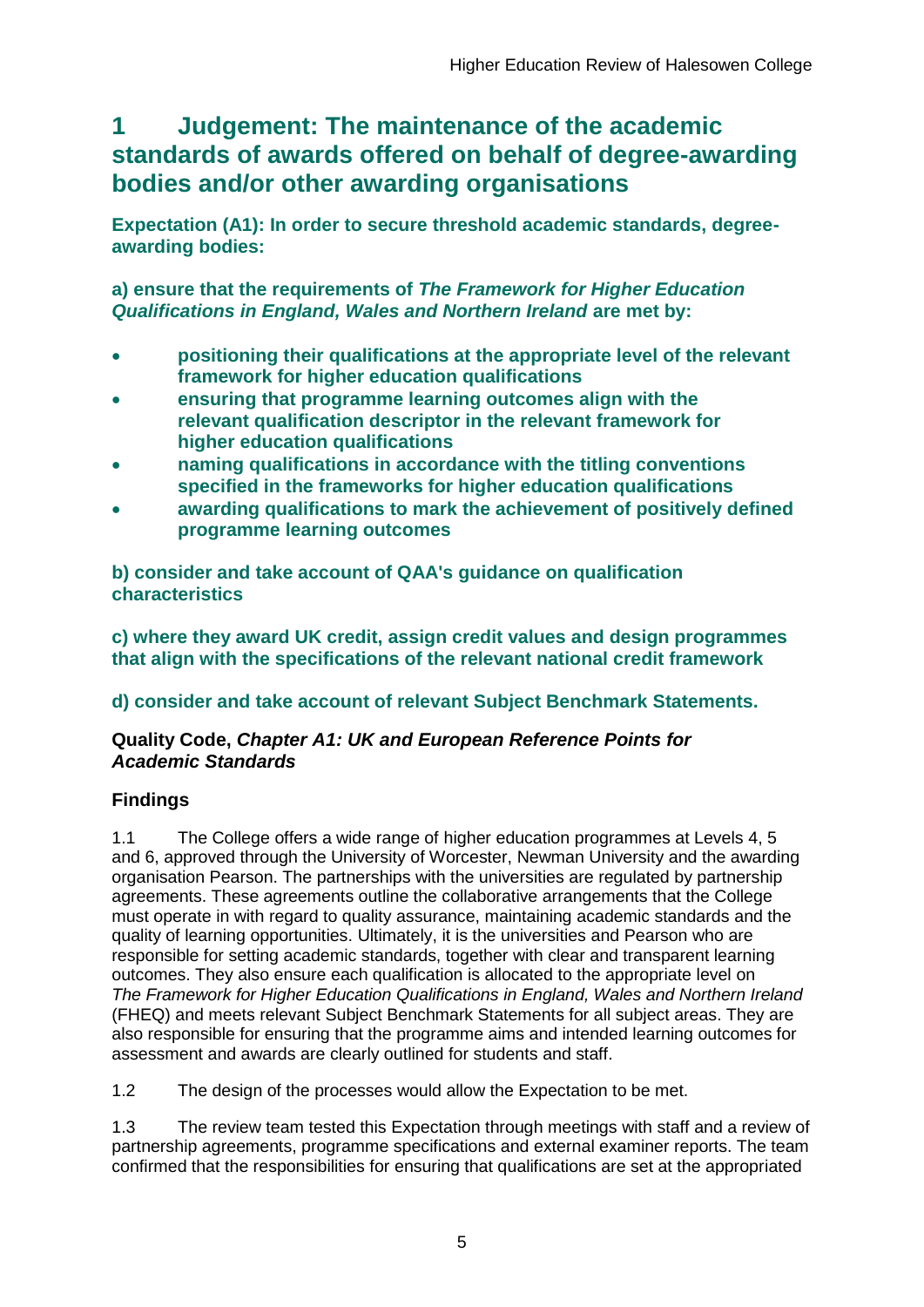level of the FHEQ rest with the universities and Pearson. External examiners reports confirm programmes are set at the correct level and take account of the qualification descriptors and relevant Subject Benchmark Statements.

1.4 All programme specifications and student handbooks provide detailed information of the external reference points taken into consideration when developing programmes, such as the FHEQ and Subject Benchmark Statements.

1.5 All programmes are managed by the College through the partnership agreements and the management of internal quality assurance procedures. For Pearson programmes the College makes use of Pearson's Centre Guide to Assessment Levels 4 to 7.

1.6 The College has developed its own internal quality assurance systems. It operates a cycle of annual monitoring whereby annual reports are produced by the programme leaders. These reports consider comments made by external examiners regarding the maintenance of academic standards and reference points. In the case of the awarding universities this may also involve link tutors. This process enables the College to monitor the management of its higher education programmes and to ensure programmes are positioned at the appropriate level.

1.7 The awarding universities use programme annual review, external examiner and link tutor reports to assure themselves that the College is maintaining academic standards. Pearson monitors academic standards through its academic management review and external examiner reports. No major issues have been identified in either of these reports.

1.8 The review team found that the College has appropriate mechanisms and procedures in place that take account of reference points for the maintenance of academic standards on behalf of its awarding bodies and organisation. The review team concludes that the Expectation is met and the associated level of risk is low.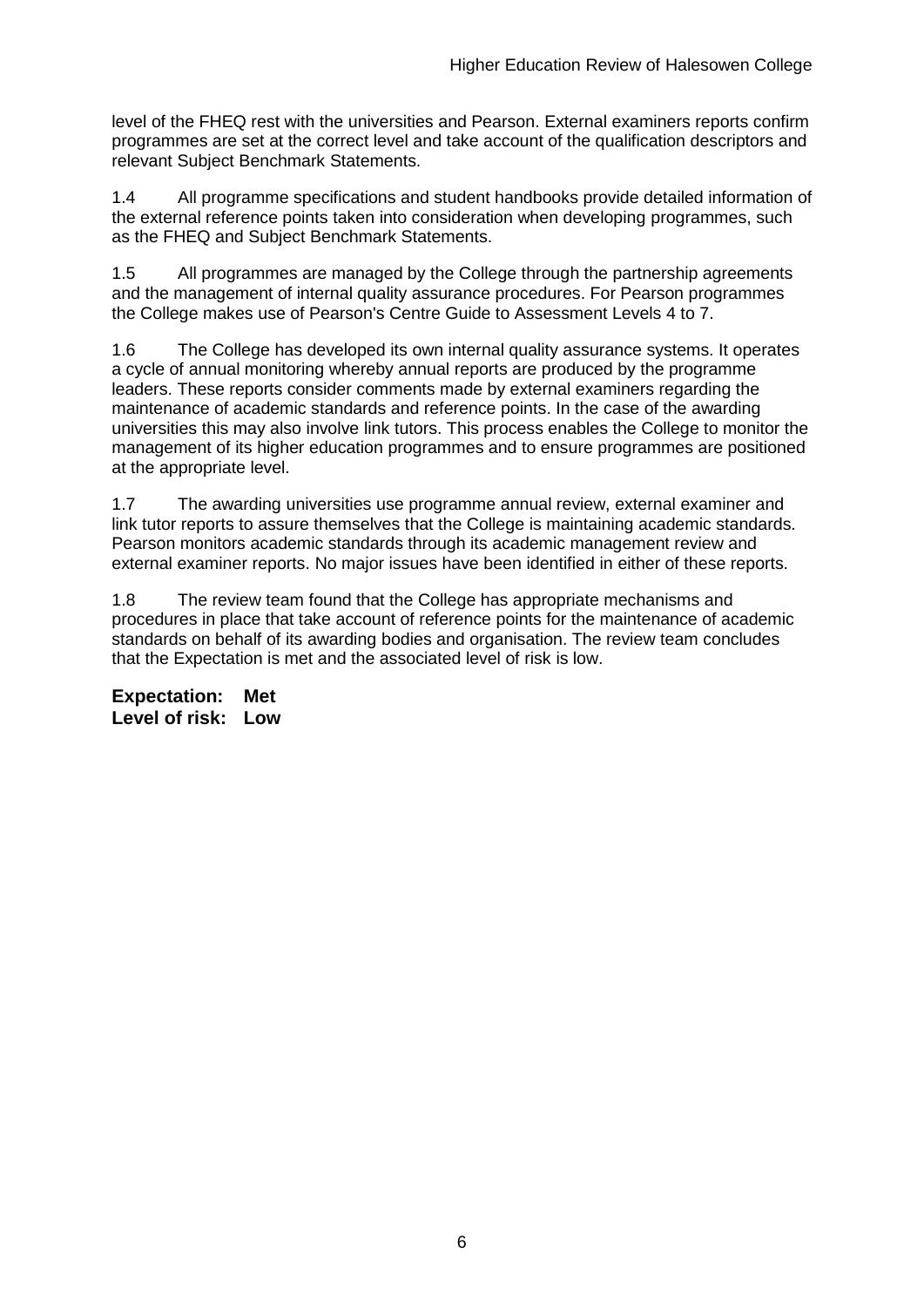**Expectation (A2.1): In order to secure their academic standards, degree-awarding bodies establish transparent and comprehensive academic frameworks and regulations to govern how they award academic credit and qualifications.**

### **Quality Code,** *Chapter A2: Degree-Awarding Bodies' Reference Points for Academic Standards*

## **Findings**

1.9 The College is responsible for following its awarding universities' processes and procedures set out in academic handbooks and regulations. The universities and Pearson are responsible for ensuring the relevant subject and qualification benchmark statements are incorporated into module learning outcomes and assessments, which are confirmed at validation and revised at periodic review events held every five years.

1.10 For Pearson programmes the College has developed Quality Manual policies and procedures for assessment that include quality assurance arrangements and the operation of examination boards that meet the requirements of the awarding organisation.

1.11 Programme handbooks make appropriate reference to College and awarding universities' academic regulations and procedures, relevant academic frameworks, programme structures and learning outcomes. Programme handbooks are located on the College virtual learning environment (VLE).

1.12 The design of the processes would allow the Expectation to be met.

1.13 The review team considered the Expectation through the evaluation of partnership agreements, validation documents and procedures, programme monitoring arrangements and committee structures, and in discussions with staff.

1.14 The College has its own internal structures to manage the quality of all its higher education provision. There is a dedicated higher education team, led by the Higher Education Director and supported by a Higher Education Manager. The team is responsible for the strategic planning and implementation of higher education within the College, as well as having oversight of the academic cycle, academic standards and quality of learning opportunities.

1.15 It is the responsibility of Curriculum Team Managers to have oversight for the performance of staff and students as part of the academic remit. The Higher Education Director meets with curriculum managers and faculty directors at faculty boards and reports to the Director of Learning and Teaching.

1.16 Programme handbooks make appropriate reference to both the College and universities' relevant academic frameworks, regulations, policies and procedures. Programme structures assessment and learning outcomes are outlined in detail.

1.17 The College works effectively with the universities and Pearson to ensure that programme specifications reflect the academic frameworks and employs these regulations in accordance with the partnership agreements. The College faculty boards, academic boards and the Higher Education Board, which report to the Learning and Teaching Quality Team and the senior executive team, are effective in the governance and management of standards. The review team concludes that the Expectation is met and the associated level of risk is low.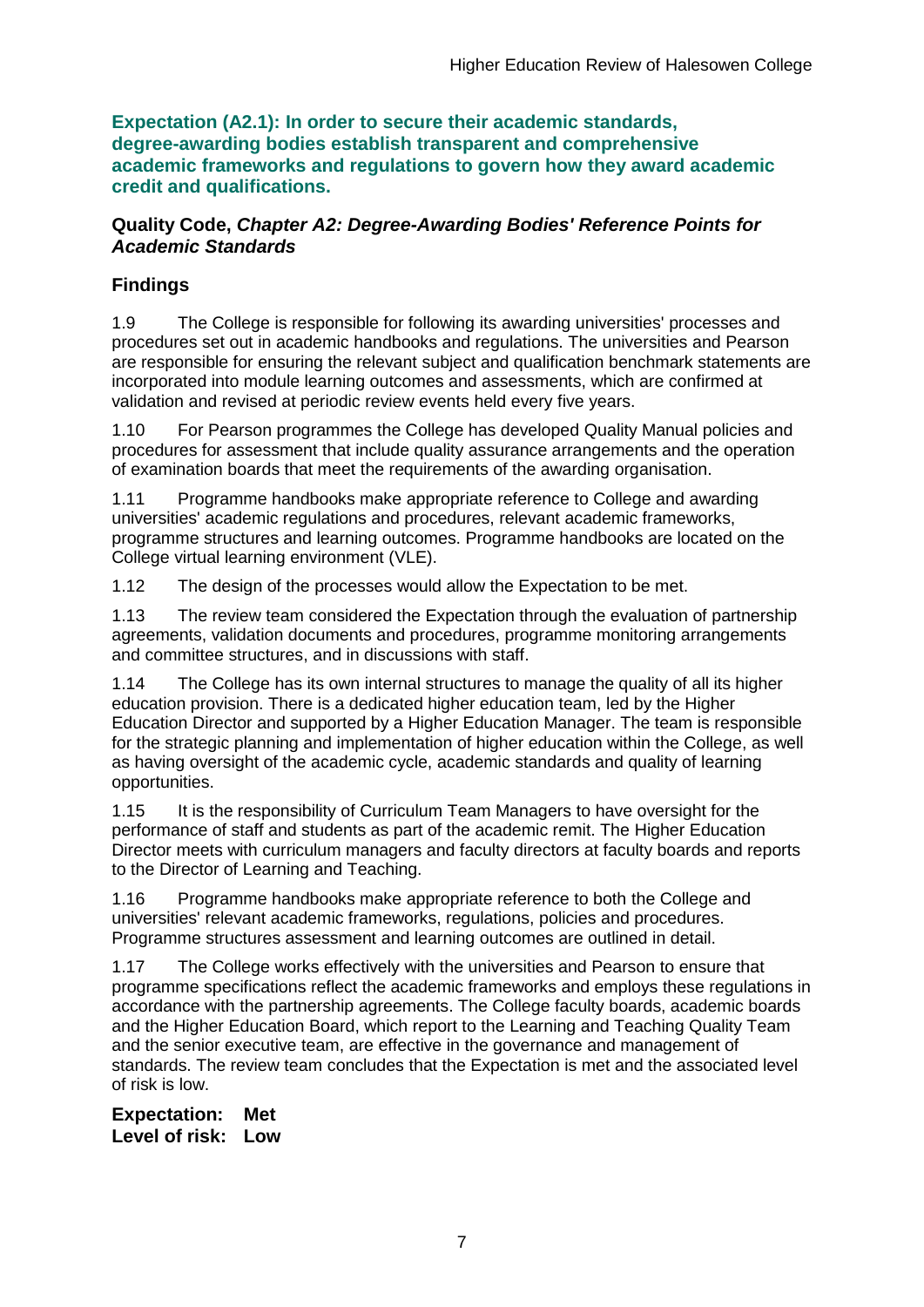**Expectation (A2.2): Degree-awarding bodies maintain a definitive record of each programme and qualification that they approve (and of subsequent changes to it) which constitutes the reference point for delivery and assessment of the programme, its monitoring and review, and for the provision of records of study to students and alumni.** 

#### **Quality Code,** *Chapter A2: Degree-Awarding Bodies' Reference Points for Academic Standards*

### **Findings**

1.18 All awards approved by the universities and Pearson follow their respective internal validation processes. The universities and Pearson ensure that programme aims, learning outcomes, assessment strategies and descriptors include explicit reference to the frameworks for higher education.

1.19 The information is set out in programme specifications, which provide the framework for the College to manage its delivery and assessment of the programmes it delivers on behalf of the universities and Pearson.

1.20 The design of the processes would allow the Expectation to be met.

1.21 The review team met students and staff at the College and reviewed partnership agreements, programme specifications and policy documentation.

1.22 The College keeps a record of its programmes in a digital prospectus, available through its website. It is also available in printed format, ensuring that amendments are reflected immediately on the website and propagate to printed versions of documentation.

1.23 The College's Higher Education Assessment Policy provides internal guidance to College staff to ensure they are compliant with the assessment strategies of the universities and Pearson, approved during programme validation and set out in the programme specifications. External examiner reports confirm that the College is maintaining the standards of the higher education programmes it is delivering.

1.24 There is a definitive record of each higher education programme delivered by the College, and there are processes in place to ensure that the College is meeting the requirements of the universities and Pearson. The review team concludes that the Expectation is met and the associated level of risk is low.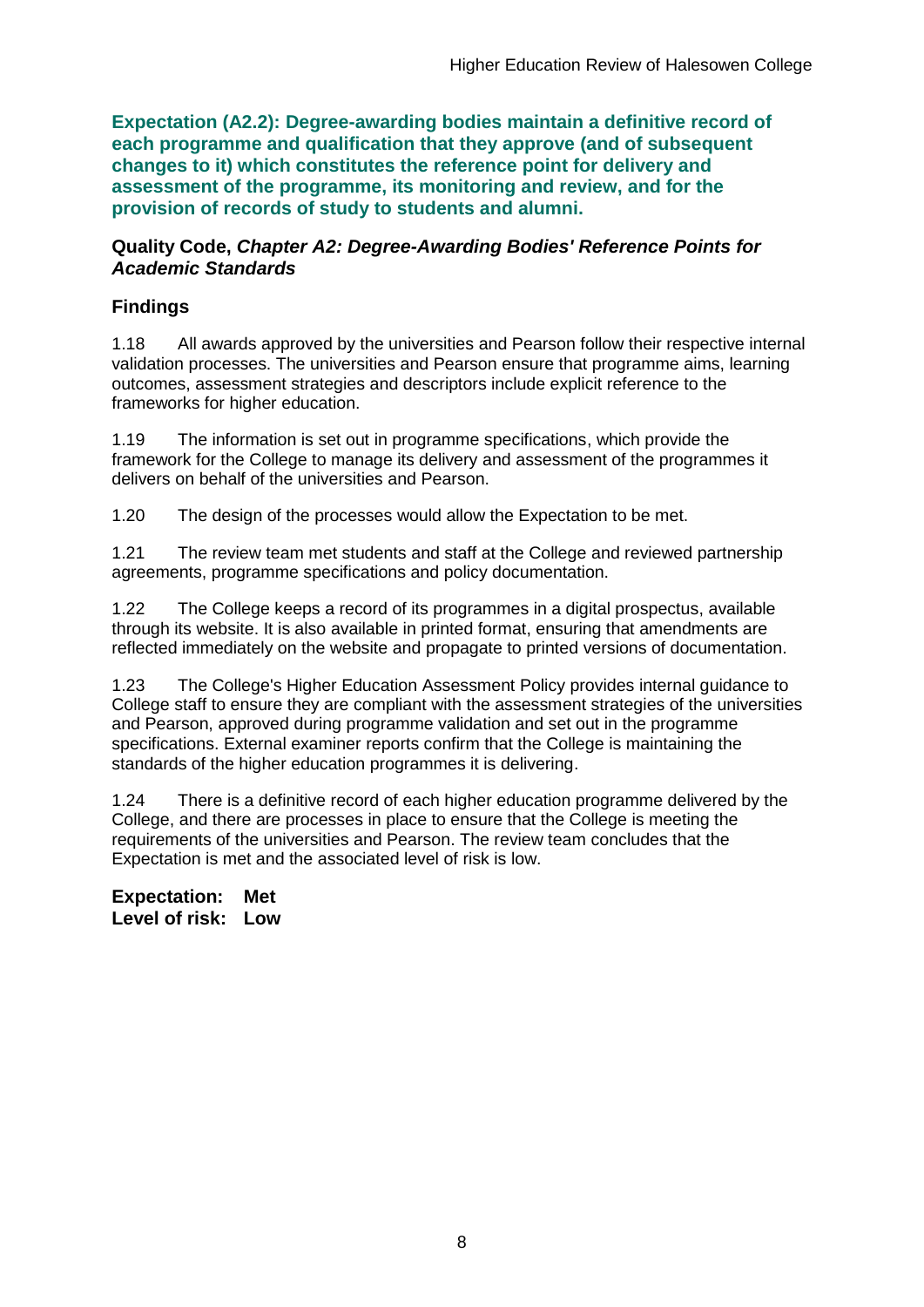**Expectation (A3.1): Degree-awarding bodies establish and consistently implement processes for the approval of taught programmes and research degrees that ensure that academic standards are set at a level which meets the UK threshold standard for the qualification and are in accordance with their own academic frameworks and regulations.**

#### **Quality Code,** *Chapter A3: Securing Academic Standards and an Outcomes-Based Approach to Academic Awards*

## **Findings**

1.25 The universities and Pearson have responsibility for the development, preparation and approval of the programmes delivered on their behalf by the College.

1.26 During the development of programmes, external consultations are held to ensure that the programmes meet sector skills and knowledge needs, and comply with subject and qualification benchmark statements. Programme module specifications record delivery content, credit rating, learning outcomes, assessment and grading criteria, and identified transferable skills. The approval of programmes is governed by the universities and Pearson's academic regulations. The College has greater autonomy in the delivery of its Pearson qualifications, which is directly funded.

1.27 College partnership arrangements with the universities ensure that programme teams comply with the quality assurance processes and procedures as outlined in their academic handbooks and academic regulations. The College is compliant with Pearson's quality assurance processes in line with BTEC centre guidance Levels 4 to 7.

1.28 The College's Higher Education Strategy clearly sets out its mission, aims and aspirations for its higher education provision. The need to meet specific local employment skills and associated underpinning knowledge has led to the development of programmes in particular discipline areas, for example the Early Years sector and Pearson Higher National qualifications in order to support the delivery of Higher Level Apprenticeships. The College's Higher Education Assessment Policy incorporates pertinent information from Pearson's BTEC Centre Guide to Assessment Levels 4 to 7.

1.29 The College's Quality Manual sets out robust procedures for higher education programme approval procedures. An integral part of the internal approval procedure process is rigorous consultation with employers to ensure that programme design and module selection meets employment sector skills and knowledge needs. Pearson Higher National programmes provide the College with the opportunity to construct the programme of study through the delivery of mandatory and selected optional programme specification modules.

1.30 The design of the processes would allow the Expectation to be met.

1.31 The review team tested the Expectation through meetings with College senior managers, university representatives and teaching staff, and by reviewing the College's self-evaluation document submitted for this report and accompanying evidence, and additional evidence presented to the team during the review visit.

1.32 The programmes approved by the universities are time-constrained and subject to periodic review. The universities and the College, with other franchise collaborative partners, participate in the periodic review process. Programmes undergoing periodic review are the subject of a series of meetings involving the College, universities, external examiners, employers and other stakeholders in order to ensure the relevance and validity of the programme itself, and module content. The processes of validation and periodic review are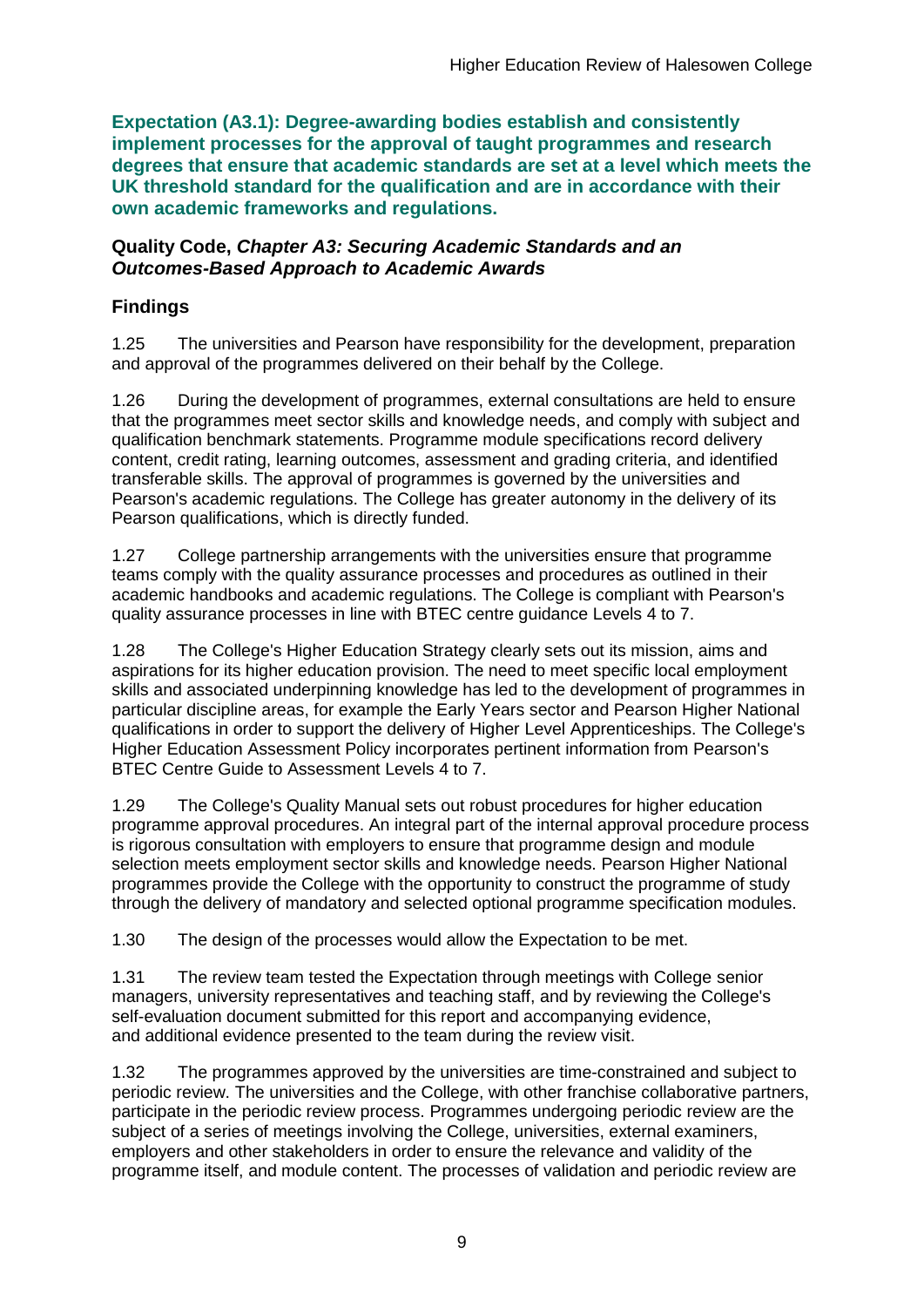understood by College staff. The universities hold strategic partnership meetings, which enable the ongoing monitoring of their programmes with respect to quality assurance and currency.

1.33 It is the College's intention to carry out an internal periodic review of its Pearson Higher National qualifications at the point in time that Pearson initiates the review and (re)validation of its Higher National qualifications.

1.34 The College, universities and Pearson have robust procedures in place to implement processes for the approval of taught programmes, which ensure that academic standards are set at a level that meets the UK threshold standard for the qualification. The procedures are in accordance with their own academic frameworks and regulations. The College's internal documentation and procedures ensure that it is compliant with the universities and Pearson's procedures.

1.35 The College works effectively with the universities and Pearson regarding the approval of its taught programmes. The review team concludes that the Expectation is met and the associated level of risk is low.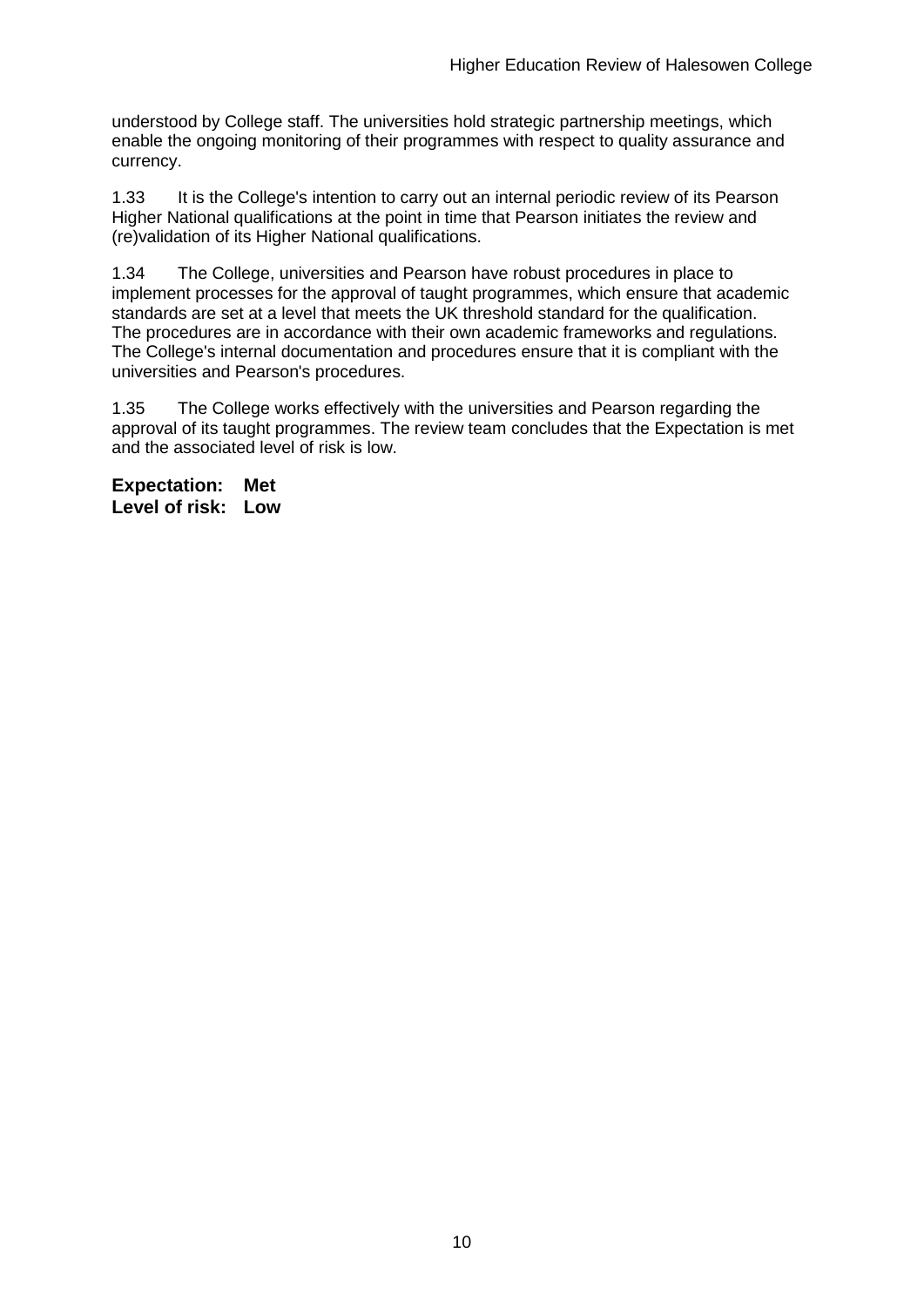**Expectation (A3.2): Degree-awarding bodies ensure that credit and qualifications are awarded only where:** 

- **the achievement of relevant learning outcomes (module learning outcomes in the case of credit and programme outcomes in the case of qualifications) has been demonstrated through assessment**
- **both UK threshold standards and their own academic standards have been satisfied.**

### **Quality Code,** *Chapter A3: Securing Academic Standards and an Outcomes-Based Approach to Academic Awards*

## **Findings**

1.36 The universities and Pearson are responsible for ensuring the academic standards of their programmes, individual modules, learning outcomes and assessment strategies comply with the FHEQ, relevant Subject Benchmark Statements and professional benchmarks, and the Quality Code. The College is diligent in applying the academic standards and module guidance as defined by the universities and Pearson to the quality assurance, delivery and assessment of the programmes it delivers on their behalf.

1.37 Module assessment strategies and learning outcomes for all programmes are underpinned by the FHEQ level descriptors and approved as part of the universities and Pearson's validation processes. External examiner reports confirm that assignment briefs provide students with assessment activities that enable their achievement of module learning outcomes. Pearson Higher National qualification assignment briefs provide the College with more flexibility in contextualising assessment activities to the learning outcomes in order to reflect local employer and employment skills and knowledge-development needs. Pearson Higher National assignment briefs are internally verified prior to release to students. Teaching staff and students are provided with guidance regarding the weighting of learning outcomes and credit value, which is set out in programme specifications and handbooks.

1.38 The design of the processes would allow the Expectation to be met.

1.39 The review team tested the College's arrangements to ensure students achieved module learning outcomes by reviewing assessment activity; the universities and Pearson's own academic standards; College and universities' policies and procedures; programme handbooks and module specifications; external examiner reports; and a range of assessment-related evidence provided by the College. The review team met senior, teaching and support staff, and had discussions with students, employers and alumni.

1.40 The College is diligent in implementing the process of internal second marking for the universities' programmes, in accordance with the College's Higher Education Assessment Policy, and the universities' academic regulations. The universities externally moderate assessment outcomes through partnership meetings comprising university and franchise partner college team members.

1.41 External examiner reports confirm that assessment strategies and assessment outcomes comply with Pearson's BTEC Centre Guide to Assessment Levels 4 to 7, the key elements of which are mirrored in the College's Higher Education Assessment Policy. There is internal monitoring of assessment activity through a cycle of assignment-brief and assignment-evidence internal verification. Assessment grading criteria is published by the universities and Pearson for use on their programmes. The College is compliant with the relevant grading criteria during the assessment process.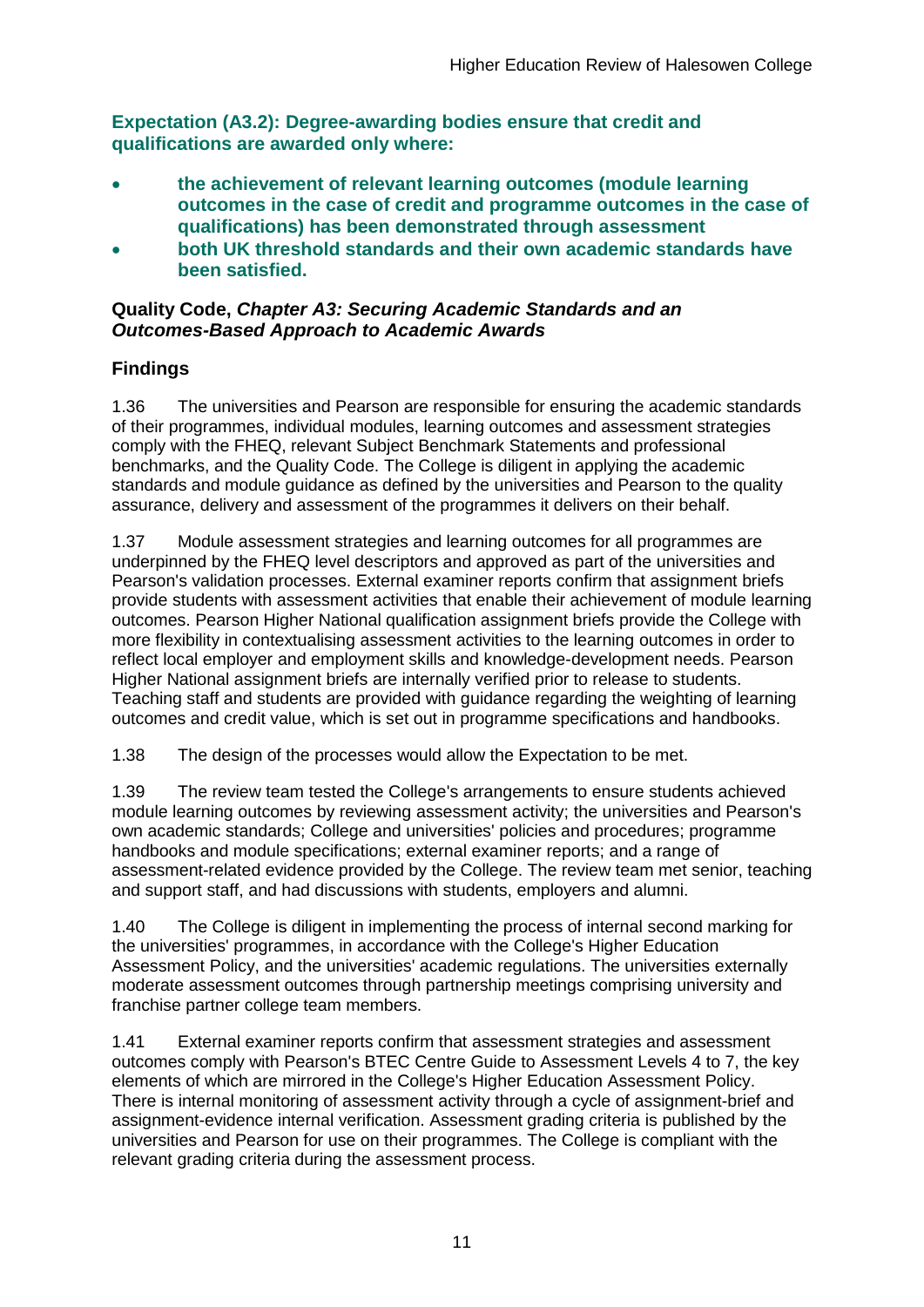1.42 Student achievement is confirmed through assessment boards. The College provides explicitly clear and detailed information for the structure and procedure to be used for Pearson Higher National assessment boards. Examination boards for the universities are held at the College and are attended by a University programme leader and external examiners. A record of the examination board is forwarded to the respective university. External examiners' comments on assessment and second marking, or internal verification, are incorporated into the College's Annual Evaluation Review programme documents for all higher education programmes.

1.43 The College effectively manages its responsibilities in ensuring that assessment activities meet module leaning outcomes and credit allocation for the programmes it delivers on behalf of the universities and Pearson. The assessed assignment evidence meets UK threshold standards and FHEQ level descriptors. The review team concludes that the Expectation is met and the associated level of risk is low.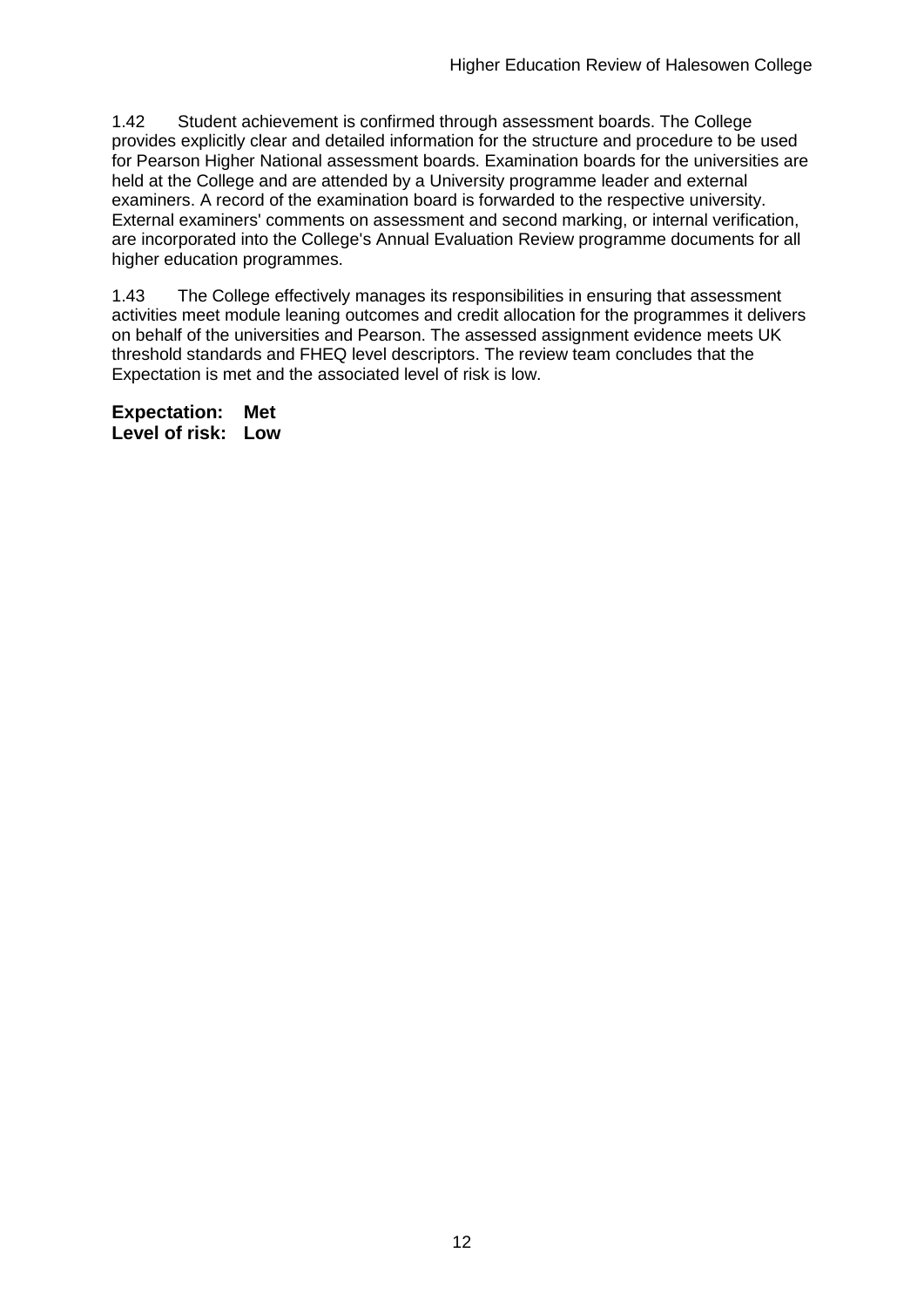**Expectation (A3.3): Degree-awarding bodies ensure that processes for the monitoring and review of programmes are implemented which explicitly address whether the UK threshold academic standards are achieved and whether the academic standards required by the individual degree-awarding body are being maintained.**

#### **Quality Code,** *Chapter A3: Securing Academic Standards and an Outcomes-Based Approach to Academic Awards*

### **Findings**

1.44 The College manages its higher education provision through its curriculum areas. The College's Higher Education Strategy guides the expansion and oversight of its higher education provision through ensuring that higher education is matched to local employer skills and knowledge needs. This approach aids the College in identifying deficits in skills and providing programmes to meet employer needs at an appropriate level.

1.45 There is an effective College committee and reporting structure to monitor termly and annual programme delivery, and quality assurance and student achievement. Course management committees meet termly and are attended by programme team members and student representatives. Good practice is discussed at these meetings and shared across teaching teams through the use of the College's online facility. Minutes from course management meetings are circulated to relevant faculty directors and the Higher Education Manager. The Higher Education Board receives the minutes of course management meetings and monitors matters arising, as well as considering operational and quality assurance issues. The Higher Education Board reports to the Learning and Teaching Quality Team meeting. Senior Management Team meetings and the Corporation Board maintain a robust oversight of higher education programmes. Termly curriculum area meetings provide the opportunity for senior managers to monitor actions identified on Annual Evaluation Review reports, review programme performance and key performance indicators.

1.46 The design of the processes would allow the Expectation to be met.

1.47 The review team considered the processes in place at the College for the monitoring and review of programmes by reviewing: the implementation of procedures set out in the College's Quality Manual; student surveys; module evaluation feedback; focus group reports; completed Annual Evaluation Review documentation; the Higher Education Self-Assessment Report; and university link tutor reports. The review of the this documentation is supported by discussions with the Principal, Senior, Teaching and Support staff, university representatives and higher education students.

1.48 There is an annual monitoring of the higher education programmes delivered by the College through the Annual Evaluation Review process. The Quality Manual provides clear guidance on the implementation of the annual review of College programmes. Programmelevel Annual Evaluation Reviews consider a wide range of information, including external examiner comments; retention and achievement data; progression data; student feedback; learning and teaching assessment strategies; programme resources; and, for franchised programmes, the management links between the College and the respective university. Annual monitoring reports also discuss good practice and areas for further development.

1.49 All Annual Evaluation Reviews, and their associated action plans, are shared within the College and with universities. External examiners' reports and the Pearson Centre Review Reports confirm that the College's internal process of annual self-assessment processes are robust. The programme-level Annual Evaluation Reviews include student feedback from, for example, College-wide surveys, module evaluations and student focus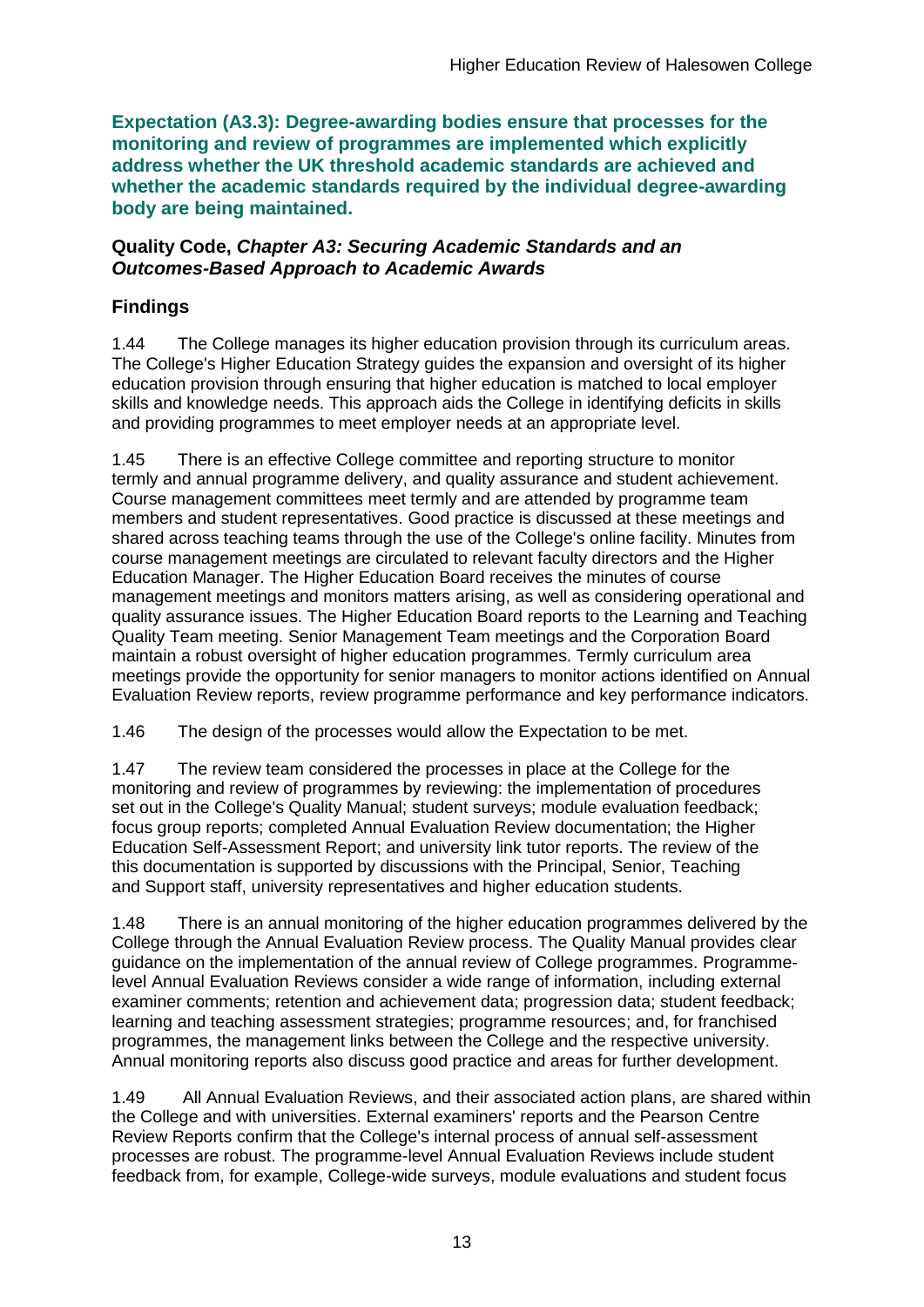groups. The College's annual Higher Education Self-Assessment Report is produced from the outcomes of Annual Evaluation Review reports and is referred to the College Executive. The Higher Education Self-Assessment Report is mapped against Quality Code themes; and identified actions are monitored by the Learning and Teaching Quality Team.

1.50 The universities' link tutors prepare an annual report, which is submitted to the universities and subject to internal university review. Strategic partnership meetings provide the opportunity for College senior managers (for example the Principal, Higher Education Director, Higher Education Manager, and heads of quality and curriculum heads) to contribute to discussions on programme quality, the student experience, staff feedback and developmental issues.

1.51 Each university partner has a prescribed cycle for the periodic review of the programmes it has validated. College staff participate in the periodic review of franchised programmes delivered at the College. Pearson retains authority for the periodic review of its Higher National qualifications.

1.52 The College has comprehensive and effective procedures in place to ensure that the programmes it delivers on behalf of its university partners and Pearson meet UK threshold academic standards. The review team concludes that the Expectation is met and the associated level of risk is low.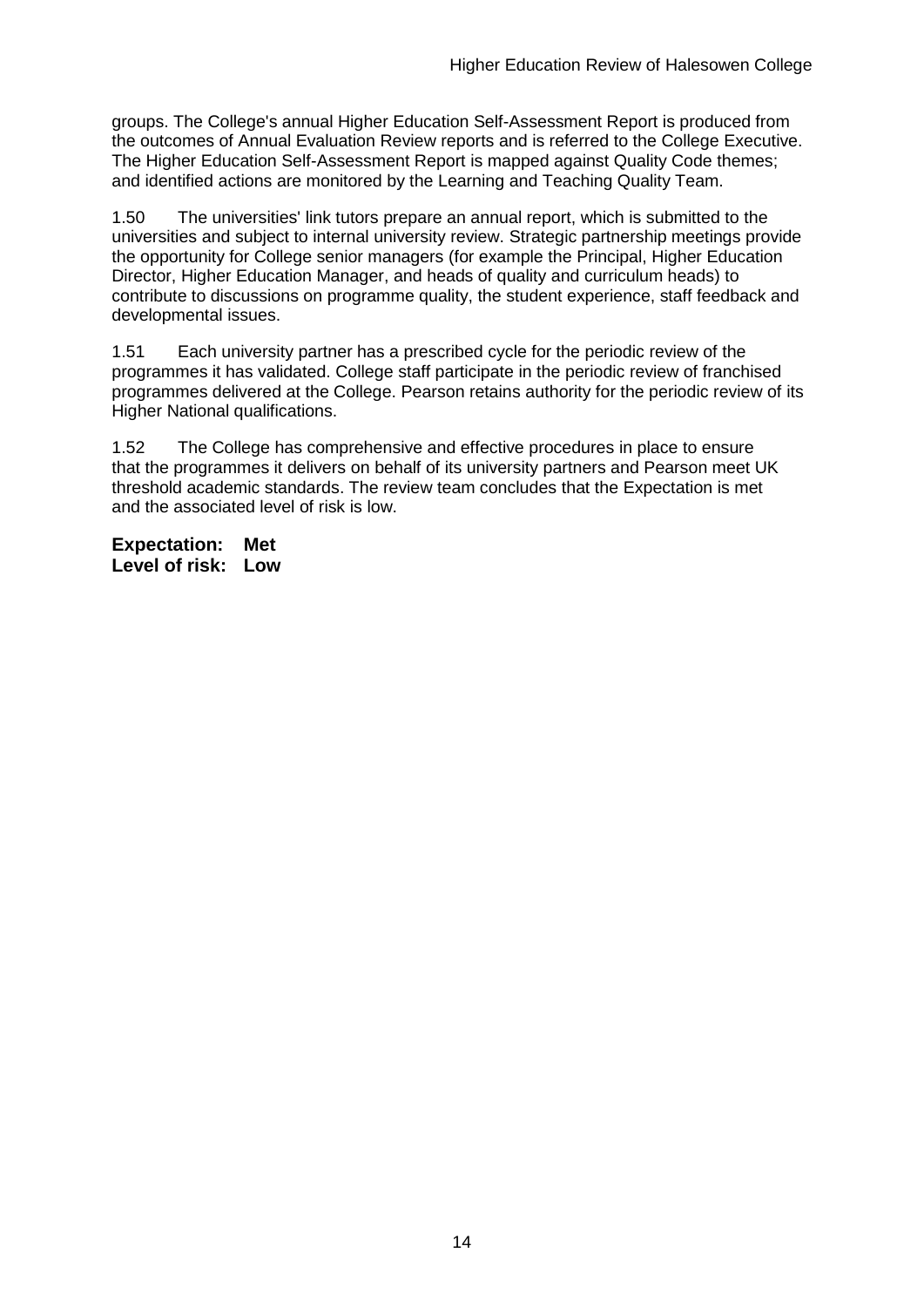**Expectation (A3.4): In order to be transparent and publicly accountable, degree-awarding bodies use external and independent expertise at key stages of setting and maintaining academic standards to advise on whether:**

- **UK threshold academic standards are set, delivered and achieved**
- **the academic standards of the degree-awarding body are appropriately set and maintained.**

#### **Quality Code,** *Chapter A3: Securing Academic Standards and an Outcomes-Based Approach to Academic Awards*

### **Findings**

1.53 The College has well-established design and approval mechanisms for modules, programmes and qualifications. Programme teams work closely with the universities in order to ensure academic standards are set at a level that meets UK threshold standards. In programme design, modules and programmes are developed based upon identified skill needs through links with employers, subject specialists and professional bodies. The universities' link tutors work with the College on the development of the curriculum, assessment strategies and learning outcomes. Within these approval arrangements independent external academic and industry-facing advisers also provide input into this process.

1.54 All Pearson HNC/D provision is reviewed annually as part of the College's Curriculum Area Review process, to ensure programmes remain relevant and at the required standard.

1.55 Partnership programmes with the universities undergo a periodic review every five years. As part of this process the views of students and employers are considered, which influences the validity, content and relevance of new programmes.

1.56 The design of the processes would allow the Expectation to be met.

1.57 The review team evaluated the College's use of external expertise that assures standards are being maintained by evaluating validation documentation and external examiners' reports. In addition, the team also discussed externality with College staff, university staff and employers.

1.58 Externality in relation to the setting and maintenance of academic standards is the responsibility of the College's awarding universities and Pearson. Each awarding partner appoints external examiners. External examiners play an important role in ensuring academic standards are being met and comparable with national standards.

1.59 Each curriculum area has significant links with employers. To provide externality curriculum teams invite employers to employer forums, where their views are sought when designing redesigning curriculum. This consultation process was used when designing and structuring the HNC in Engineering, and ensured the programme content would meet the needs of local employers and develop the appropriate skills for students and enhance their employability prospects.

1.60 Examination boards are held for all higher education programmes annually, which are attended by the Higher Education Director, Higher Education Manager and academic staff. Examination boards relating to the College's University partnership provision will have the external examiner and University link tutor in attendance. Each examination board confirms students' marks are subsequently forwarded to the awards board.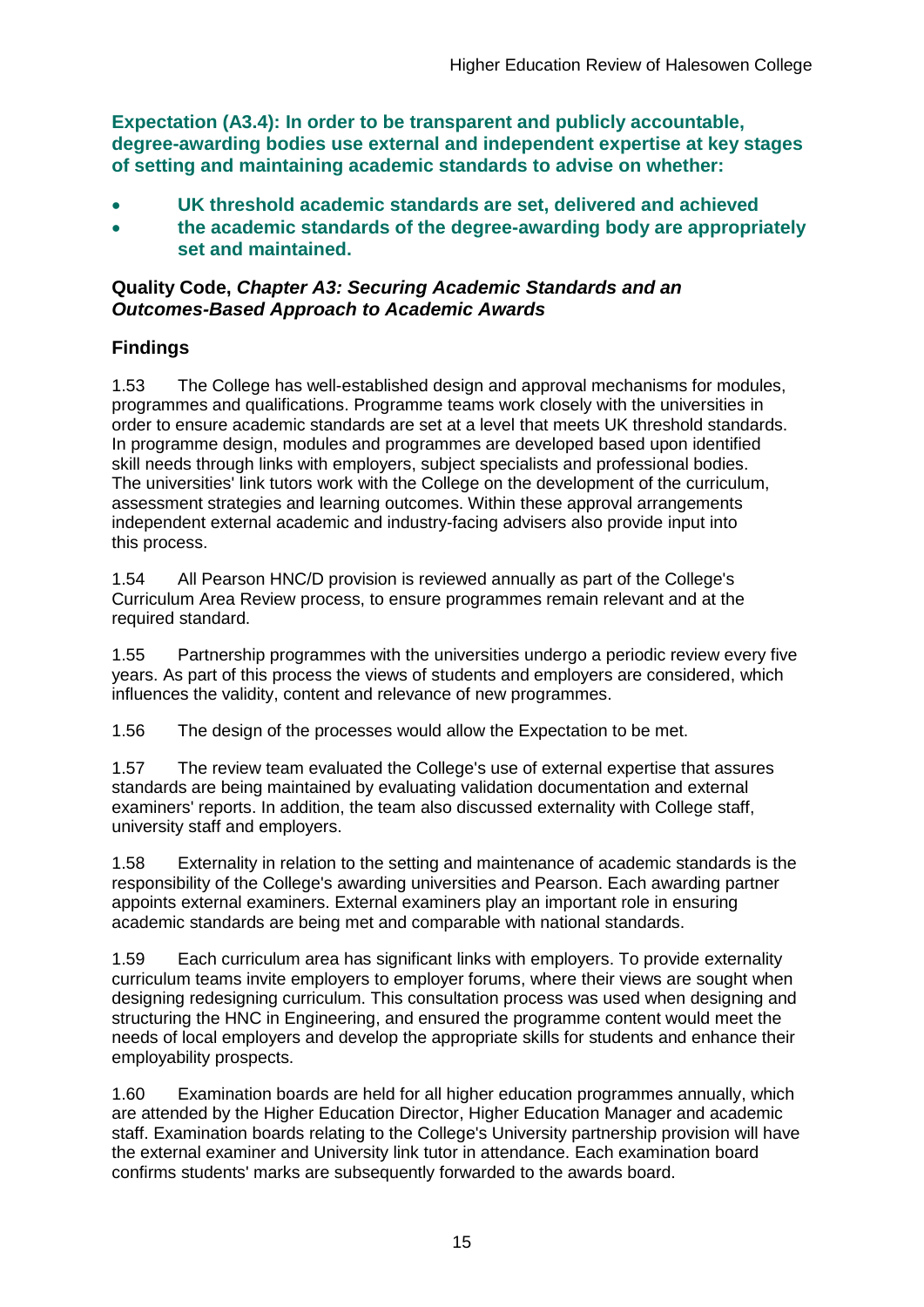1.61 The College makes use of its Higher Education Assessment Policy to ensure the management of threshold academic standards. Through the internal moderation process the College internally verifies and samples students' assessed work, ensuring that assessment decisions are fair and consistent. External examiner reports comment favourably that the College higher education course team's assessment practice, marking and arrangements for internal moderation are appropriate and meet the requirements of awarding body regulations.

1.62 The review team found that the College makes effective use of a range of external and independent expertise. The review team concludes that the Expectation is met and the associated level of risk is low.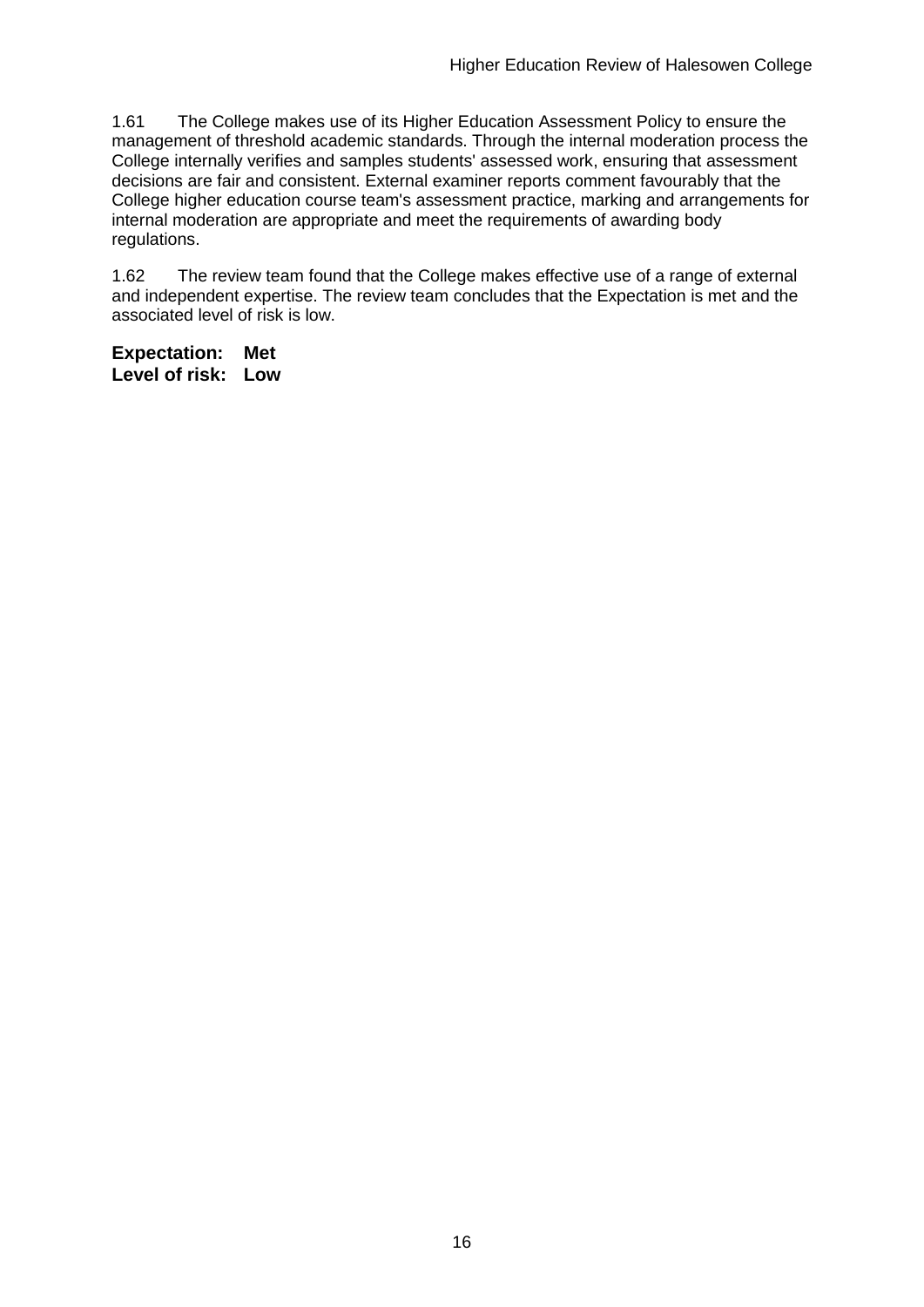## **The maintenance of the academic standards of awards offered on behalf of degree-awarding bodies and/or other awarding organisations: Summary of findings**

1.63 In reaching its judgement about the maintenance of academic standards, the review team matched its findings against the criteria specified in Annex 2 of the published handbook.

1.64 The College effectively follows the requirements of the universities and Pearson to maintain academic standards. These processes are supported by the College's own internal procedures and guidance.

1.65 All seven of the Expectations in this area are met and the level of associated risk is low. The review team concludes that the maintenance of the academic standards of awards offered on behalf of degree-awarding bodies and/or other awarding organisations at the College **meets** UK expectations.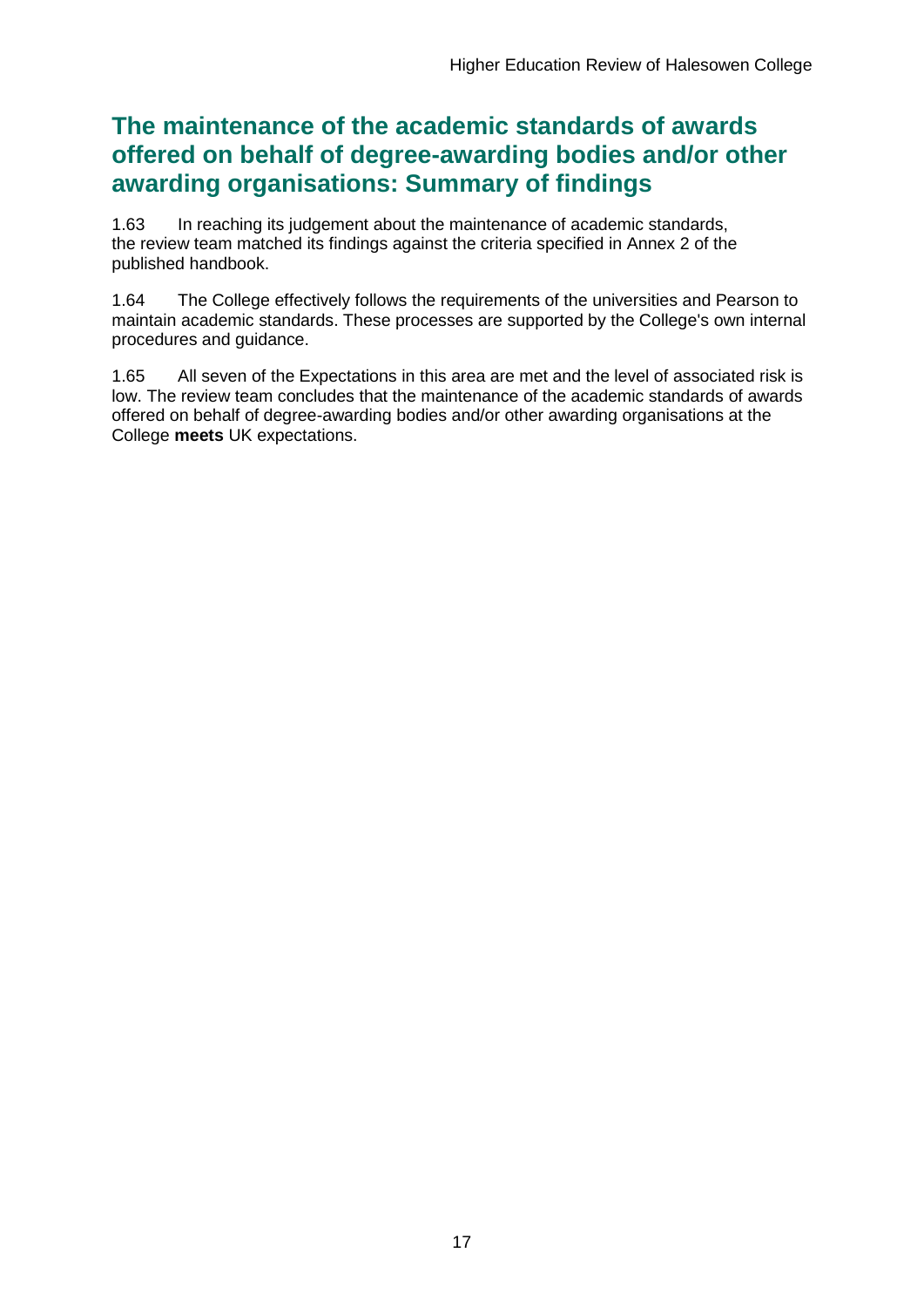## <span id="page-18-0"></span>**2 Judgement: The quality of student learning opportunities**

**Expectation (B1): Higher education providers, in discharging their responsibilities for setting and maintaining academic standards and assuring and enhancing the quality of learning opportunities, operate effective processes for the design, development and approval of programmes.**

### **Quality Code,** *Chapter B1: Programme Design, Development and Approval*

### **Findings**

2.1 The College's development of its higher education provision is guided by the College's Higher Education Strategy 2011-15 and the overriding College Strategic Plan 2015-20. The universities and Pearson retain responsibility for developing and validating the programmes. The College's internal approval procedures are robust. There is a thorough review of proposed programme management, staffing and resourcing. The approval process pays particular attention to employer needs and student progression opportunities.

2.2 Approval procedures ensure that proposed programmes meets the requirements of the FHEQ level descriptors, the Quality Code and relevant Subject Benchmarks Statements. Proposals articulate a business case and identify resources necessary to support module and programme delivery. The universities involve their collaborative partnership programme teams in the revalidation of programmes. Programme specifications approved during the approval process define programme and module learning outcomes, assessment and grading criteria, and approaches to teaching and learning.

2.3 The design of the processes would allow the Expectation to be met.

2.4 The review team tested the Expectation through a review of evidence in the self-evaluation document, submitted to QAA as part of this review, including College and Higher Education Strategic Plans, the Quality Manual, university validation documentation for programmes delivered on their behalf at the College, programme specifications, partnership agreements, and minutes of meetings. The team also met the Principal, and senior, teaching and support staff.

2.5 This process enables the College to fulfil its strategic aims to provide higher education opportunities for its further education cohort and the local communities of Dudley, Sandwell and West Birmingham. The College's collaborative partnerships have been developed to provide progression routes to full degree programmes at the universities. The College also seeks to develop programmes that meet regional and local employer needs through the development of higher level employer-required skills and knowledge. An integral aspect of this strategic aim is the College's commitment to delivering Higher Level Apprenticeships and foundation degrees. Employer engagement in the programme approval and design process ensures that module selection enables students to gain specific employment related skills and knowledge, which is further developed when students undertake work experience activities.

2.6 Proposals for new higher education programmes, or for major amendments to an existing programme of study, follow prescribed procedures and completion of College documentation set out in the Quality Manual. Proposed new programmes must meet the curriculum development objectives with respect to employer engagement, serving the needs of the local community and student progression as set out in the College's Higher Education Strategic Plan. Academic peers review the programme team's new programme proposal at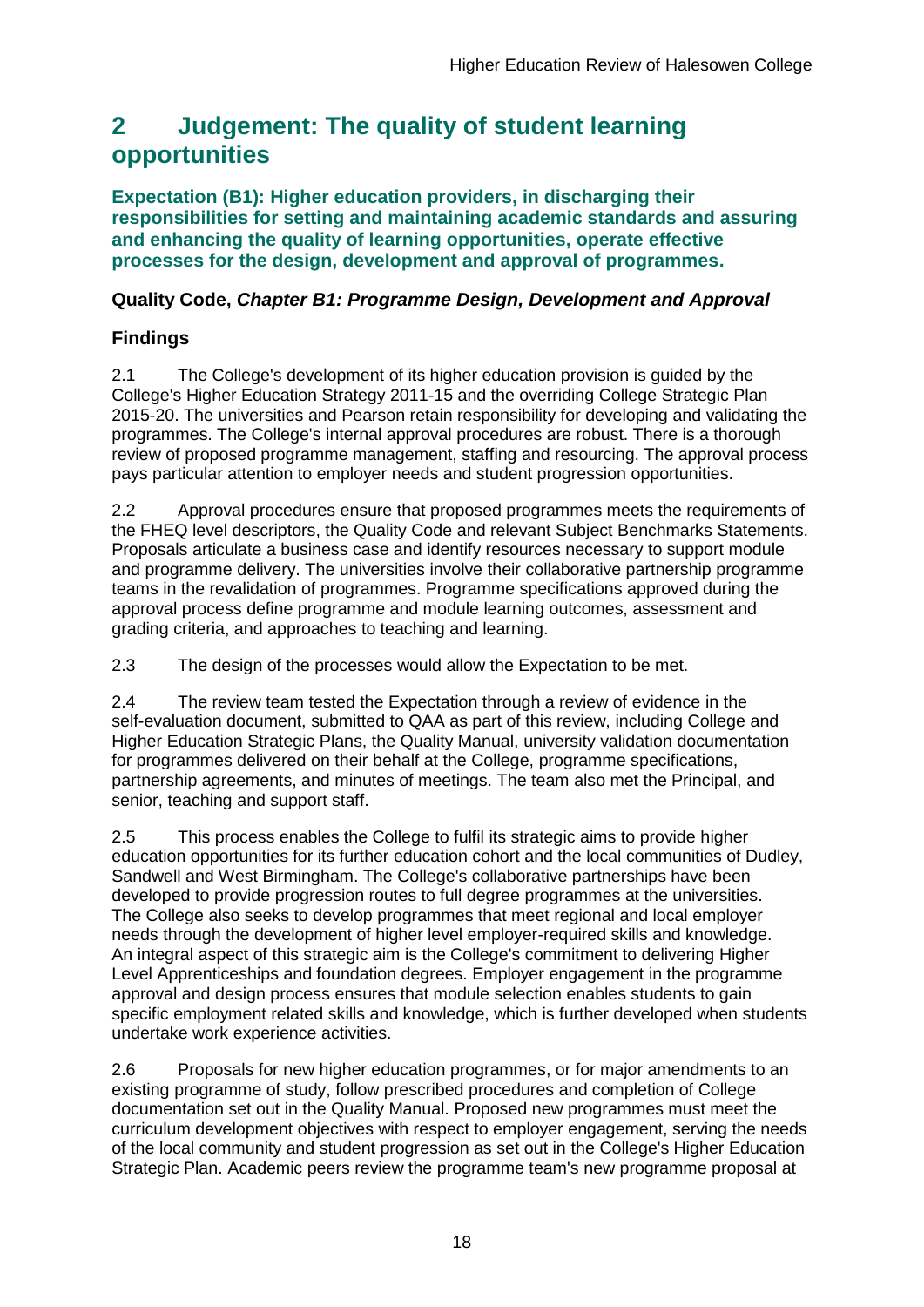the Course Approval Board. The faculty director and the Higher Education Director present the proposal to the Learning and Teaching Quality Team. Following consideration by the Learning and Teaching Quality Team, a written report is prepared. The funding of identified resources required to support the new programme form part of the approval process. The College Executive monitors and reviews the conduct and outcomes of the Course Approval Board. There is a written appeals procedure against a Course Approval Board decision.

2.7 The College's internal programme approvals process ensures that the aims and objectives of the College's Higher Education Strategic Plan forms an integral element in the development of the College's higher education provision. The review team found that the College has effective processes in place to ensure that its internal programme approval procedures consider all aspects of launching and revising programmes. The review team concludes that the Expectation is met and the associated level of risk is low.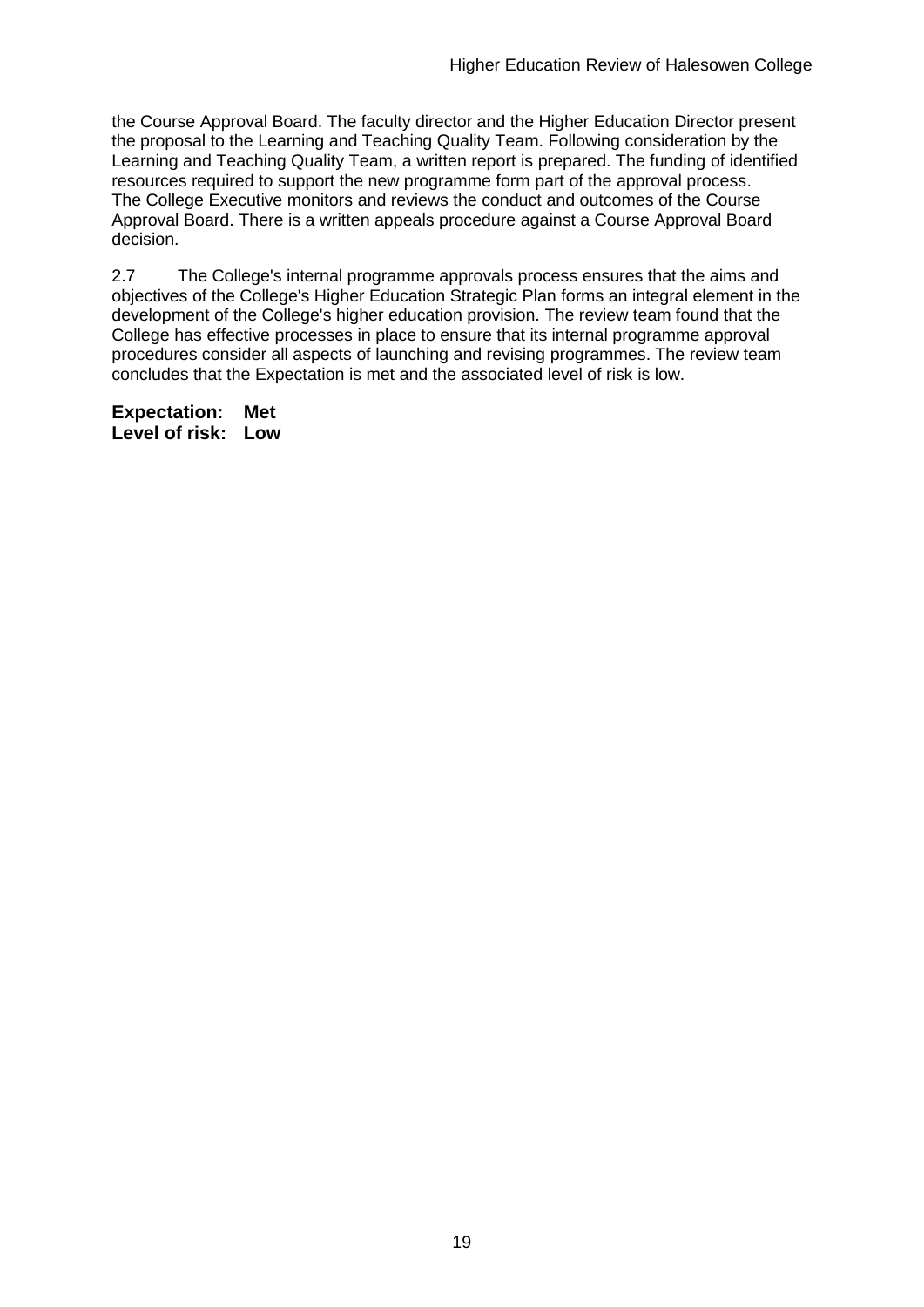**Expectation (B2): Recruitment, selection and admission policies and procedures adhere to the principles of fair admission. They are transparent, reliable, valid, inclusive and underpinned by appropriate organisational structures and processes. They support higher education providers in the selection of students who are able to complete their programme.**

#### **Quality Code,** *Chapter B2: Recruitment, Selection and Admission to Higher Education*

## **Findings**

2.8 The College has a higher education specific admissions policy, which details its recruitment and selection procedures. It includes an emphasis on transparency, fairness and inclusivity. There are procedures on providing feedback to applicants. An annual review of the policy takes place and application data is monitored as part of this review.

2.9 The policy includes the Pearson Higher National programme entry requirements. Applicants for these programmes apply directly to the College, with the progress of part-time applicants tracked using the College's I-tracker. UCAS is used for full-time students. The College acknowledges that applicants for university programmes apply to the universities through UCAS and are admitted to their programmes in accordance with the relevant university regulations. A specialist member of College staff, the Student Adviser (Progression and Employment), is responsible for higher education applications. The College works closely with the universities.

2.10 The design of the processes would allow the Expectation to be met.

2.11 The review team tested the College's approach to recruitment, selection and admission by carrying out an analysis of its documentation and through discussions with students and staff.

2.12 All applicants for part-time programmes and some full-time applicants are interviewed. Applicants may follow the College's general complaints procedure if they are dissatisfied with the outcome of their application, although there have been no complaints to date. Programme leaders are responsible for providing an induction to both their programmes and the College. College staff receive enrolment training as part of their continuing professional development.

2.13 The majority of students met by the review team stated that their inductions were effective, although some stated that they received an induction to their programmes only and not to the College services. Students found College open days to be particularly helpful. The process is fair, reliable, valid and inclusive.

2.14 A few students stated that the induction process could be improved, and noted in particular that those who cannot attend the induction event struggle to find the information. The College is currently reviewing its induction processes to ensure that they meet the needs of part-time students. An adult learner guide has recently been produced and a survey has been carried out on admissions. The responses are currently being analysed with a view to developing an action plan.

2.15 The review team found that the College's recruitment, selection and admission processes are transparent, reliable, valid and inclusive. The process is underpinned by an efficient organisational arrangements. The review team concludes that the Expectation is met and the associated level of risk is low.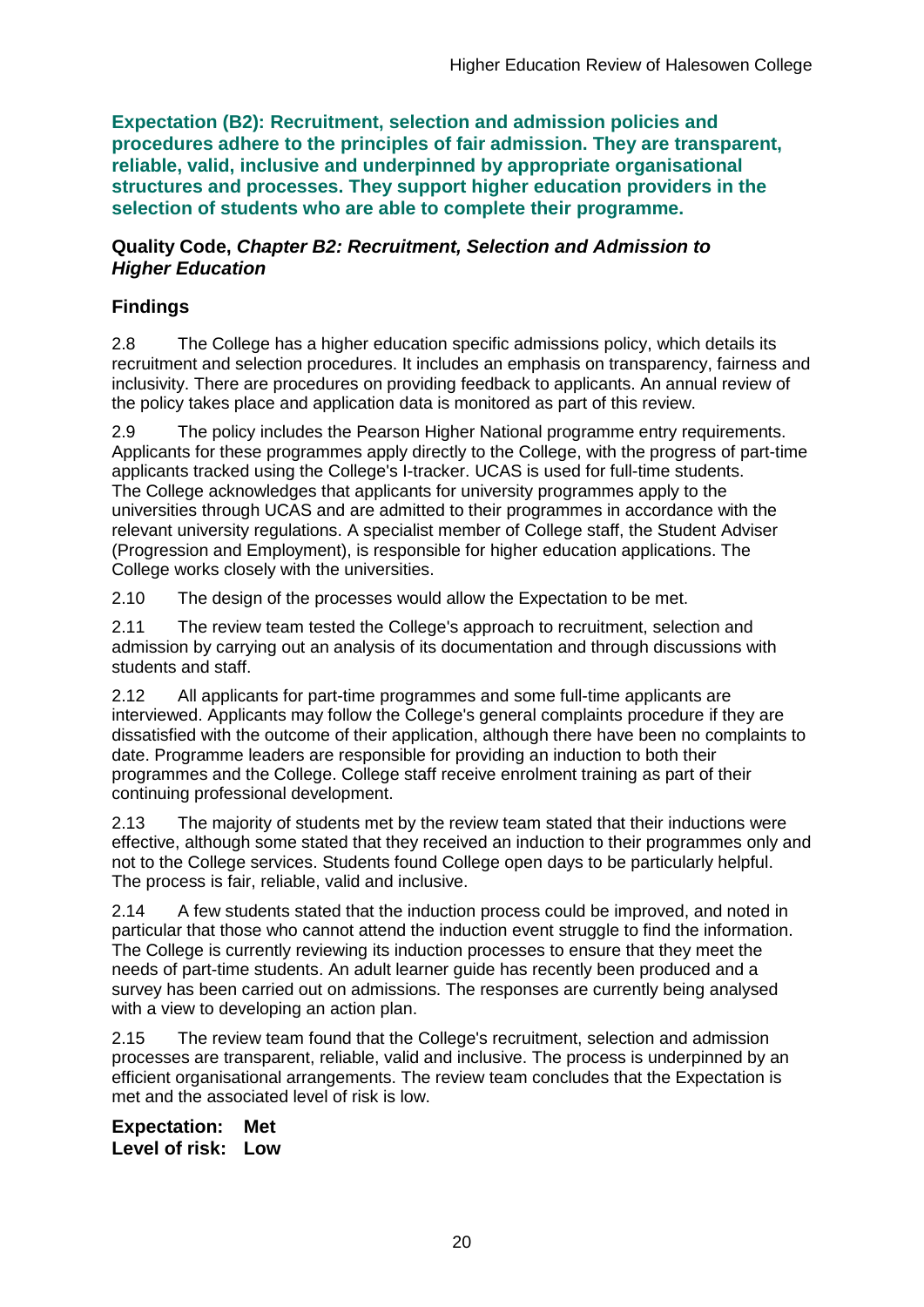**Expectation (B3): Higher education providers, working with their staff, students and other stakeholders, articulate and systematically review and enhance the provision of learning opportunities and teaching practices, so that every student is enabled to develop as an independent learner, study their chosen subject(s) in depth and enhance their capacity for analytical, critical and creative thinking.**

### **Quality Code,** *Chapter B3: Learning and Teaching*

## **Findings**

2.16 The Higher Education Strategy states that one of the key strategic objectives is to provide students with an outstanding teaching, learning and support experience that is a model of excellence in the delivery of higher education within further education. The College reviews its teaching and learning strategy annually, with a focus on strategies that improve the quality of teaching and learning and highlights best practice.

2.17 The College places significant emphasis on the quality of teaching and learning by providing staff with a wide range of internal and external opportunities to undertake continuing professional development activities. There is a detailed staff training and development policy in place that demonstrates a strong commitment by the College's Senior Management Team to continually provide training and development opportunities for higher education staff in order to meet the College's higher education strategic aims and objectives. An annual staff training and development plan is produced, which is informed by feedback from the staff appraisal process, team meetings and targets set within the College's Quality Improvement Plan. Staff development activities have a range of strands that encompasses staff induction, mentoring, attainment of qualifications and scholarly activity, and professional and vocational updating. Strategic oversight of the College training and development plan rests with the Director of Learning and Teaching.

2.18 The design of the processes would allow the Expectation to be met.

2.19 The review team examined this Expectation through meetings with staff and students and reviewed a wide range of documentation, including policies, programme monitoring and institutional reports, validation and periodic review reports, course handbooks and minutes of meetings.

2.20 There is a strong formal teaching observation process in place to monitor and enhance the quality of teaching and learning practices. The cycle of lesson observation informs the performance appraisal process. All higher education staff are observed at least once in the course of an academic year. Newly appointed staff during the probationary period will be observed three times in a year. The lesson observation criteria is currently mapped to the further education professional standards and the Ofsted inspection framework. The College intends to align its observation criteria to the Higher Education Academy's UK Professional Standards Framework.

2.21 Programme teams review learning and teaching through the annual review process. These reports include the analysis of student feedback, module evaluations, achievement data and external examiners reports. Oversight of these reports rests with the programme team leader, curriculum manager and the Higher Education Director. Within this process staff qualifications and experience are reviewed to ensure they can meet the appropriate teaching and learning standards set by the universities. There has been a considerable growth in student numbers and programmes since 2011. There has been a corresponding robust staff development programme to ensure that the quality of learning and teaching has been developed. This has led to significant numbers of staff undertaking relevant higher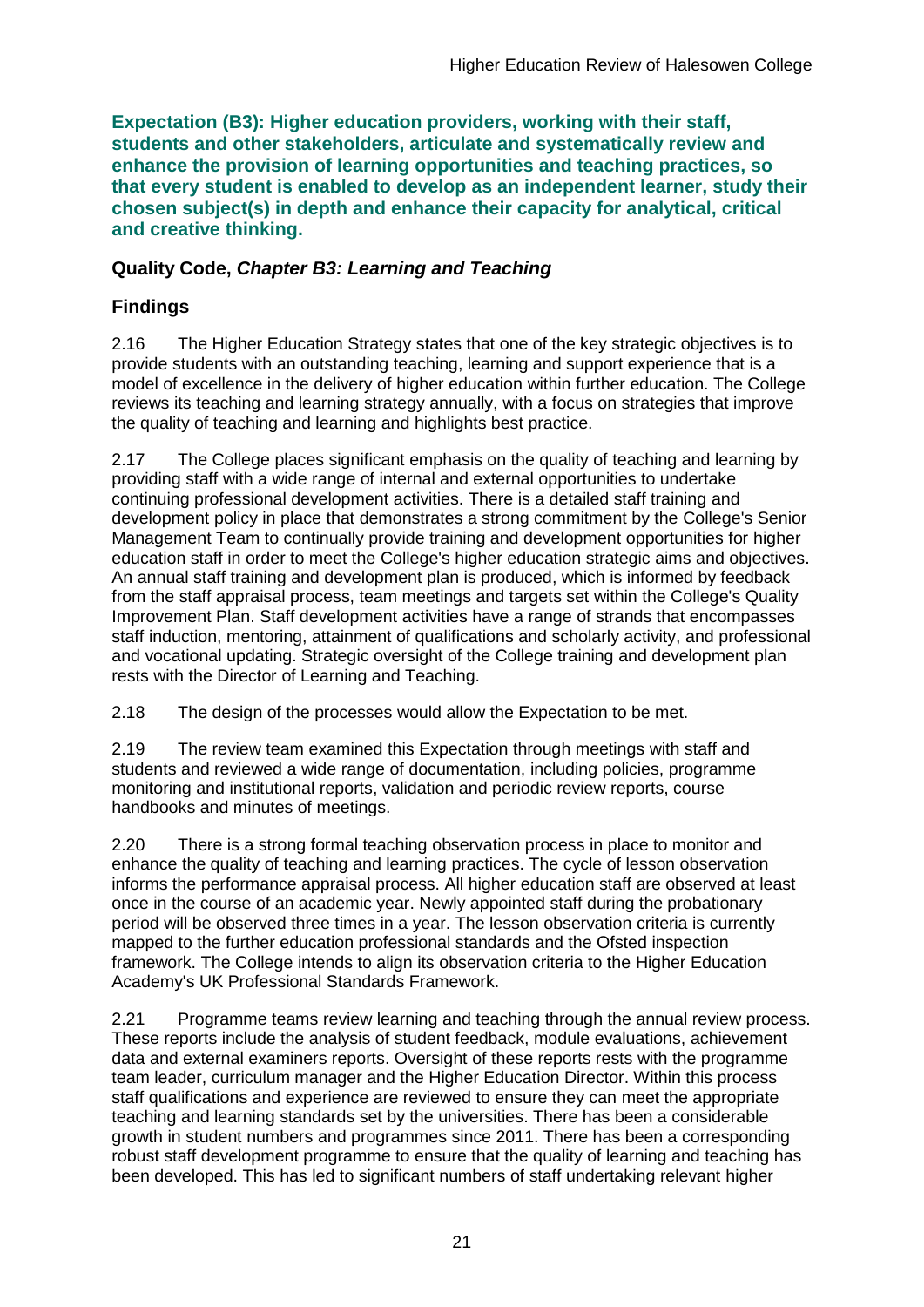level qualifications at undergraduate and postgraduate level in subject specific areas and teaching qualifications. The review team considers the strategic approach to the implementation of higher education staff development to be **good practice**.

2.22 The College places a great emphasis on the quality of teaching and learning on all higher education programmes. All members of teaching staff are expected to hold or be working towards a formal teaching qualification. To support staff in gaining appropriate qualifications they are provided with remission from their teaching timetable to enable them to achieve the necessary qualifications.

2.23 In addition, the Higher Education Director and Higher Education Manager operate a weekly session for staff that offers short and bespoke training. Academic staff confirmed that they found these sessions extremely beneficial to their teaching and management practice within higher education, and provided examples of topics covered, such as the Quality Code and enhancing the student.

2.24 College staff take-up continuing professional development opportunities made available by the universities. At a recent partnership review with the University of Worcester, the review panel commended College staff for the level of participation in continuous professional development and research opportunities in a process of ongoing staff development. A recent initiative that has been introduced in the College to support teaching staff and students is subject librarians liaising with University librarians, as is the case with the Early Years programme. This dialogue has enabled appropriate signposting of up-todate and contemporary learning resources to staff and students. In addition, a number of College programmes, such as the FdA Early Years and the Diploma in Education and Training,

are part of a University collaborative consortium, and annually have the opportunity to share good practice with colleagues from other institutions. The College's strategic approach to learning and teaching, and its arrangements for programme review and self-assessment reports, would allow the College to meet this Expectation.

2.25 Students from the FdA Early Years programme raised some concerns about staffing on their course. These included staff leaving in the first year and, in some cases, staff not being able to cover classes. There were also issues with lost, and the late return of, student work, which was very disruptive at the time. However, over the last two years, the College has taken action to resolve these concerns. It continues to monitor the programme and has strengthened its staff appointment processes. The review team **affirms** the steps taken to ensure the quality of the student learning experience on the FdA Early Years programme.

2.26 The College provides effective support for student learning and achievement. Individual support for students and their entitlements are clearly set out in the Higher Education Strategy, and in module and course handbooks. All students participate in a weekly timetabled tutorial that focuses on enabling students to develop independent learning skills through personal development planning, academic writing, and referencing and research skills. In addition, course teams make effective use of the VLE as a learning and development resource for students. Student confirmed to the review team that they found these resources to be of a good quality and beneficial in supporting them in their studies.

2.27 The review team found that the College has a comprehensive and strategic approach in managing the quality of learning and teaching, and supports students effectively. The staff development strategy plays a key role in ensuring the quality of learning and teaching. The review team concludes that the Expectation is met and the associated level of risk is low.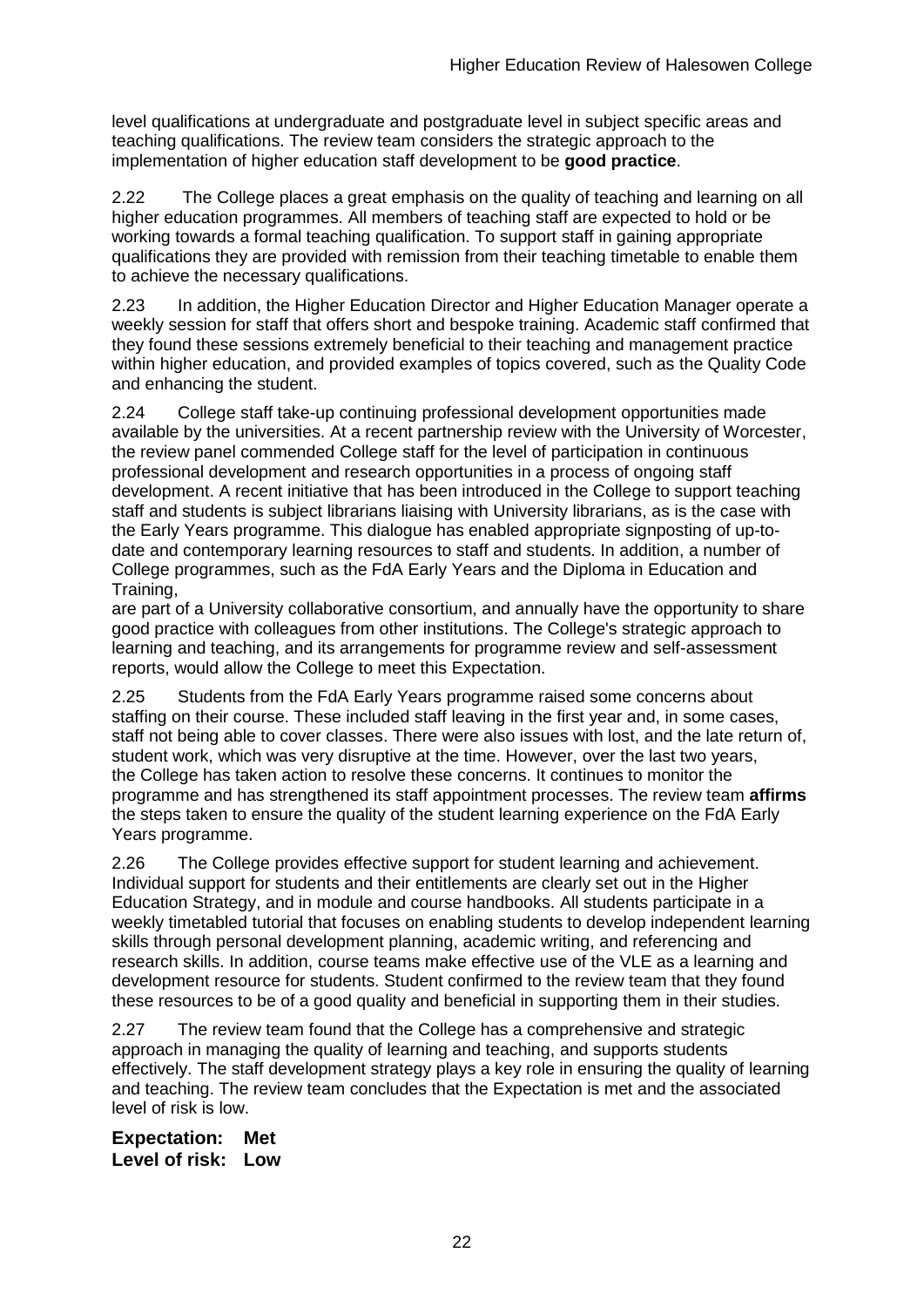**Expectation (B4): Higher education providers have in place, monitor and evaluate arrangements and resources which enable students to develop their academic, personal and professional potential.**

#### **Quality Code,** *Chapter B4: Enabling Student Development and Achievement*

### **Findings**

2.28 The College's Strategic Plan defines its commitment in ensuring students are well prepared for progression to higher education, or for successful careers that contribute to the economic, social and cultural well-being of the region. This strategy places students at the forefront, and gives recognition to the individual needs of learners and the support that they require to ensure high levels of performance, attainment and achievement.

2.29 Before a higher education programme is developed by the College consideration is given to the needs of students, and the local and regional economy in terms of progression and employment opportunities. Programme development discussions are held at a number of forums, such as within the Curriculum Area Review process, or by the Learning and Teaching Quality Team prior to any approach being made to the higher education institution partner. Through careful strategic planning with the universities the College has enabled progression Level 6 top-up opportunities, such as in Early Years, and Business and Media Production.

2.30 The design of the processes would allow the Expectation to be met.

2.31 The review team tested the Expectation by meeting senior staff, teaching staff, employers and students. In addition, annual monitoring reports, policies, minutes of meetings and strategic documents were examined.

2.32 The College makes effective use of the representative system and committee meetings to enhance the provision and quality of learning opportunities. Programme committee meetings and surveys give students the opportunity to discuss and raise matters directly with course teams. These mechanisms and associated feedback have led to improvements in better computer facilities, improved admissions and enrolment processes, and modification of assessment.

2.33 All students are provided with a well-structured induction: the College has clear arrangements for inducting students and supporting their transition to higher education. Students are given a College programme handbook, which provides broad information about regulations, assessment and curriculum content. During induction, students are introduced to the VLE, learning resource centres and personal support services.

2.34 Each programme has a dedicated VLE area, which allows for greater support to be provided to students. Students can access handbooks, module records, assignment briefs, reading lists and assignments, and have remote access at any time. Students studying for university awards have access to the universities' learning resources and VLE. All students confirmed to the review team that they found the VLE resources to be very helpful in supporting their learning and development.

2.35 There is a wide range of support services available to students. The careers centre staff provide expert advice and guidance to students who wish to progress to higher education. Students confirmed to the review team that the careers service is extremely beneficial, providing ongoing support in interview techniques, UCAS applications, interviews and preparing Higher Apprenticeship applications. The Personal Skills Development and Support Team proactively engages with students to support their development and learning. This support is individual and flexible. Students commented favourably on the learning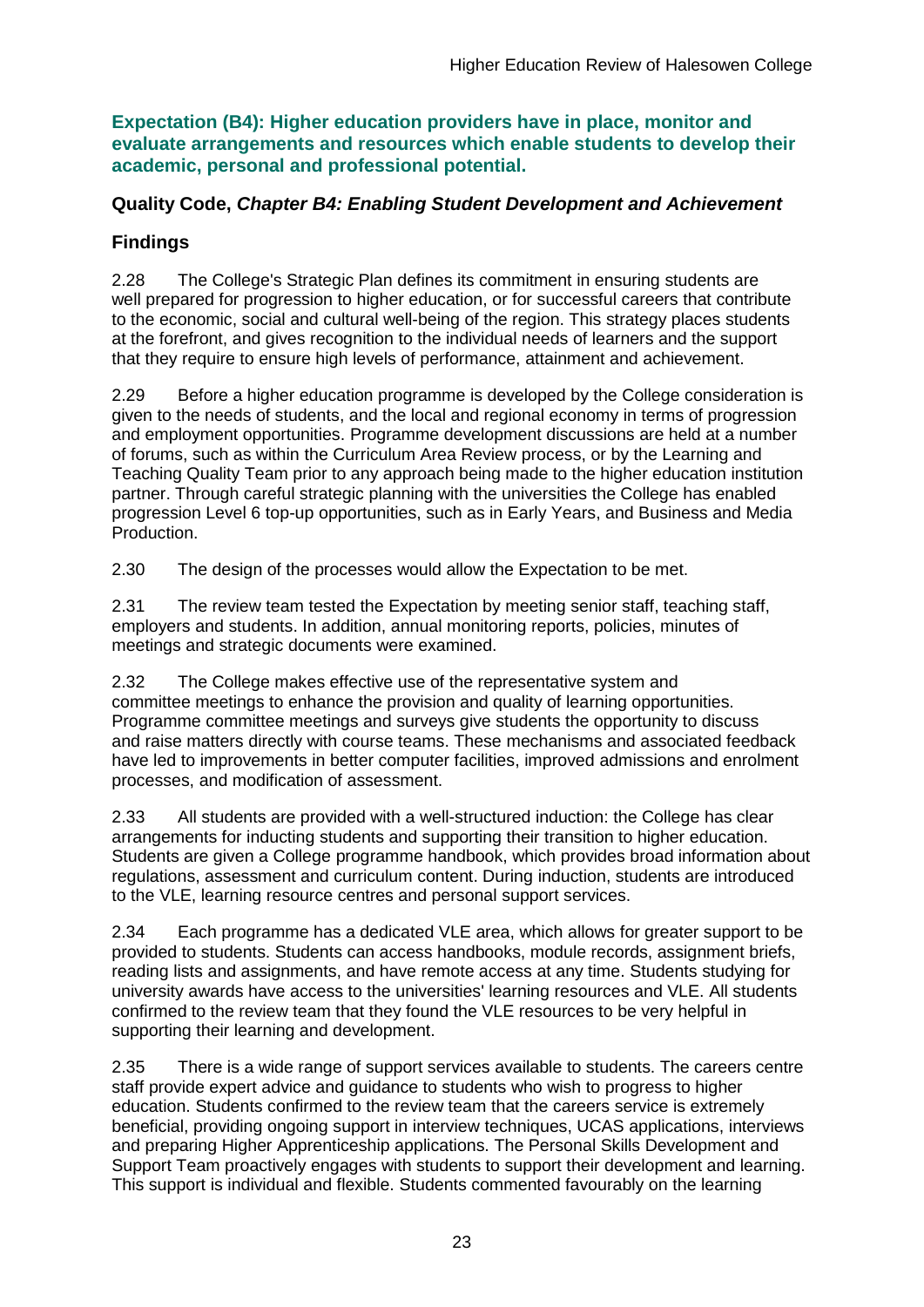support that is available on request, such as study skills and additional maths. They also confirmed that they are screened at interview and induction in order to establish any disability or learning needs.

2.36 All students receive a weekly tutorial with a dedicated tutor who maintains records of students' performance and progress. Students receive appropriate and detailed information through induction, module and course handbooks, schemes of work and tutorials. Tutorials enable student development, as they focus on study skills, academic writing and referencing, researching skills and personal development planning. Personal tutors also support students on pastoral issues, as well as progression opportunities and career advice.

2.37 The College has invested significantly in its estates and resources to support its higher education provision. In collaboration with the Black Country Local Enterprise Partnership the College has invested significantly in higher technological resources at the Coombs Wood Campus as part of a science and technology project. These new laboratory resources contribute significantly to the learning and development of students in the areas of computing and the creative industries. The College has recently invested in a state-of-the-art engineering training facility that supports teaching and learning for students in areas of component design and production, materials testing, fabrication, power products, fluid dynamics and manufacturing. The review team consider the investment in technology and facilities in computing, engineering and creative industries, which contributes significantly to the quality of students' learning opportunities, to be **good practice**.

2.38 There is a university Higher Education Centre, which has been purpose built for students. This is a dedicated open plan area for independent study, resourced with computers, tablet computers, and full 'bring your own device' connectivity. Students confirmed to the review team that this was an extremely valuable learning resource that supported their learning and development. They did, however, express some frustration of not being able to gain access to the Centre due to other students occupying the space and resources. The review team **recommends** that the College continue to monitor the use of higher education resources to ensure higher education students are prioritised.

2.39 The review team assessed the arrangements in place for enabling students' development and achievement, and found them to be comprehensive and effective. The review team concludes that the Expectation is met and the associated level of risk is low.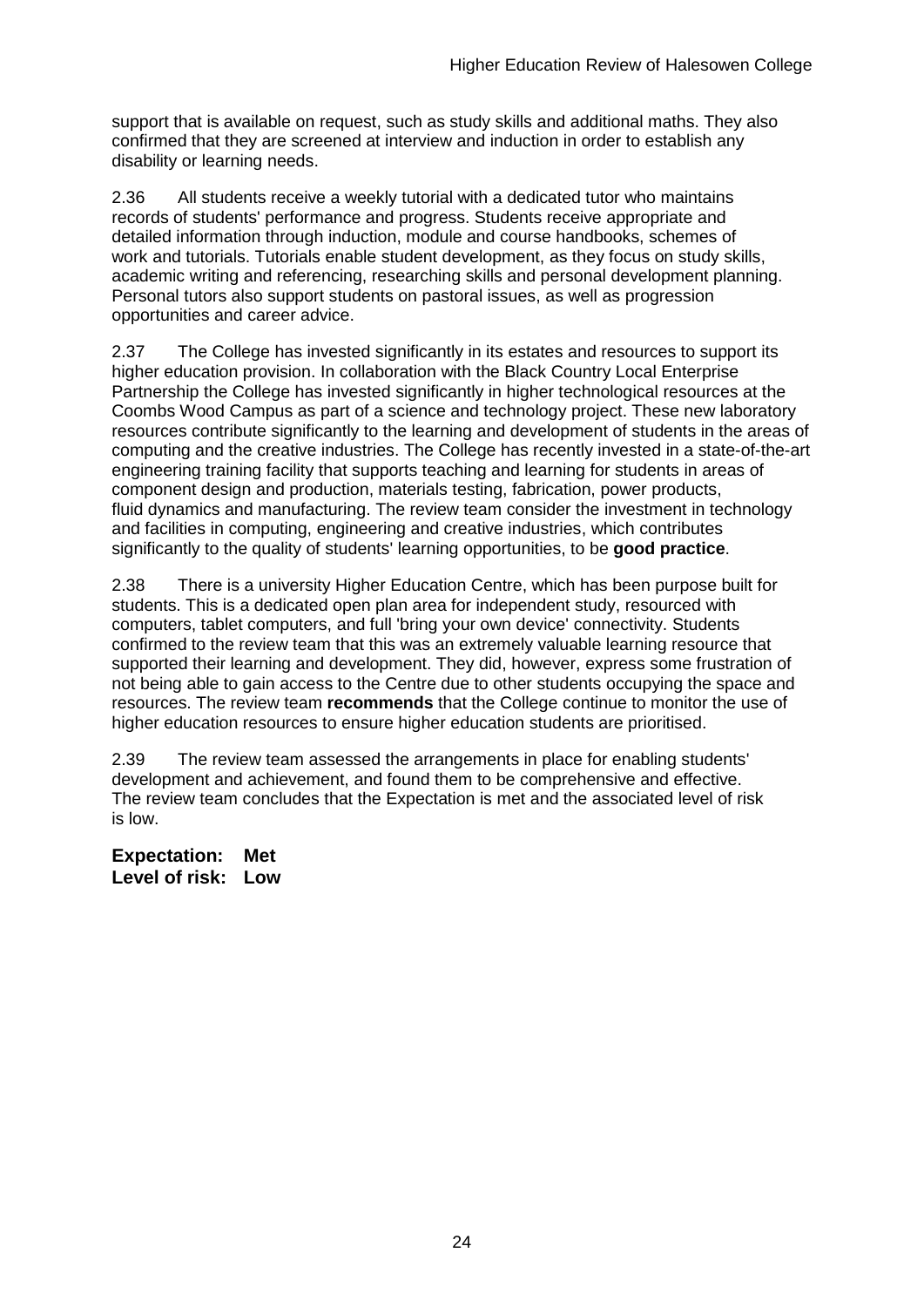**Expectation (B5): Higher education providers take deliberate steps to engage all students, individually and collectively, as partners in the assurance and enhancement of their educational experience.**

#### **Quality Code,** *Chapter B5: Student Engagement*

### **Findings**

2.40 The College places an emphasis on continuous improvement of student engagement in its Higher Education Strategy. It has a number of student engagement processes across its provision.

2.41 Student Academic Representatives are elected for university programmes and receive training from the university. The College has recently introduced training for student representatives on its Pearson courses.

2.42 The College has a Quality Cycle, in which opportunities for student engagement have been identified. These include the attendance of student representatives at committee meetings, input from student surveys and student voice focus groups.

2.43 Module evaluation surveys are organised by programme leaders. Survey results are used to produce action plans, following discussion among senior staff, and at Learning and Teaching Quality Team meetings. Progress on the action plan is checked at focus groups with students.

2.44 The design of the processes would allow the Expectation to be met.

2.45 The review team tested the effectiveness of the College's student engagement processes and procedures by reviewing its documentation on policy, as well as examples of student feedback, including associated action plans. The team also met staff and students.

2.46 Programme committee meetings have a standing agenda item for student feedback. The College recognises that due to the nature of its part-time provision, student representatives may not always be able to attend the meetings. When this is the case, the programme leader meets with the student representative at a suitable time ahead of the committee meeting in order to allow student feedback to be discussed at the meeting. Students may also provide written comments to the committee in the event that they cannot attend.

2.47 Students met by the review team stated that they receive programme evaluation surveys and a College end-of-year evaluation survey. Students have the opportunity to raise issues at weekly meetings as well as student voice focus groups.

2.48 The College makes students aware of changes made as a result of their feedback using a 'You Said, We Did' approach, as well as through the student representatives. Some of the students were aware that action plans were produced by the College based on their feedback. In general, students feel that the College takes their views seriously and acts upon them effectively.

2.49 The College consults students during programme development. Although students met by the review team stated that they had not been directly involved in a programme design consultation, they were aware that the feedback they provide through surveys and student representatives would be taken into account during the design of new programmes.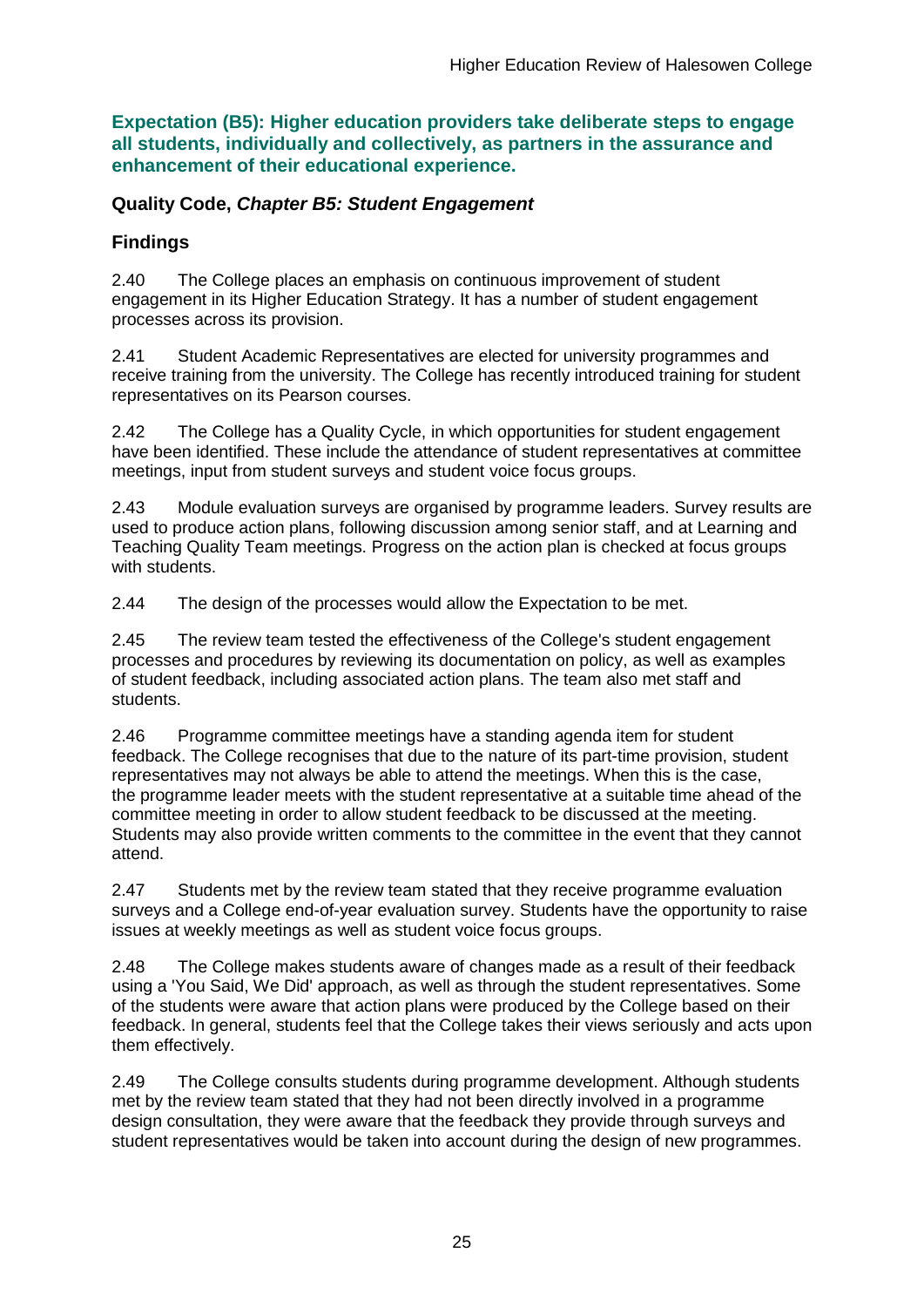2.50 The review team found that the College's approach to student engagement is robust and inclusive. Students consider themselves as partners with the ability to contribute to their experience, with the understanding that the College considers their feedback. The review team concludes that the Expectation is met and that the associated level of risk is low.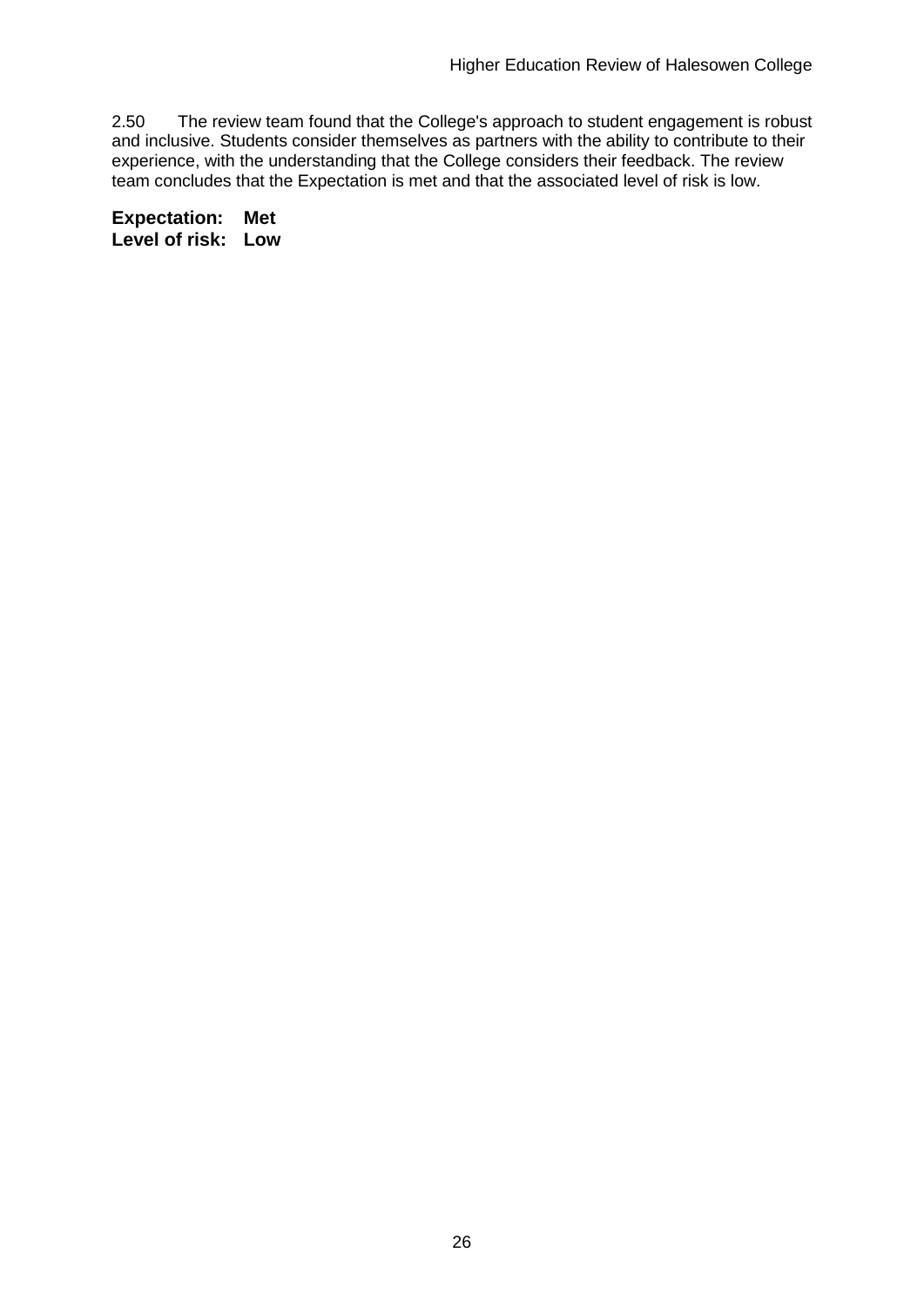**Expectation (B6): Higher education providers operate equitable, valid and reliable processes of assessment, including for the recognition of prior learning, which enable every student to demonstrate the extent to which they have achieved the intended learning outcomes for the credit or qualification being sought.**

#### **Quality Code,** *Chapter B6: Assessment of Students and the Recognition of Prior Learning*

## **Findings**

2.51 The universities provide clear and transparent guidance in their respective academic regulations for the management of assessment and assessment moderation. Pearson's BTEC Guide to Assessment Levels 4 to 7 provides the framework for the assessment and internal verification of the College's HNC/D programmes. External examiner reports confirm that the College complies with the universities and Pearson's requirements for assessment and feedback. Assessment criteria permit, if required, the contextualisation of assessment activity to work-based or work-related scenarios. Programme specifications and handbooks set out the intended learning outcomes for each programme and module, with clear assessment requirements.

2.52 The College's Higher Education Assessment Policy, guidance and process is comprehensive in its coverage of assessment processes. The policy is aligned to the FHEQ and Quality Code and makes clear reference for the need of programmes to comply with the universities and Pearson assessment regulations. Assessment regulations for all higher education programmes are set out in programme handbooks. The handbooks also contain information on, for example, grading criteria, submission procedures, good academic practice, migrating circumstances and late submission. The policy also provides clear guidance on appeal processes, adjustments for disabled students and recognition of prior learning.

2.53 The design of the processes would allow the Expectation to be met.

2.54 The review team tested the Expectation through a review of external examiner reports, minutes of meetings, policies and procedures, samples of assessment briefs, student scripts and feedback to students, Pearson internal verification schedules and schemes of work, programme handbooks, and a wide-ranging sample of assignment feedback evidence

made available during the review. The team also met university representatives, senior managers, teaching staff, support staff and students from across the range of higher education programmes. The team also attended a demonstration of the College's VLE to monitor the content of programme and module content as it related to assessment activity.

2.55 Assessment of partnership university programmes are managed in accordance with the individual university academic regulations. The validity and reliability of assessment strategies are reviewed and approved during the approval process, and monitored on an annual basis by external examiners. There are robust procedures in place for the second marking or internal verification of student assignments. Both universities use their strategic partnership meetings to carry out external moderation of assessment with their collaborative partner colleges. The College has an embedded and robust internal verification procedure in place to monitor academic standards and tutor feedback on Higher National programmes, in accordance with the BTEC Centre Guide to Assessment Levels 4 to 7 and the College's Higher Education Assessment Policy, guidance and process. Overall, external examiners comment favourably on the standard and accuracy of assessment and the quality of feedback to students.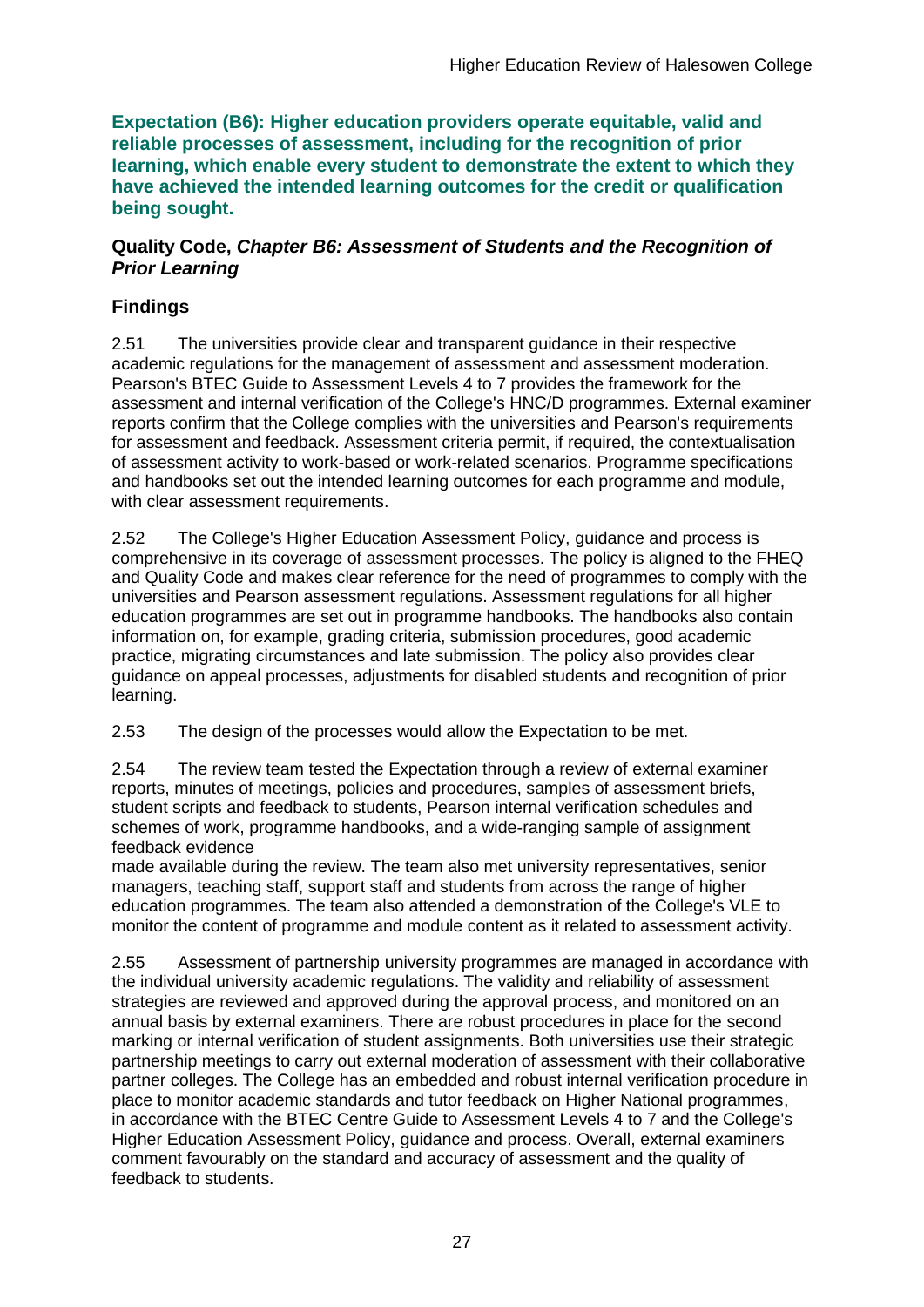2.56 The College's Assessment Policy guidance and process document contains information on the procedures to be followed should a prospective or existing student wish to implement recognition of prior learning procedures. Teaching staff report that no student has initiated the procedures to demonstrate prior achievement through this process.

2.57 The universities share the setting of assignments with the College programme teams. Assessment activities set against learning outcomes are approved as part of university (re)validation processes. College teaching staff are responsible for drafting and internally verifying assignment briefs, and internally verifying assessed assignments for their Pearson Higher National programmes. Oversight of the Higher National assignment briefs is managed by appointed Pearson external examiners. The external examiner for the Higher Nationals in Music noted that assignment briefs were 'stimulating and challenging'. Students expressed satisfaction with the range of assignment activities. Students in a work-based environment, or on an approved placement, are required to demonstrate the achievement of a range of competencies, certified by a placement supervisor. These competencies, in and of themselves, do not form part of the programme assessment process, but may be incorporated into, and form part of, the evidence for a module set assessment activity, such as a reflective practice record.

2.58 Assessment grading criteria are designed and approved by the respective university partners and Pearson. The grading criteria for each programme are set out in the programme handbooks, and are also available to students on the College's VLE. With only a few exceptions students reported that they found the grading criteria clear and transparent. However, a minority of students have experienced some confusion in understanding how to achieve higher assignment grades and have sought additional guidance on interpreting grading criteria from their module lecturers.

2.59 Overall, students expressed satisfaction with the timeliness and constructive nature of the formative and summative assignment feedback they receive. Assessment marking and feedback to students meets university and Pearson requirements. External examiner reports confirm that, with only a few exceptions where feedback was brief, feedback to students across all programmes was constructive and supportive. The review team noted some excellent examples of detailed assessment feedback to students from the Computing and Sports programme teams, which clearly identified student achievement and provided constructive guidance for the further development of both skills and knowledge. Good practice in assessment is shared at programme level and at Higher Education Board meetings.

2.60 Third-year students on the FdA Early Years had some negative experiences with respect to the timeliness of return of assessed work in years 1 and 2, and a loss of assignments during electronic uploading to the University of Worcester for external moderation. Working in partnership, the University of Worcester and the College confirmed the grades of the lost assignments at the 2013-14 assessment board. A change of programme leadership and staff resulted in the return of all outstanding assessed student scripts from Year 1, and some from Year 2 of the students' part-time programme. The College and the University of Worcester are continuing to work closely together in order to enhance the learning experience of Early Years students. Despite some early-in-programme negative experiences, the Year 3 FdA Early Years students stated that they wished to progress from the top-up to full-degree programme.

2.61 The College has installed plagiarism-detection software, which students can access via the College's VLE. However, the plagiarism-detection software is not embedded in student practice as an aid to managing and developing good academic writing skills. There is a lack of awareness among higher education students of the availability of the plagiarismdetection software, its function or how to use it. Teaching staff across all higher education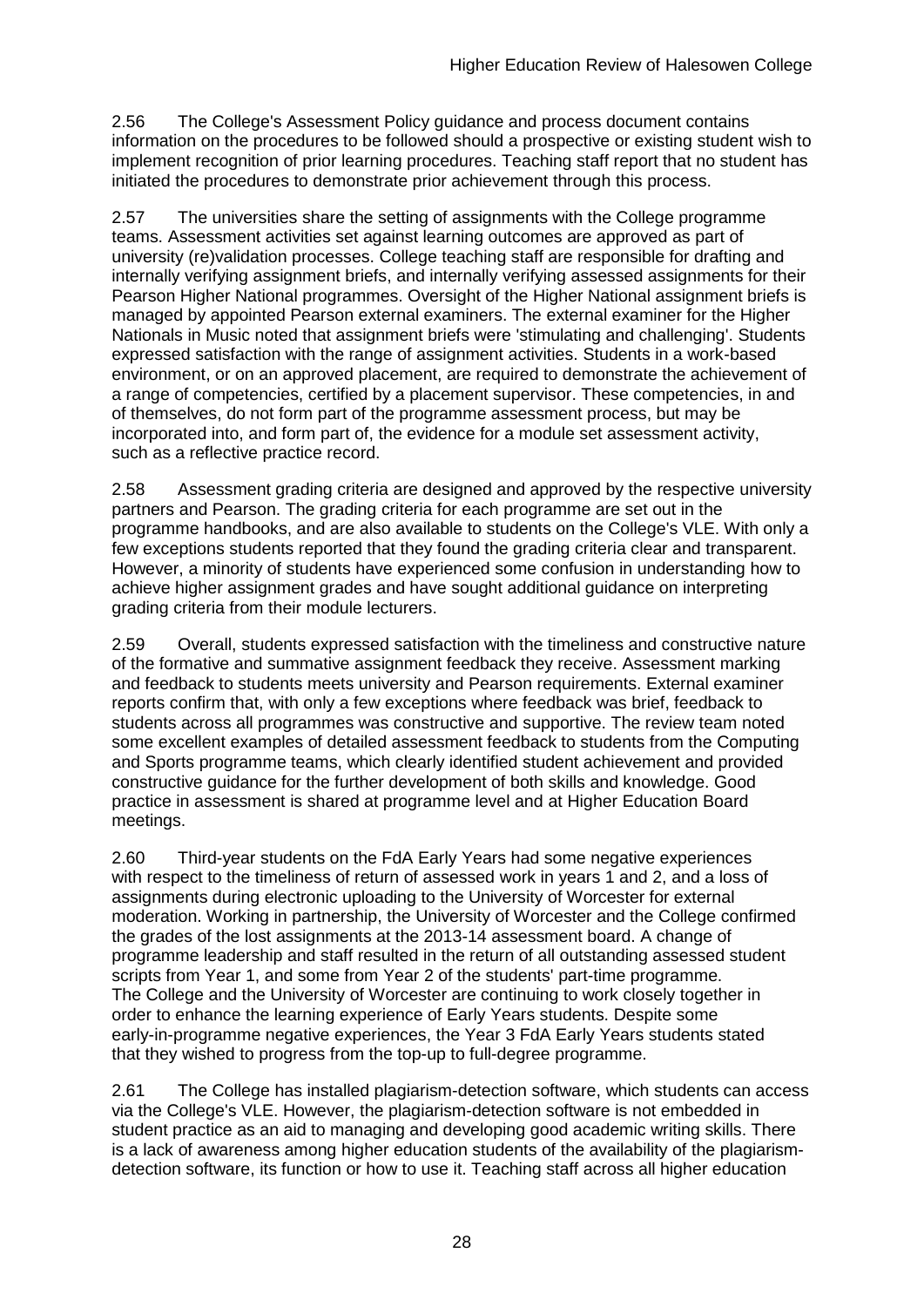programmes do not routinely encourage its use. The review team therefore **recommends** that the College ensure that students have access to resources that prevent unacceptable academic practice.

2.62 Student progression, achievement and issues that have affected student performance and achievement are discussed at assessment boards. The universities retain responsibility for managing the assessment boards, which are attended by College programme representatives. The College provides clear guidance for the management of its Pearson Higher National assessment boards through its Assessment Board Process document, which provides clear and transparent guidance to programme teams. The terms of reference for the College's assessment board ensure that the progress and achievement of all students are given due consideration.

2.63 The review team found that the College ensures that students are assessed by an equitable, valid and reliable process, including the recognition of prior learning. The review team concludes that the Expectation is met and the associated level of risk is low.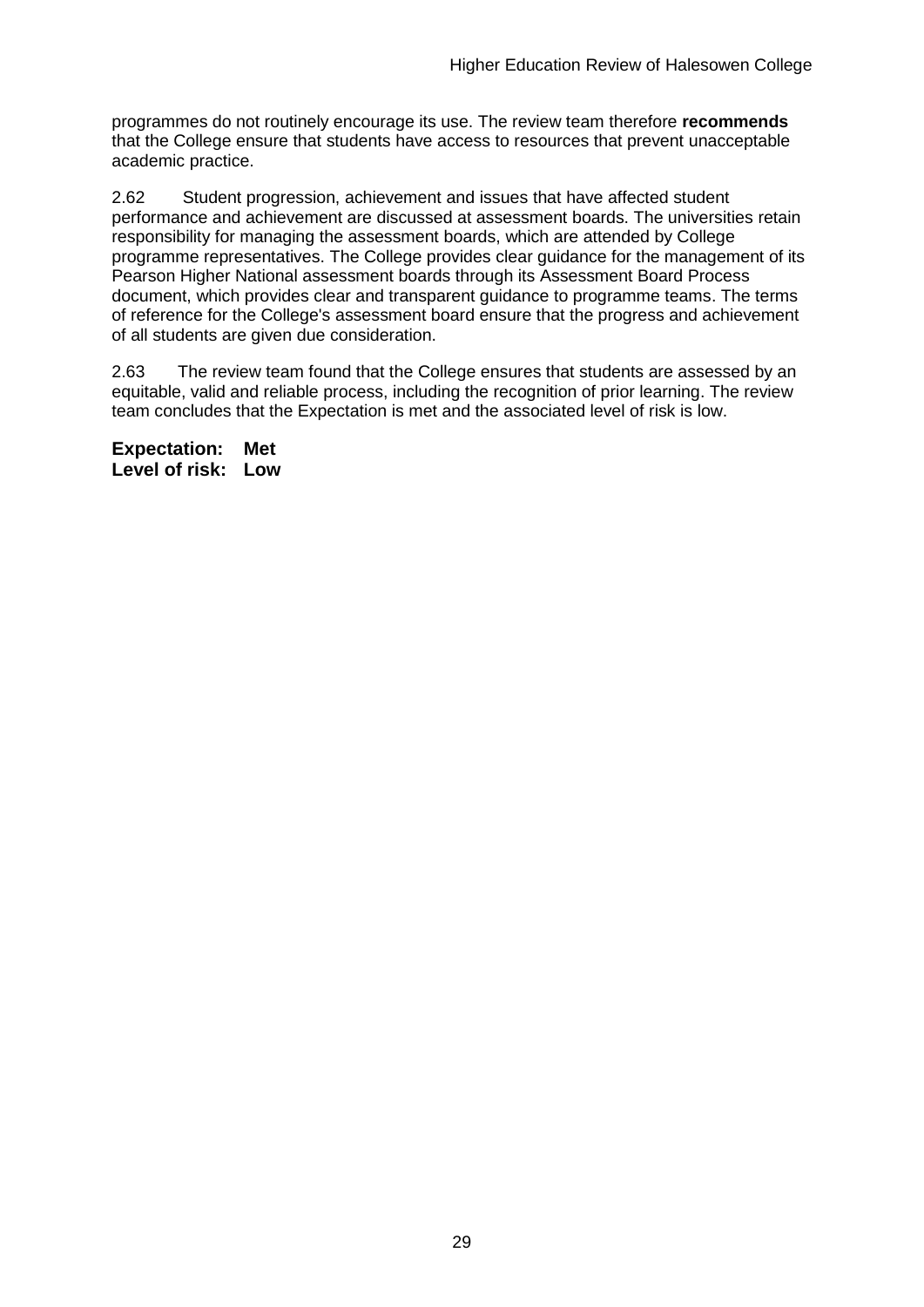#### **Expectation (B7): Higher education providers make scrupulous use of external examiners.**

### **Quality Code,** *Chapter B7: External Examining*

## **Findings**

2.64 The College regards external examiners as playing a crucial role in the management of academic standards and quality of opportunities. The College responds to external examiner reports in a timely and effective way. External examiners are appointed by the universities and Pearson in line with partnership agreements and Pearson's BTEC Centre Guide to Assessment Levels 4 to 7.

2.65 The programme teams liaise with all external examiners to arrange visits to review assessment materials, and for general advice and guidance relating to assessment strategies. The induction and briefing of external examiners is undertaken by the universities. The Higher Education Director is expected to consider the reports, which are subsequently required to be considered at programme team meetings with students representatives in attendance.

2.66 Programme teams respond formally in writing to all external examiners. This response identifies how the teams intend to address any actions that have been raised in the form of an action plan. This action plan is forwarded to the universities through the link tutors. The action plans inform the annual review process.

2.67 The design of the processes would allow the Expectation to be met

2.68 The review team tested this Expectation through meetings with staff and students and by examining external examiners' reports, partnership agreements, responsibility checklists, minutes of meetings, and course annual course review reports

2.69 External examiner reports considered by the review team confirm that the academic standards achieved by students are at the appropriate and expected level, and that assessment processes used to measure student achievement are rigorous. External examiner reports also confirm that the College has appropriate and effective moderation, and administrative tracking procedures in place.

2.70 The College encourages external examiners to be involved throughout the year and to meet staff and students when they visit the College. For university programmes the external examiner attends the examination boards and comments on issues relating to academic standards and assessment practice.

2.71 Staff confirmed to the review team that external examiners have access to all student assessments and visit all programme teams annually. External examiner reports are submitted to the Higher Education Director and subsequently distributed to programme teams for discussion. The College responds to external examiner reports, and actions are set out and monitored through annual reports. The Higher Education Self-Assessment Report includes external examiners' comments, which are reported and monitored by the College Executive.

2.72 In addition, all programmes are monitored at three points during the year using the Curriculum Area Review process. This involves the faculty director, Curriculum Team Managers and programme leaders, who meet with the Principal, Director of Learning and Teaching, and the Director for Performance and Skills. Part of this review process is to monitor the actions that are required to be addressed as a result of external examiner feedback.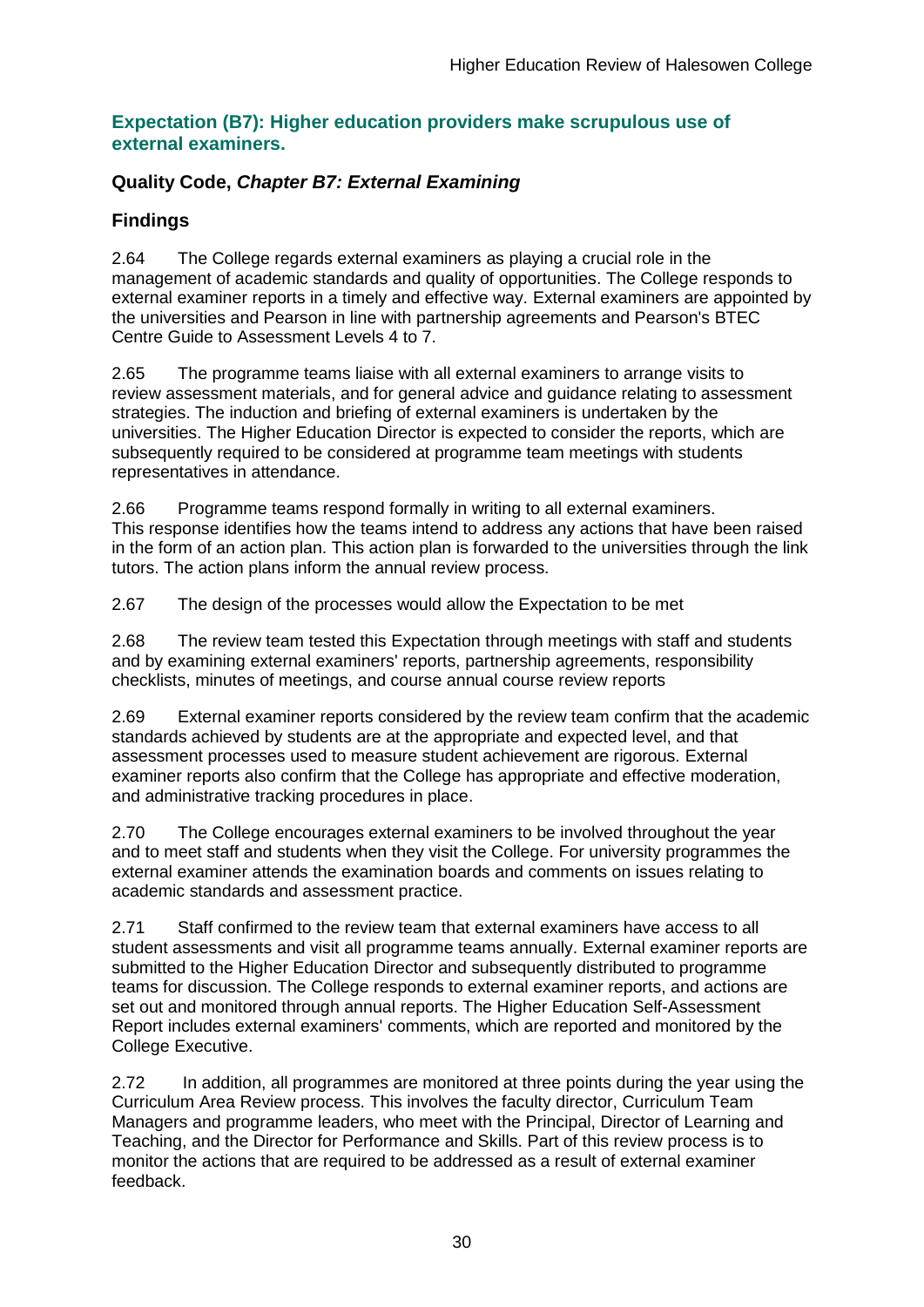2.73 Students confirmed that, during induction and within programme handbooks, they are aware and informed of the role of external examiners. In addition, students confirm that external examiner reports are available on the VLE.

2.74 The review team found that the College makes scrupulous use of external examiner reports, and that arrangements are in place for the oversight and monitoring of the reports. The review team concludes that the Expectation is met and that the associated level of risk is low.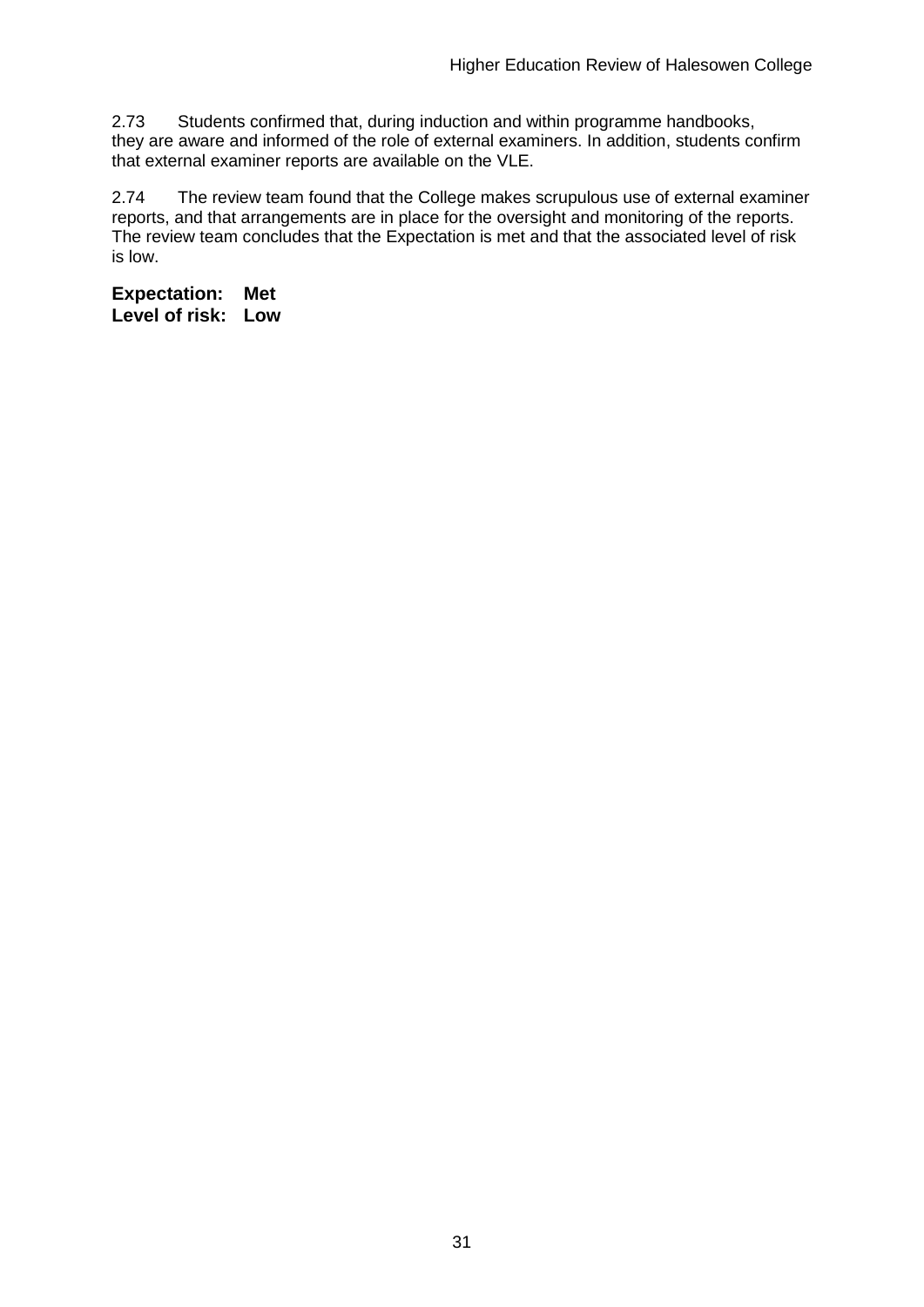**Expectation (B8): Higher education providers, in discharging their responsibilities for setting and maintaining academic standards and assuring and enhancing the quality of learning opportunities, operate effective, regular and systematic processes for monitoring and for review of programmes.**

#### **Quality Code,** *Chapter B8: Programme Monitoring and Review*

### **Findings**

2.75 The College uses a variety of mechanisms to monitor and evaluate programmes, from module evaluations to a Higher Education Annual Monitoring Report, which is considered at the Corporation Board.

2.76 There is a robust cycle of programme monitoring and review at the College, which incorporates internal and external evaluation processes for franchised university programmes and a rigorous internal cycle of evaluation for Pearson Higher Nationals. The Quality Manual, section 2, provides comprehensive guidance and report templates on the College's annual cycle of programme and self-assessment. Programme leaders operate a rigorous end-of-year evaluation of their programmes, through the Annual Evaluation Review (AER), using a template from the Quality Manual. The evaluation is in the form of a written report, using the Quality Manual template with each AER report. This generates an action plan, which feeds into the Higher Education Self-Assessment Report

2.77 The College has an established Quality Cycle, which sets out the timeline for key quality assurance activities, such as the College's cycle of corporation, Curriculum Area Reviews, quality assurance/programme delivery committee meetings, and the annual self-evaluation process. The Quality Cycle also identifies the points at which cross-College student surveys take place.

2.78 The design of the processes would allow the Expectation to be met

2.79 The review team tested the College's procedures for discharging their responsibilities for programme monitoring and review through an examination of quality documentation, including the Quality Manual, Quality Cycle, self-evaluation templates, Quality Improvement Plans, completed programme level and higher education AERs, and discussions with senior managers, teaching and support staff, university representatives and students.

2.80 Programme delivery and quality assurance issues are initially monitored through discussions at programme level team meetings. Team meetings are attended by the Curriculum Team Manager and student representatives to ensure that student views regularly inform programme development. Each programme team meets at least once a term; set agenda items include programme development, assessment activity, internal verification, external examiner reports and action plans. The College has prepared terms of reference to support the management of team meetings. The minutes of team meetings are sent to the Curriculum Team Manager and the faculty manager.

2.81 Students complete module evaluations, which provide information on, for example, the quality of teaching and the level of challenges in learning, assessment activity and the availability of learning resources. The College is diligent in carrying out a range of internal student surveys to elicit student satisfaction feedback on programme induction, teaching and learning, and course review feedback. In addition, the College runs termly student voice focus groups to further explore survey outcomes and discuss issues of student interest or concern. Final-year students participate in the National Student Survey.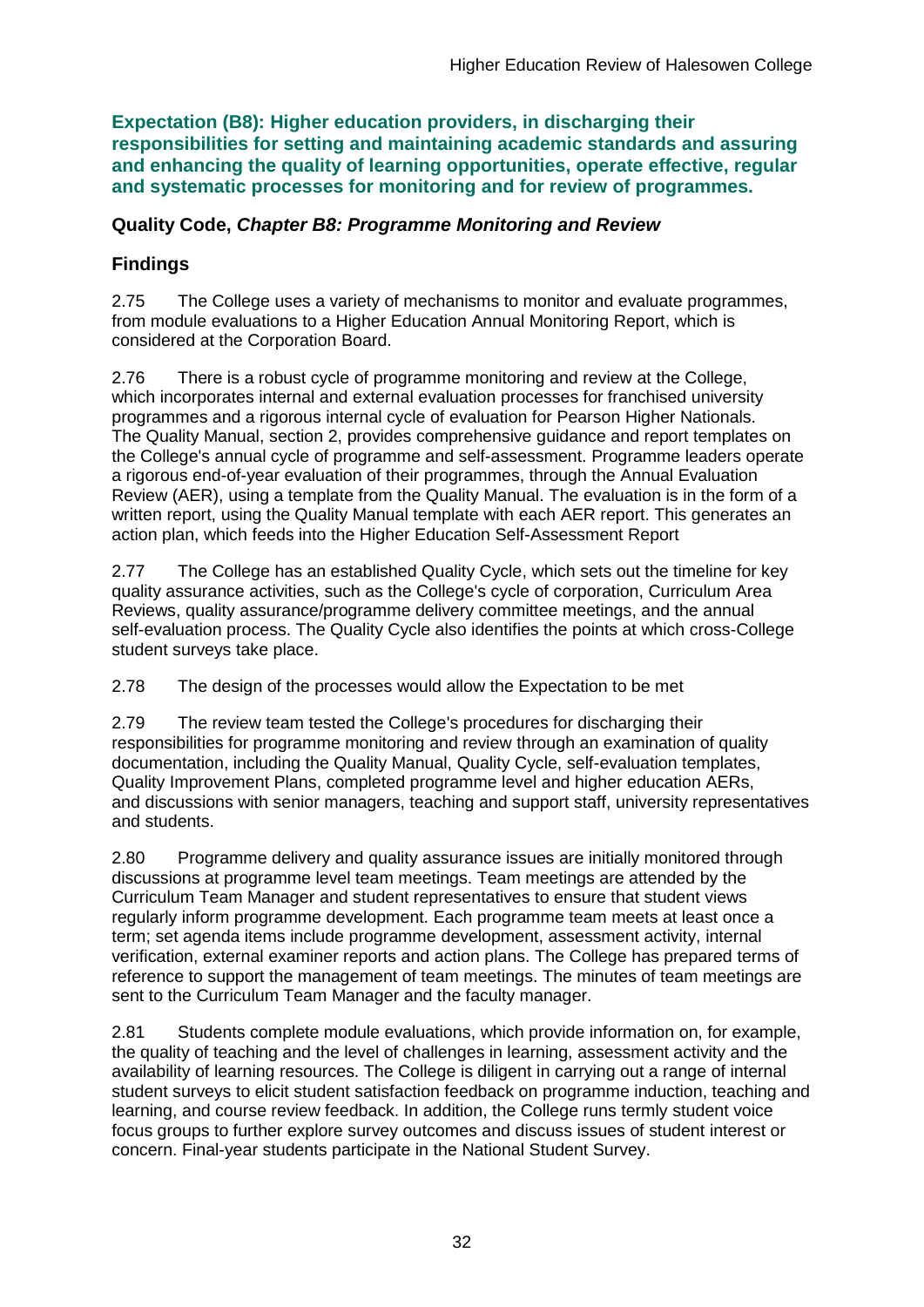2.82 There is a robust process of annual programme monitoring, through the AERs prepared by programme teams. The reports are evaluative and draw on a wide range of information, such as programme data, student achievement, external examiner reports, cross-College and programme-level surveys, end-of-module questionnaires, information from student-staff consultative meetings, and progress made on addressing issues set out in the previous year's action plan. Franchised university programmes include the link tutor's annual report. The College is diligent in ensuring that the AER process is appropriately informed by the student voice.

2.83 The AERs take due note of the outcomes of the varied sources of student feedback. The College feeds back to students on its responses to student raised concerns through 'You Said, We Did' materials. On completion, the AERs and their associated action plans are peer reviewed by other curriculum areas, and with University partners where appropriate. Copies of the programme-level AERs are sent to the Curriculum Team Manager, faculty director and the Higher Education Director. The AERs feed into the Higher Education Self-Assessment Report, which is mapped to the Quality Code. The Director of Learning and Teaching prepares the College Higher Education Self-Assessment Report and an accompanying Quality Improvement Plan, which addresses areas for improvement and builds on identified strengths. The Corporation Board approves the Report prior to publication.

2.84 Curriculum managers report on progress made in addressing items in their Quality Improvement Plans at the termly Curriculum Area Reviews. With respect to higher education programmes, Curriculum Area Reviews are designed to ensure that middle and senior managers have a detailed knowledge of the quality and standards of programmes, programme data, any issues arising, programme strengths and areas for development. Termly higher education performance reviews provide the College Executive with an overview of in-year performance.

2.85 The review team found that the College's Corporation Board and senior managers have ensured that the College is effectively managing its responsibilities for ensuring that programme monitoring and review is well-organised and effective. There is a clear cycle of reporting processes, which includes student evaluations. The review team concludes that the Expectation is met and the associated level of risk is low.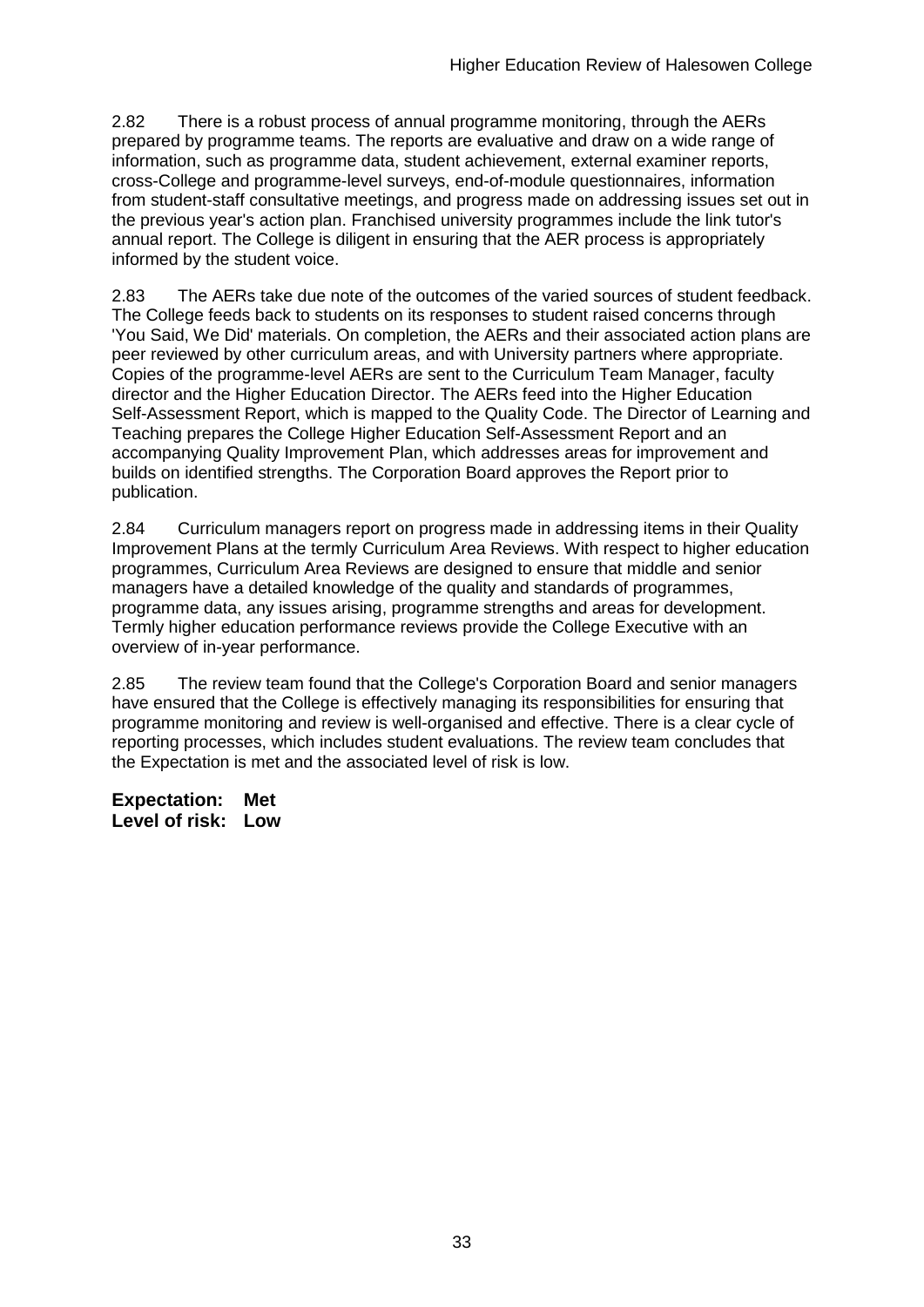**Expectation (B9): Higher education providers have procedures for handling academic appeals and student complaints about the quality of learning opportunities; these procedures are fair, accessible and timely, and enable enhancement.** 

#### **Quality Code,** *Chapter B9: Academic Appeals and Student Complaints*

### **Findings**

2.86 The College has a complaints procedure, although it is not specific to higher education. Students on university programmes raise their complaints with the College in the first instance and may proceed to the relevant university's procedures if they are not satisfied with the outcome. The universities' partnership agreements outline the responsibilities of the College and those of the universities for handling student complaints and appeals.

2.87 Students appealing against an assessment mark use the College's appeals policy. The appeals policy makes clear the valid grounds for appeal. Appeals made by students on university programmes are handled in conjunction with the relevant university. As well as the complaints and appeals policies, information on how to make a complaint or appeal is published in the student handbook.

2.88 Data from complaints is used in the College's Annual Evaluation Reviews, which are used in periodic review processes. The reports also feed into the College's annual Higher Education Self-Assessment Report, from which an action plan is produced.

2.89 The design of the processes would allow the Expectation to be met.

2.90 The review team scrutinised evidence provided by the College and met students and staff to assess its implementation of the complaints and appeals procedures.

2.91 Students met by the review team were aware of how to make complaints and appeals. They stated that complaints they raised were often dealt with satisfactorily at an informal stage, without the need to make a formal complaint.

2.92 The students identified their first point of contact for a complaint or appeal as the programme leader. They were aware that their handbooks contained information on the complaints and appeals processes. Students on university programmes stated that they would make their complaint to the College at first before proceeding to their university.

2.93 The review team found that the College has published procedures in place for student complaints and academic appeals, which promote the fair handling of issues raised by students. The review team concludes that the Expectation is met and the associated level of risk is low.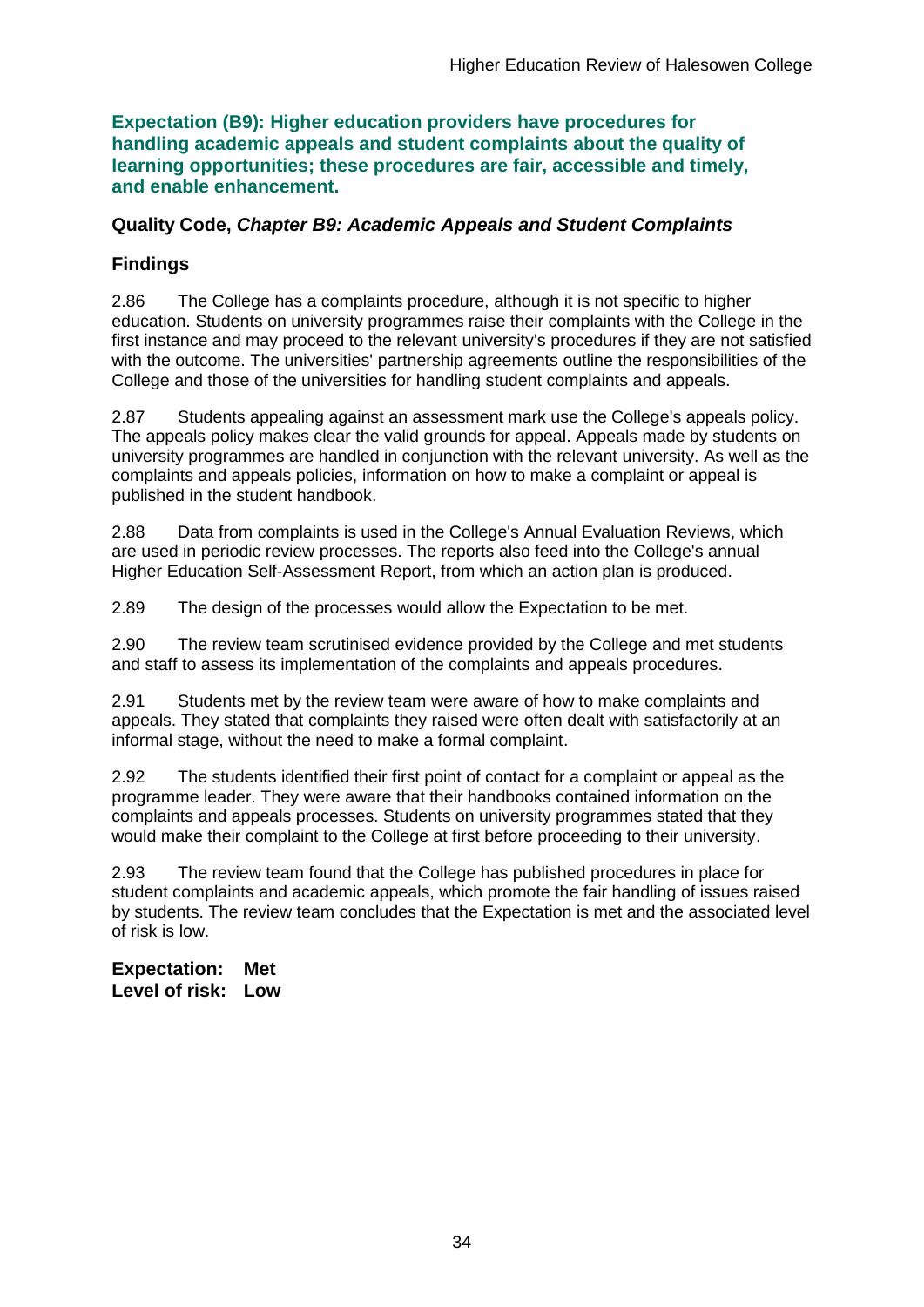**Expectation (B10): Degree-awarding bodies take ultimate responsibility for academic standards and the quality of learning opportunities, irrespective of where these are delivered or who provides them. Arrangements for delivering learning opportunities with organisations other than the degree-awarding body are implemented securely and managed effectively.**

### **Quality Code,** *Chapter B10: Managing Higher Education Provision with Others*

## **Findings**

2.94 The College has responsibility to ensure that effective management arrangements are in place with employers. This also applies to other placement providers where a significant part of students' learning is required to take place in the workplace, in order to meet the learning outcomes of modules, and statutory or professional body requirements.

2.95 Workplace learning and placements are a key part of a wide range of programmes. Foundation degrees have a work-based learning element that require students to be in employment or volunteer in a relevant industry or sector. For these programmes, such as the FdA Early Years and the Diploma in Education and Teaching, work-based learning falls within the remit of the universities' policy on the management of work-based and placement learning. Under the work-based learning policy it is the responsibility of the College to make sure providers of work-based and placement learning are fully informed of their responsibilities, and are given appropriate information support and guidance during and after students work-based learning placement.

2.96 The College has clear procedures for supporting and managing provision with others, including on work placements. Students are responsible for securing their own work placements in the first instance, especially where the identification of placement forms part of the module assessment criteria. Tutors provide a range of advice and guidance based on programme requirements and individual circumstances, and ensure that placements offer suitable learning opportunities. When students experienced difficulties in finding a suitable placement, support is available from the College placement officers, who work with course teams and employers to ensure placements meet academic requirements. The College makes records available to students of local employers that have previously accepted students from the College. The College maintains oversight of placement opportunities through visits and monitoring students during their placement.

2.97 The design of the processes would allow the Expectation to be met.

2.98 The review team tested the College's arrangements for supporting and managing provision with others through the scrutiny of programme guides, handbooks and procedures, and in meetings with staff, students and employers.

2.99 The College provides information for employers on work placements, and visits work placements in advance of placements. There is considerable dialogue between the College placement officers and employers in terms of their preparation in receiving students. It is the responsibility of the College work placement officers, supported by the higher education-based learning academic tutors, to ensure all employers receive a full induction. As part of this induction a work placement risk assessment is undertaken, in addition to a detailed assessment of whether the placement provides adequate opportunities to meet the learning outcomes of placement and work-based learning. It is the responsibility of placement officers to ensure student learning agreements and individual learner plans are agreed with employers. In addition, employers receive an employer engagement handbook that provides detailed information of their roles and responsibilities in supporting higher education students during their programme of study.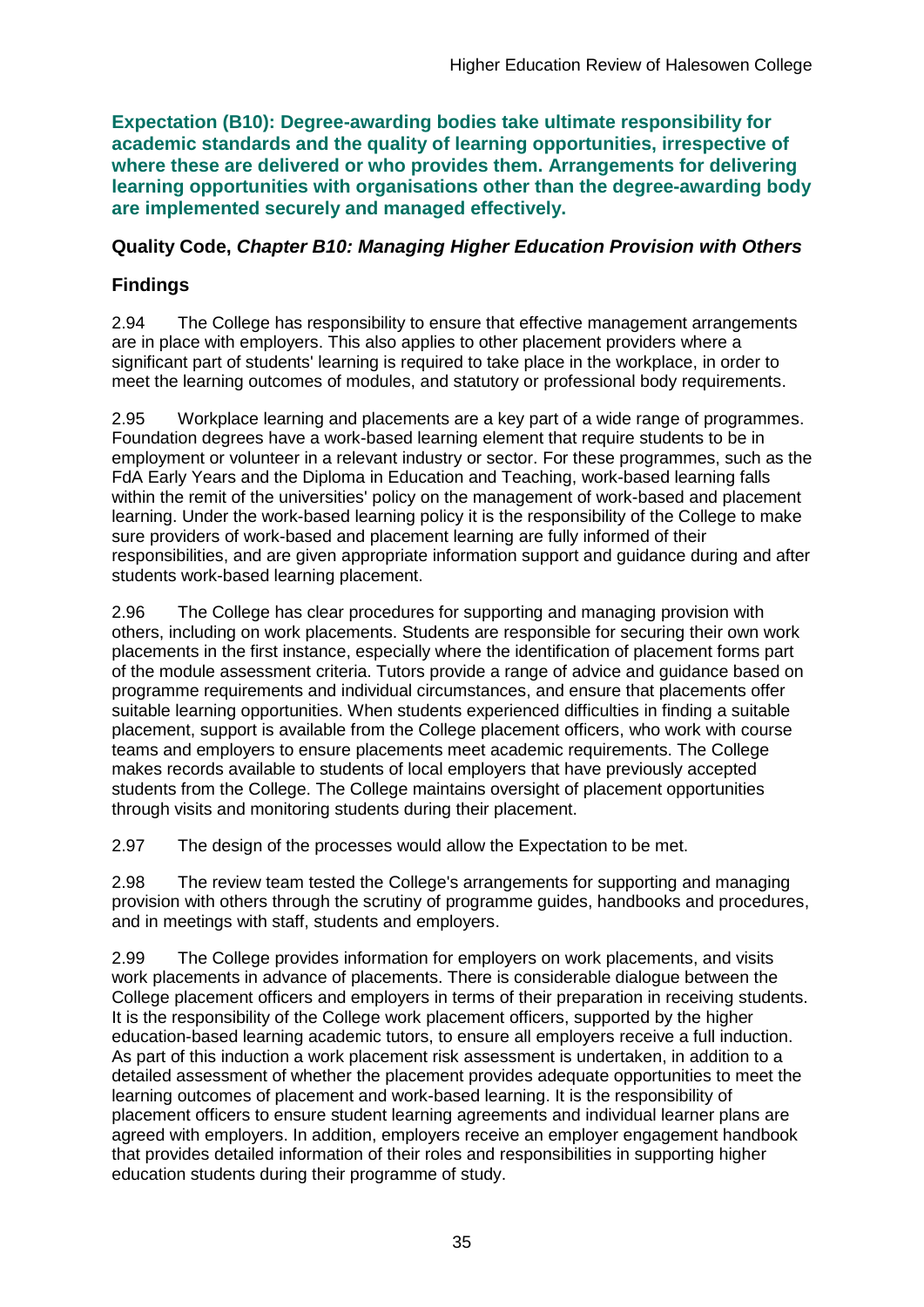2.100 Students confirmed that the College provides considerable opportunities through work placement and work-based learning that enables them to develop their employability skills. For example, HND Sports students undertake a work-based experience unit that requires them, as part of the learning outcomes, to negotiate industry experience with their tutors and employers. The HND Health and Social Care students must undertake 200 hours of placement learning, which is a compulsory element of their programme. It is a requirement that students undertake reflective milestone reviews within their placement at interview stage, midpoint and endpoint. This reflection is supported by employer-witnessed statements and reports. All students in work placements are visited twice by the College work placement officers and academic tutors.

2.101 For students undertaking the FdA Early Years, practice-based learning forms a significant proportion of the qualification for students, and takes place within registered Ofsted approved settings. Students are supported during their work-based learning by a designated professional partner who is an employee within the workplace. The professional partner is the student's daily point of contact, who provides advice and support. In addition, the student also receives support from the College's work-based learning tutor and programme leader.

2.102 The College's curriculum teams have strong links with employers. For example, the FdA Music and Business make effective use of industrial links, which creates enhanced learning opportunities for students. An example of this is industry briefs being provided to students. Employers have also contributed to the design of the curriculum, and commissioned video production briefs for students. Students indicate that their work-based learning experience is very beneficial to them, as it develops their employability skills and improves their employment opportunities.

2.103 It was clear from discussions with staff, students and employers that work placement learning is well managed by the College and that all stakeholders are well prepared and supported. The review team concludes that the Expectation is met and the associated level of risk is low.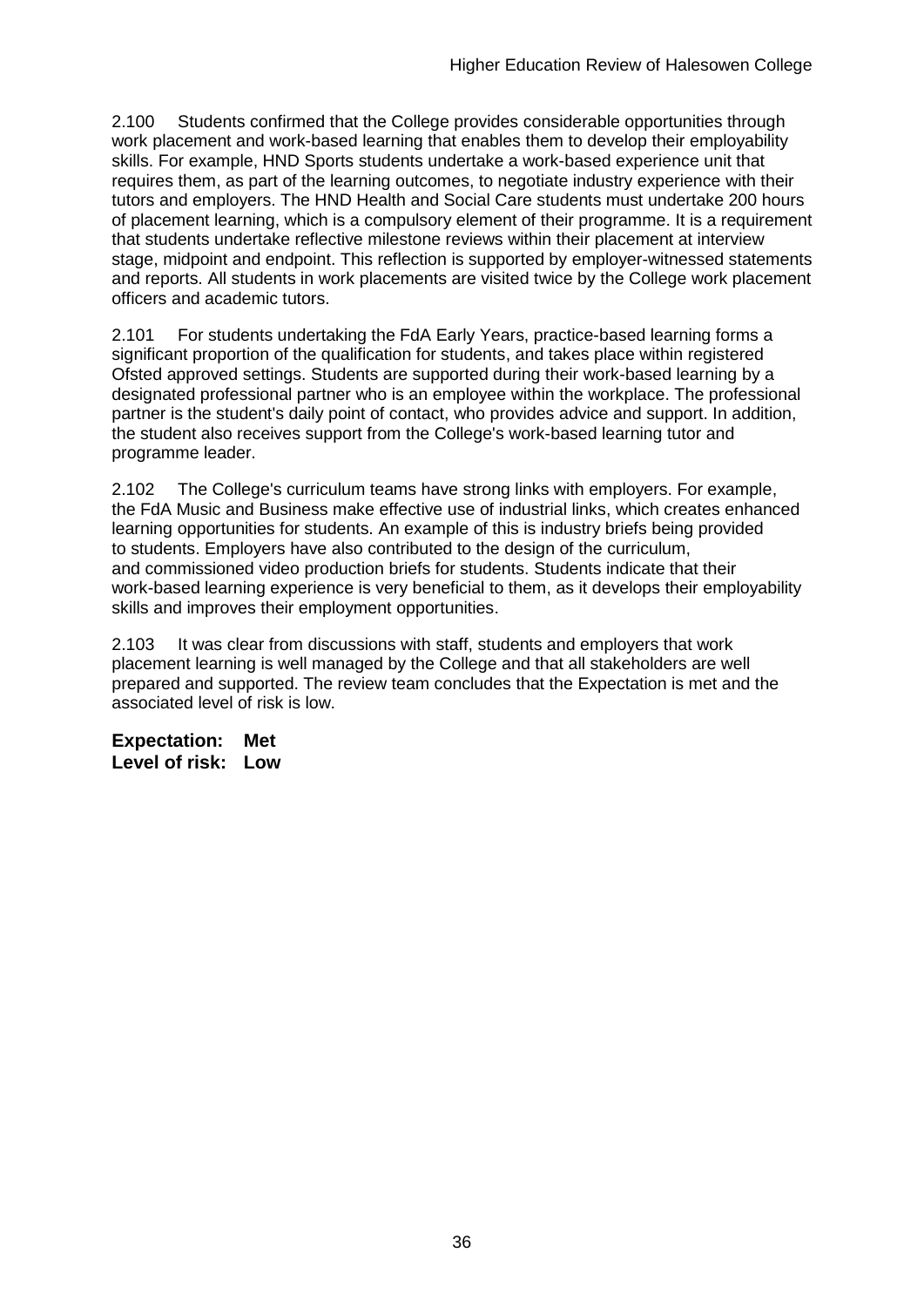**Expectation (B11): Research degrees are awarded in a research environment that provides secure academic standards for doing research and learning about research approaches, methods, procedures and protocols. This environment offers students quality of opportunities and the support they need to achieve successful academic, personal and professional outcomes from their research degrees.**

#### **Quality Code,** *Chapter B11: Research Degrees*

### **Findings**

2.104 The College does not offer research degrees, therefore this Expectation does not apply.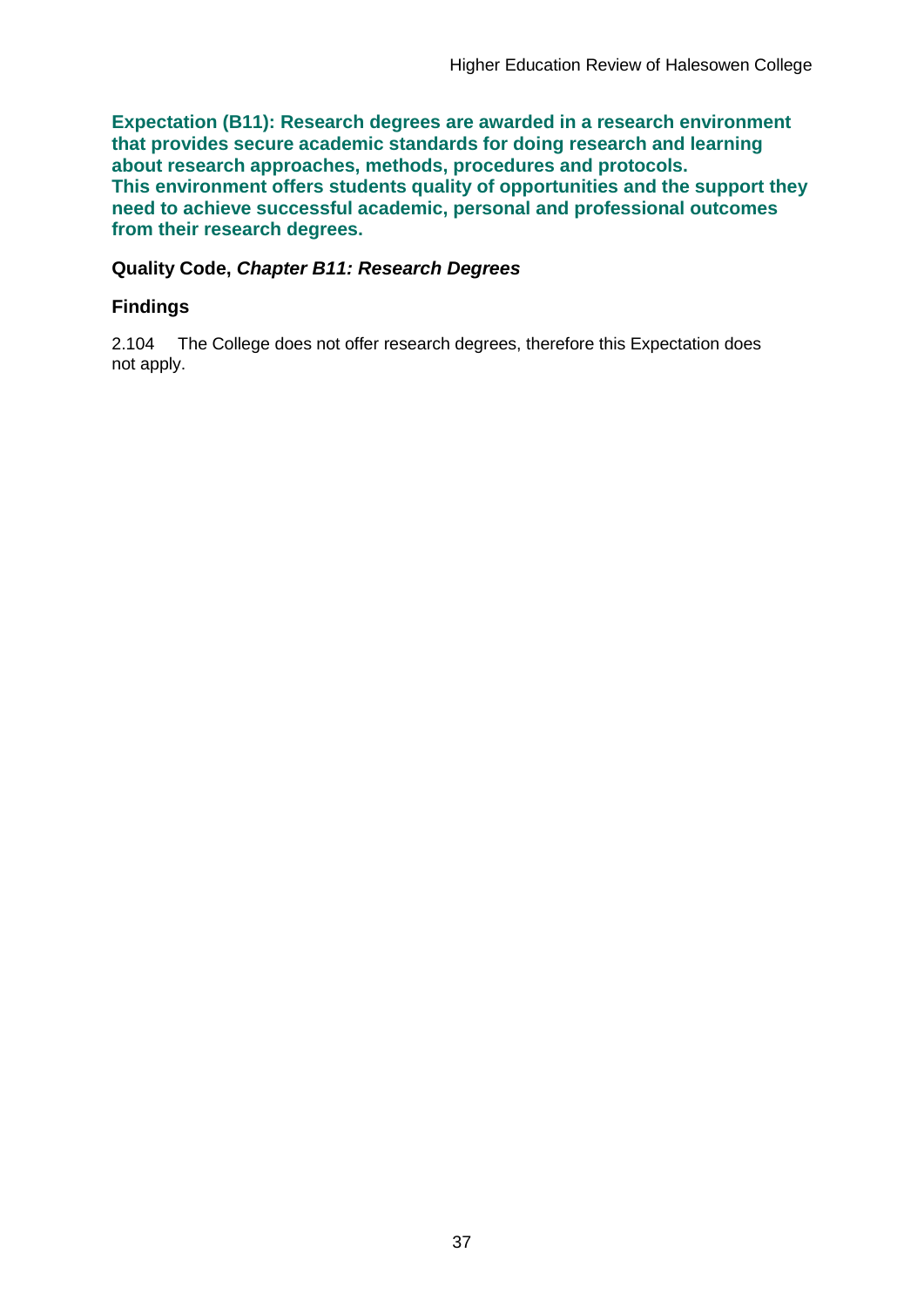## **The quality of student learning opportunities: Summary of findings**

2.105 In reaching its judgement about the quality of student learning opportunities, the review team matched its findings against the criteria specified in Annex 2 of the published handbook.

2.106 The College has effective systems in place for programme approval, admissions, learning and teaching, student support, student engagement, assessment, programme review, complaints and appeals and working with others.

2.107 All 10 expectations are met with low levels of risk. There are two examples of good practice relating to staff development and investment to develop resources in engineering, computing and creative industries. There are two recommendations, one concerning the use of higher education resources, and another concerning the use of resources to prevent academic malpractice. There is one affirmation regarding the actions taken on the FdA Early Years programme.

2.108 The review team concludes that the quality of student learning opportunities at the College **meets** UK expectations.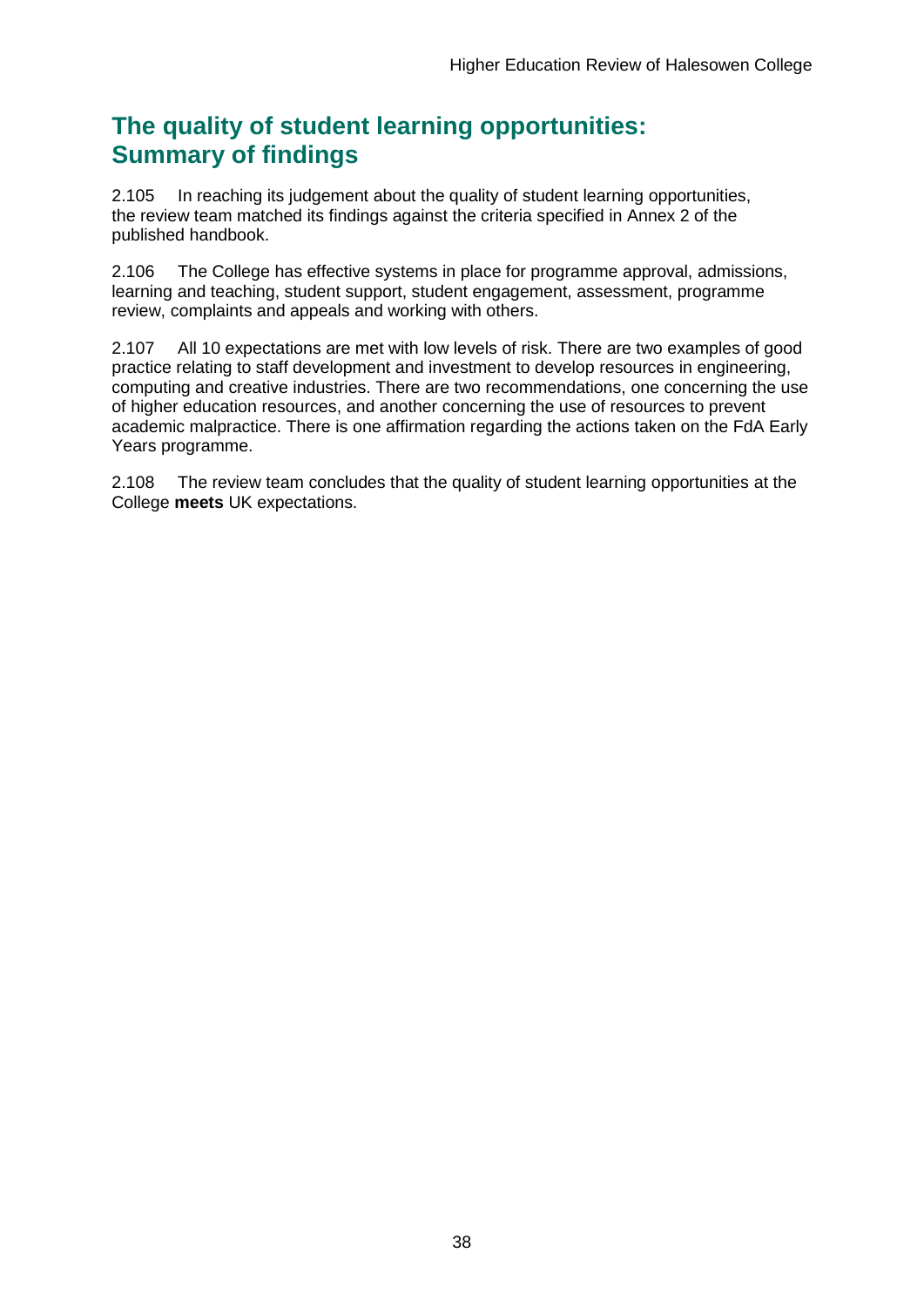## <span id="page-39-0"></span>**3 Judgement: The quality of the information about learning opportunities**

**Expectation (C): UK higher education providers produce information for their intended audiences about the higher education they offer that is fit for purpose, accessible and trustworthy.**

### **Quality Code, Part C: Information about Higher Education Provision**

## **Findings**

3.1 The College has processes in place to ensure that the information for which it is responsible is fit for purpose, accessible and trustworthy. The College's programme information is stored in a digital prospectus, which is available on the College website. Amendments are immediately updated on the website. Printed information is produced using the data from the website, ensuring that it is always based on the latest version.

3.2 For Pearson programmes the College is responsible for marketing its programmes to students. The universities are responsible for the creation of programme information and handbooks, and have final approval on any marketing materials being released by the College. The design of the processes would allow the Expectation to be met.

3.3 The review team met members of staff and representatives of the student body, and scrutinised documentation, in order to assess the effectiveness of the College's application of its policies on the quality of its information about learning opportunities.

3.4 The College reviews and updates its public-facing programme information annually. This information is checked by programme leaders, signed off by a senior member of staff, and then reviewed by the marketing team prior to publication. Senior staff work with the universities when publishing information about their programmes.

3.5 The College provides clear admissions and induction information for students. Upon enrolling at the College, students are provided with access to policies and procedures relevant to their programme. Students are made aware of their responsibilities during induction.

3.6 Students found their programme handbooks to be a valuable source of information. A survey carried out among students found that the majority consider the College's website to be user friendly and the information on the website to be up to date.

3.7 External examiner reports are made available to students, however, there was little awareness within the student body of the role of the external examiner. A minority of students met by the review team were aware of the external examiner reports at all.

3.8 An area of the College's VLE is dedicated to higher education, which provides students with access to policies and procedures. Students are consulted when information is prepared and updated. The College is able to produce copies of its information in alternative formats to ease accessibility. The College's Higher Education Strategy, which is available on its website, is a clear statement about its strategic priorities and associated aims and objectives. The College is working to produce guidance to promote and reinforce its policies on the minimum standard of information posted by academic staff on its VLE.

3.9 The review team found that the College's approach to producing information about the quality of learning opportunities is fit for purpose, accessible and trustworthy, and that established procedures are in place to ensure that the information remains accurate and up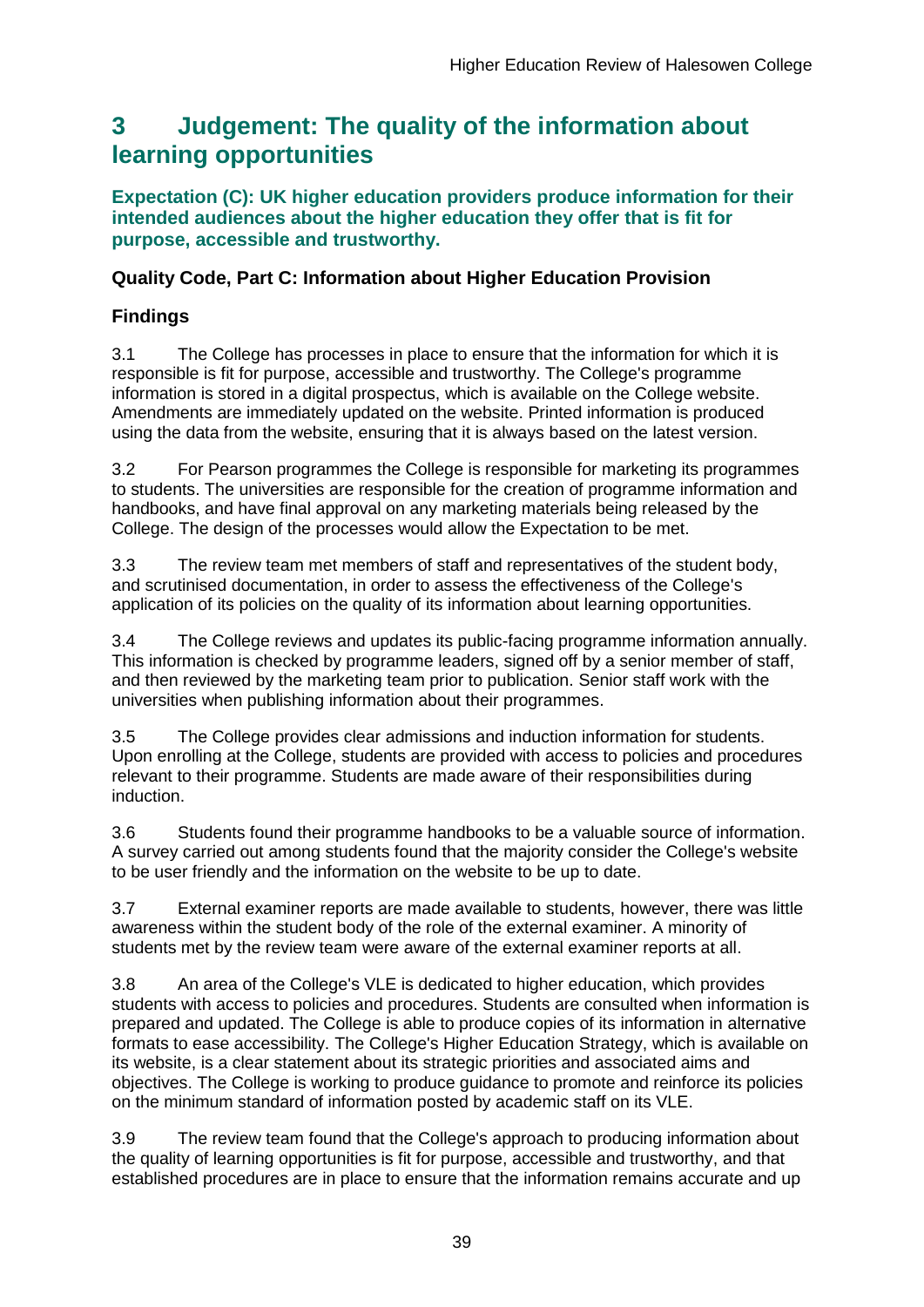to date. The review team concludes that the Expectation is met and the associated level of risk is low.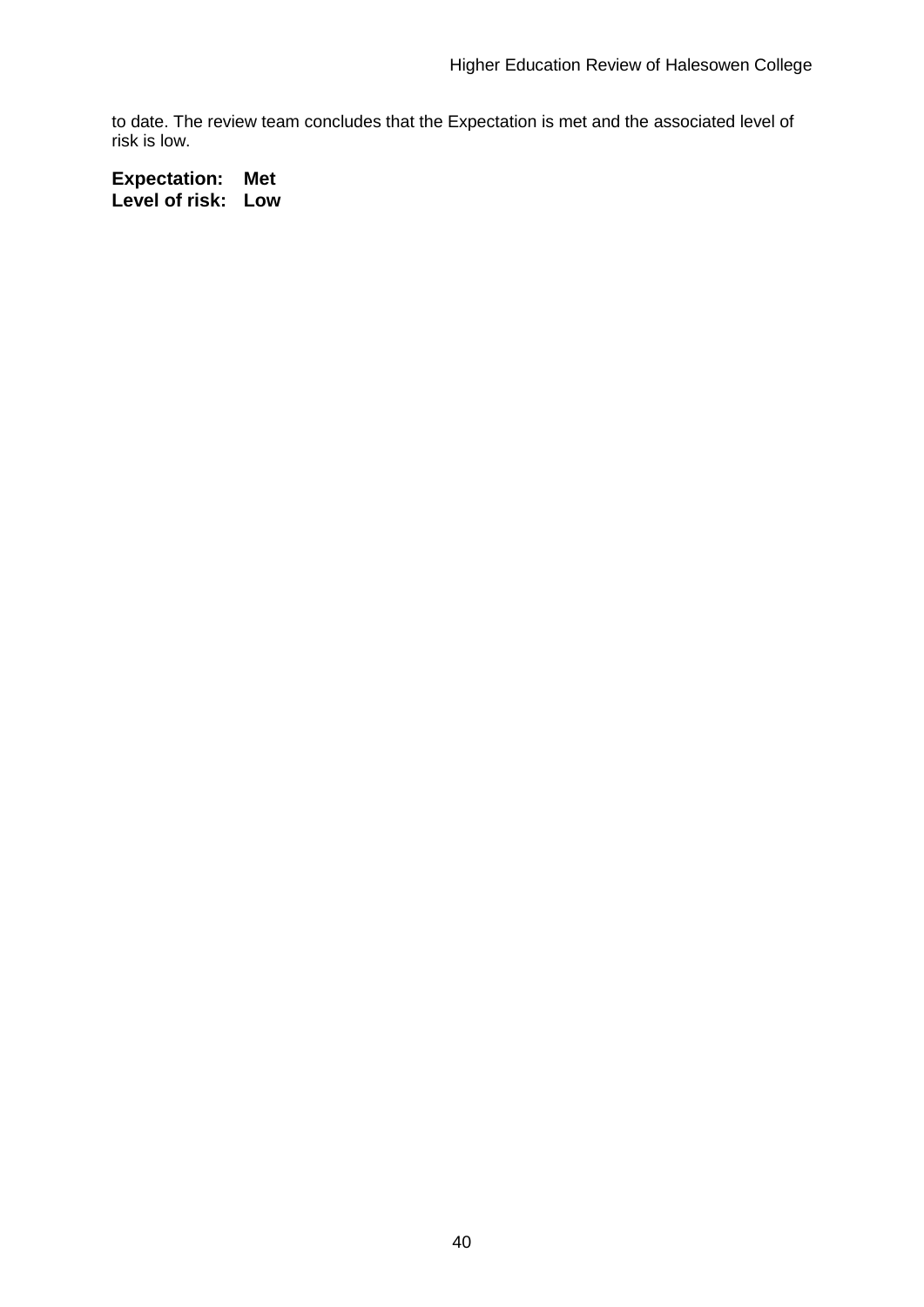## **The quality of the information about learning opportunities: Summary of findings**

3.10 In reaching its judgement about the quality of student learning opportunities, the review team matched its findings against the criteria specified in Annex 2 of the published handbook.

3.11 The College has effective systems in place to ensure that information is fit for purpose, accessible and trustworthy. It works well with its awarding universities to provide this information.

3.12 The review team concludes that the quality of information about learning opportunities at the College **meets** UK expectations.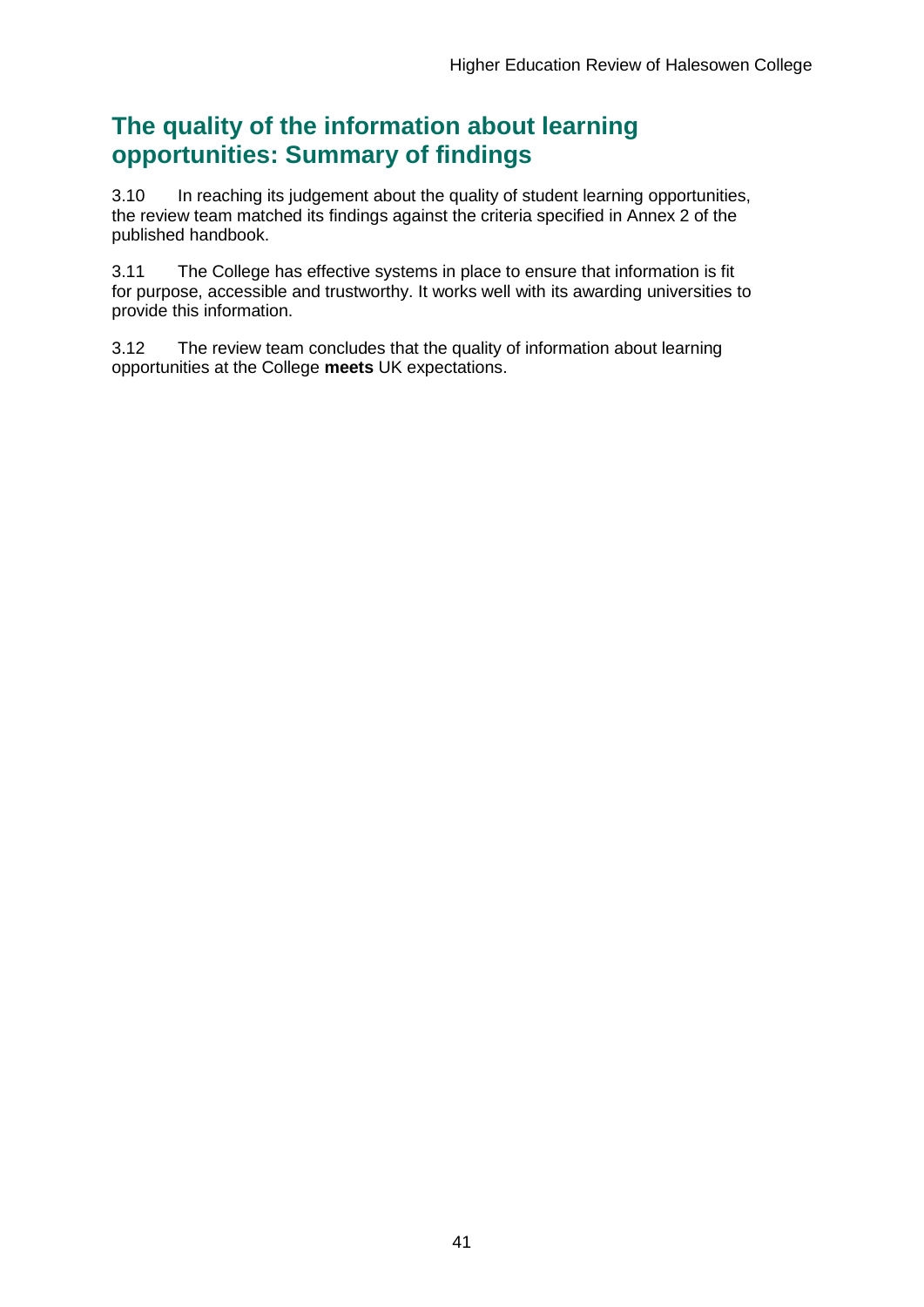## <span id="page-42-0"></span>**4 Judgement: The enhancement of student learning opportunities**

### **Expectation (Enhancement): Deliberate steps are being taken at provider level to improve the quality of students' learning opportunities.**

## **Findings**

4.1 The College has a strategic approach to the development and delivery of its higher education provision. There is a Higher Education Strategy 2011-15, with a revised strategy in preparation. The Higher Education Strategy has guided the expansion of the College's provision, with set clear objectives for the expansion of programmes. It is the College's intention to further elaborate its strategic aims and objects for developing, managing and improving the quality of student learning opportunities through the development and implementation of its Enhancement Strategy.

4.2 The College has a systematic approach to embedding the enhancement of student opportunities in its interactions with employers, its quality assurance procedures, and programme design and delivery. Enhancement is an overriding priority for the College's higher education provision. The Enhancement Strategy is currently available in a draft form and is awaiting final evaluation and approval. The Enhancement Strategy uses the QAA definition of enhancement to underpin its objectives in improving and enhancing student learning opportunities. The Strategy emphasises the enhancement of student learning opportunities through: an elaboration of the College's Principles of Enhancement; a commitment to provide students with the highest level of experience with respect to teaching and learning, in order to maximise knowledge and skills to enable personal and professional development; and a commitment to provide excellent support services to enhance individual student learning, and to build the College's external reputation for academic standards and leading learning.

4.3 The Enhancement Strategy is clearly aligned to College's Strategic Plan priorities. The review team **affirms** the College's commitment to the development of its enhancement policy.

4.4 The design of the processes would allow the Expectation to be met.

4.5 The review team tested the Expectation by reviewing the College's Strategic Plan; the draft Enhancement Strategy; the committee structure and a range of committee minutes; programme specifications and associated assessment activity; quality assurance procedures; placement and external speaker records/documentation; and staff development records. In addition, the review team held meetings with senior managers, teaching staff, support staff, students, employers and College alumni.

4.6 The College has a discreet higher education management structure, which provides the focus to drive forward the enhancement of programme-level quality assurance, programme delivery and review in order to provide students with a quality learning experience. The higher education committee structure enables senior and Corporation Board oversight of all higher education issues relating to estate, resources, teaching and learning, staff development and student progression, engagement and experience. Terms of reference clearly state the membership and functions of each College committee. A University of Worcester staff member has been appointed to the Corporation Board in order to add expertise and direction in higher education to deliberations.

4.7 The College has in place a variety of procedures to elicit feedback from higher education students in order to enhance the student learning experience.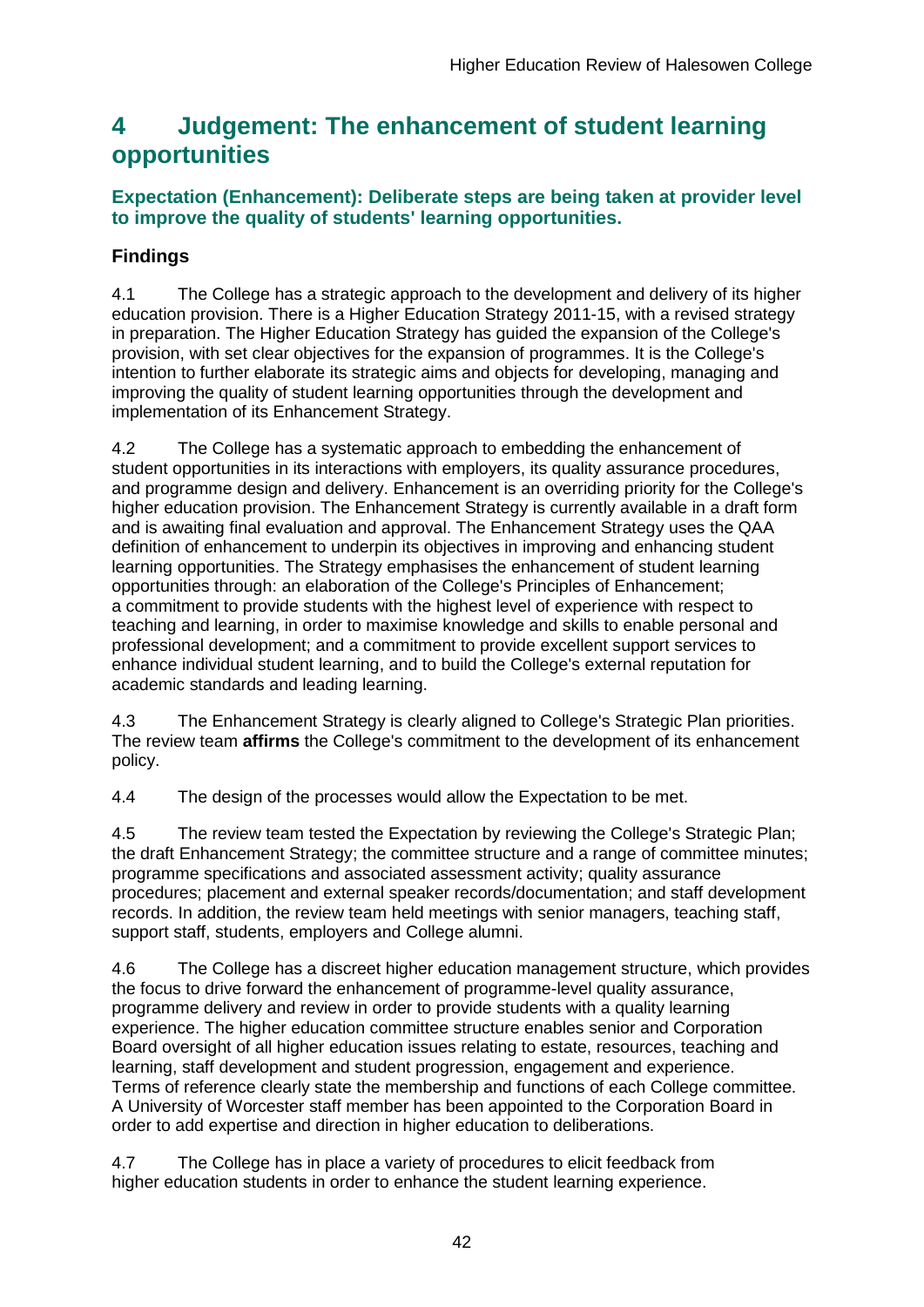Class representatives are selected by the student cohort to represent their views at programme committee meetings and through representation with other students at student forum meetings. Students participate in a range of College surveys, and programme modules are subject to student feedback questionnaires. The outcomes of surveys, forum meetings and module evaluations are discussed at programme team level. These feed into programme-level Annual Evaluation Reviews and provide a continuous in-year appraisal of the student learning experience.

4.8 There are examples of enhancement at the College, including a wide range of staff development opportunities to enhance higher education team members' understanding of the Quality Code. There are new teaching strategies relevant to higher education teaching, through internal and external staff development opportunities to enhance students' learning experiences. Staff have access to higher education teaching qualifications, and there is a robust internal programme of continuous professional development throughout the academic year. Student learning and employability are further enhanced and supported by a range of effective individual and workshop activities designed to develop academic, professional and employment-related skills, provided by specialist library, careers and learning support staff. The College's commitment to enhancing student learning opportunities is demonstrated by the development of the Higher Education Centre, a study resource where the learning needs of higher education students are prioritised by teaching and librarian staff. Students are also able to access higher education programme related specialist computer software.

4.9 The College enhances the student learning experience through established and mutually rewarding relationships with local, regional and national employers, as well as the employment focus of the higher education programmes offered by the College. All higher education programmes offered by the College are either work-based - for example the FdA Early Years, and Education and Training programmes - or work-related with employer placement opportunities, for example the HNC/D Computing and Applied Science courses. Although there is no employer engagement in the College's internal programme approvals process, employers are engaged in module selection with programme teams in order to ensure that Higher National programmes meet higher apprenticeship employer needs. The Chair of the Black Country Local Enterprise Partnership also chairs the College's employer forum. University partners engage with employers during the design and validation of their individual programmes. The general manager of a local company involved in the College's higher apprenticeship scheme has been appointed to the Corporation Board.

4.10 The College has a programme of visiting speakers and opportunities for students to gain industrial experiences, for example HND Sports students work in partnership with Dudley Metropolitan Borough Council on a 'Let's Get Fit' health promotion initiative. The University of Worcester's Lifelong Learning Teaching Qualifications Partnership Teaching Conference, coordinated by the College, is attended by students. HNC/D Animal Management students have also visited a fishery and deer park. External speakers include an online video link conference with the European Association of Zoos and Aquaria Executive Director. Health and Social Care students have access to staff members from a local hospice in order to discuss care strategies and palliative care.

4.11 The College has a strategic approach to the enhancement of student learning opportunities, which is implemented by senior managers, teaching staff and support staff in regard to programme management and delivery, and quality assurance. The College has strong employer engagement in providing opportunities for students to link theoretical knowledge to actual workplace practice. Careers and learning support staff provide multiple opportunities for students to develop and/or enhance their employability skills. Employers are engaged in supporting programme teams in module selection and programme design to ensure students have the knowledge and skills necessary to succeed in the workplace.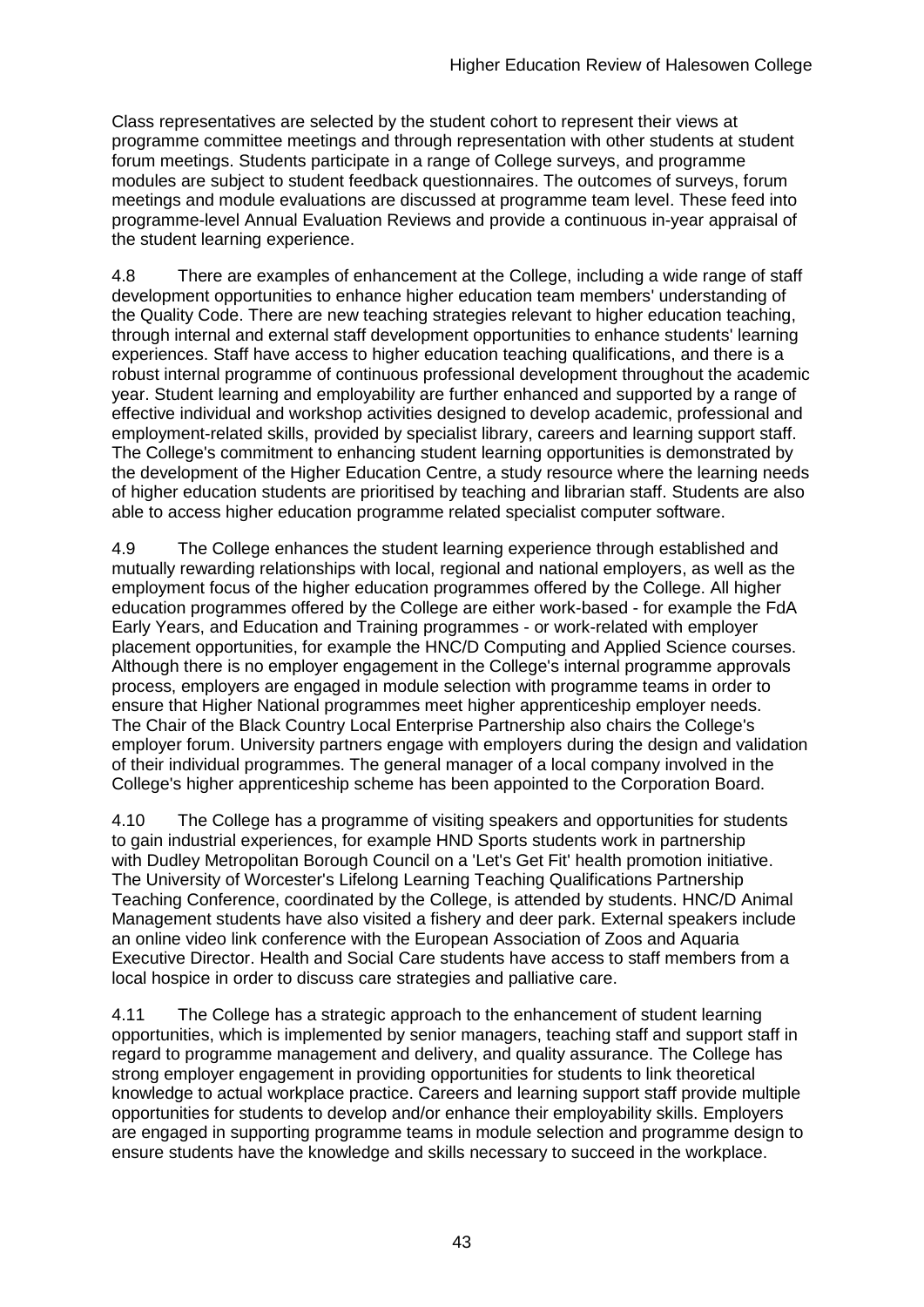4.12 The review team found that the deliberate steps being taken by the College to enhance the quality of students' learning opportunities are comprehensive and effective. The review team concludes that the Expectation is met and the associated level of risk is low.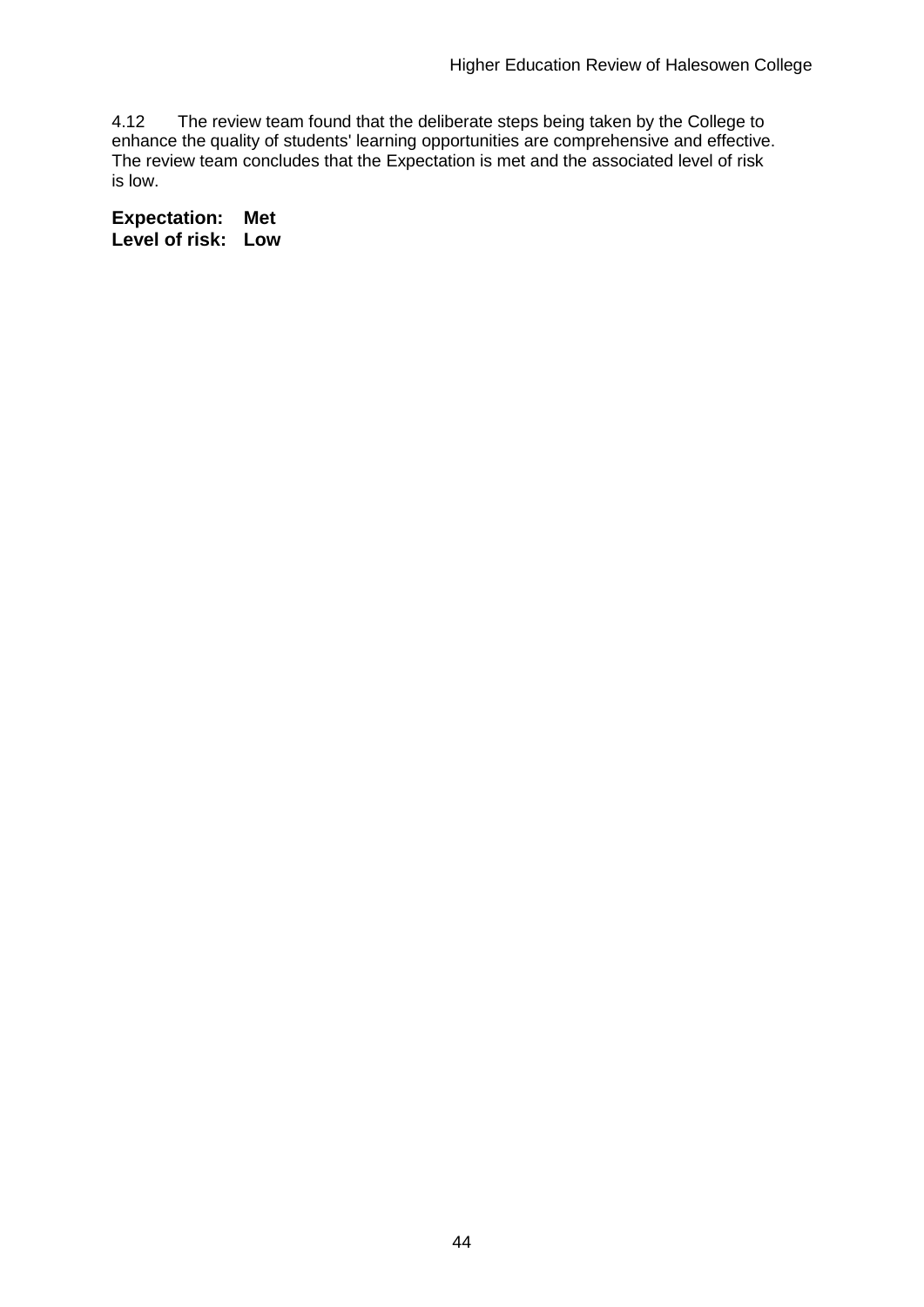## **The enhancement of student learning opportunities: Summary of findings**

4.13 In reaching its judgement about the enhancement of student learning opportunities, the review team matched its findings against the criteria specified in Annex 2 of the published handbook.

4.14 The College has a clear draft of its Enhancement Strategy, which has yet to be fully implemented.

4.15 The Expectation is met and the associated level of risk is low. There is an affirmation in relation to the steps the College is taking to develop and apply its Enhancement Strategy.

4.16 The review team concludes that the enhancement of student learning opportunities at the College **meets** UK expectations.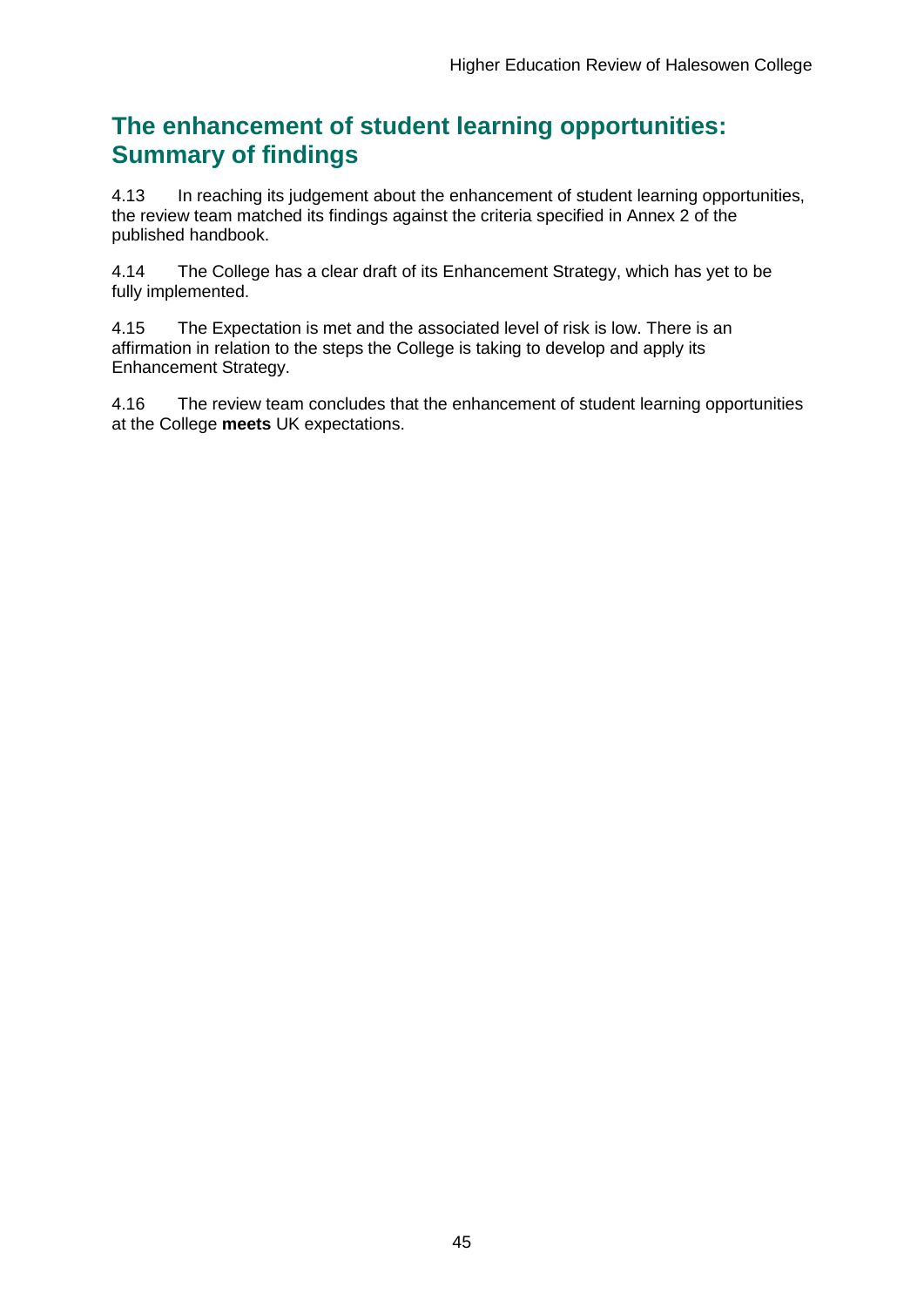## <span id="page-46-0"></span>**5 Commentary on the Theme: Student Employability**

## **Findings**

5.1 The College Higher Education Strategy shows a clear commitment to work in partnership with its university partners and Pearson to develop a comprehensive higher education curriculum that will enhance the employment opportunities for the local community. There is also a key reference within this Strategy to increase employer engagement and develop higher education courses that complement the Higher Level Apprenticeship framework

5.2 Through a review of definitive documents, course handbooks, programme specifications and work-based handbooks, in addition to meetings with staff and students, the review team found clear evidence of the development of employability skills.

5.3 The College has a strong vocational ethos, with strong links with employers and the business community in a local and regional context. These links have assisted the College in developing its Higher Level Apprenticeship framework. A considerable number of HNC students in Applied Biology and Chemistry, Computing and Business are currently employed as higher level apprentices. Students complete units specifically requested by their employers, which enhances their employability prospects. Employability is built into programmes during the development and approval stages, and students are well prepared for placements.

5.4 The College provides students with careers advice through its well established careers centre. The careers team has a school liaison team, which works with over 20 local schools, providing careers advice and promoting progression opportunities within the College. In addition, the careers team, in partnership with the University of Worcester, participates in the University Access project, which offers taster programmes for potential applicants. Students confirmed to the review team that the College careers advice service is informative and provides them with supportive and detailed information of the opportunities for transition from further to higher education, and also progression to employment or University.

5.5 The development and curriculum planning of foundation degrees take account of the *Foundation Degree Qualification Benchmark*. These qualifications integrate academic and work-based learning through close collaboration between the College and employers. Students who gain the foundation degree award demonstrate intellectual abilities, transferable attributes, and practical skills for employment. For example, students on the foundation degree in Early Years successfully implement skills learnt on their course within the workplace. These skills include the ability to develop and implement an inclusive curriculum that promotes education and well-being of children in order to help them achieve.

5.6 Work-based learning forms a significant proportion of the foundation degree qualifications, and this is incorporated into taught modules and dedicated learning modules. The FdA in Early Years opens up opportunities for career progression for students who are already in employment, working voluntary voluntarily in the sector, or progressing from Level 3 courses. Employers are involved in the design, delivery and review of the FdA in Early Years.

5.7 The FdAs in Business and Media Production bring together the media expertise of the College, and the business and management expertise of Newman University. All media related modules are delivered by College staff, with business, work placement, and academic skills being delivered at the University. The programme is designed around running a production company, in which students receive live briefs from a variety of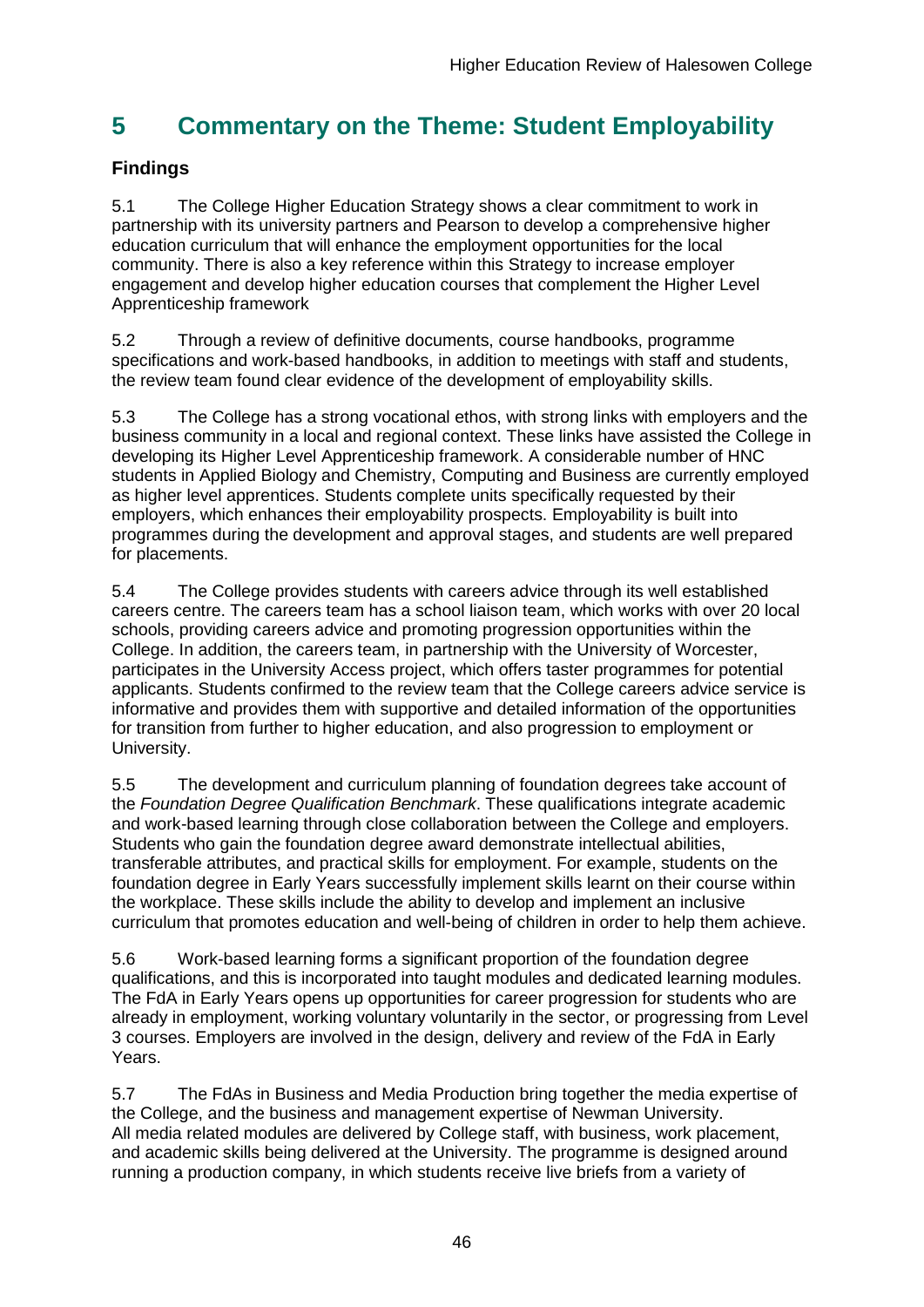businesses, making effective use of industry link. Students undertake a variety of roles within the production company. These roles are rotated as students' progress through their modules.

5.8 To support innovation in employability the College has invested significantly in its estates and resources to support its higher education provision. In collaboration with the Black Country Local Enterprise Partnership the College has invested significantly in higher technological resources at the Coombs Wood Campus as part of a science and technology project. These new laboratory resources contribute significantly to the learning and development of students in the areas of computing and the creative industries. In addition, the College has recently invested in a state-of-the-art engineering training facility that supports teaching and learning for students in areas of component design and production, materials testing, fabrication, power products, fluid dynamics and manufacturing.

5.9 Each curriculum area has significant links with employers relevant to the subject area. Course teams make effective use of these relationships by inviting employers and industrialists to the College as guest lectures. For example, the HND Sports students, in partnership with Dudley Metropolitan Borough Council, ran an internal health promotion College event, Let's Get Active. The Diploma in Education and Teaching programme team invites colleagues in other educational settings to peer-observe College students. Programme teams make effective use of external real life work-related settings to promote employability for students. The HND Animal Management students visited a wide range of animal related venues, such as fisheries, deer parks and safari parks.

5.10 In addition, course teams collaborate with employers to provide learning opportunities through live project briefs that contribute to their assessment and develop their employability skills. HNC students undertake a one-day-a-week placement that is directly linked to a personal and professional development module that requires 200 hours of work placement.

<span id="page-47-0"></span>5.11 The review team concludes that the College is taking deliberate and strategic steps to create employability opportunities and experiences for students that maximise their career prospects and progression.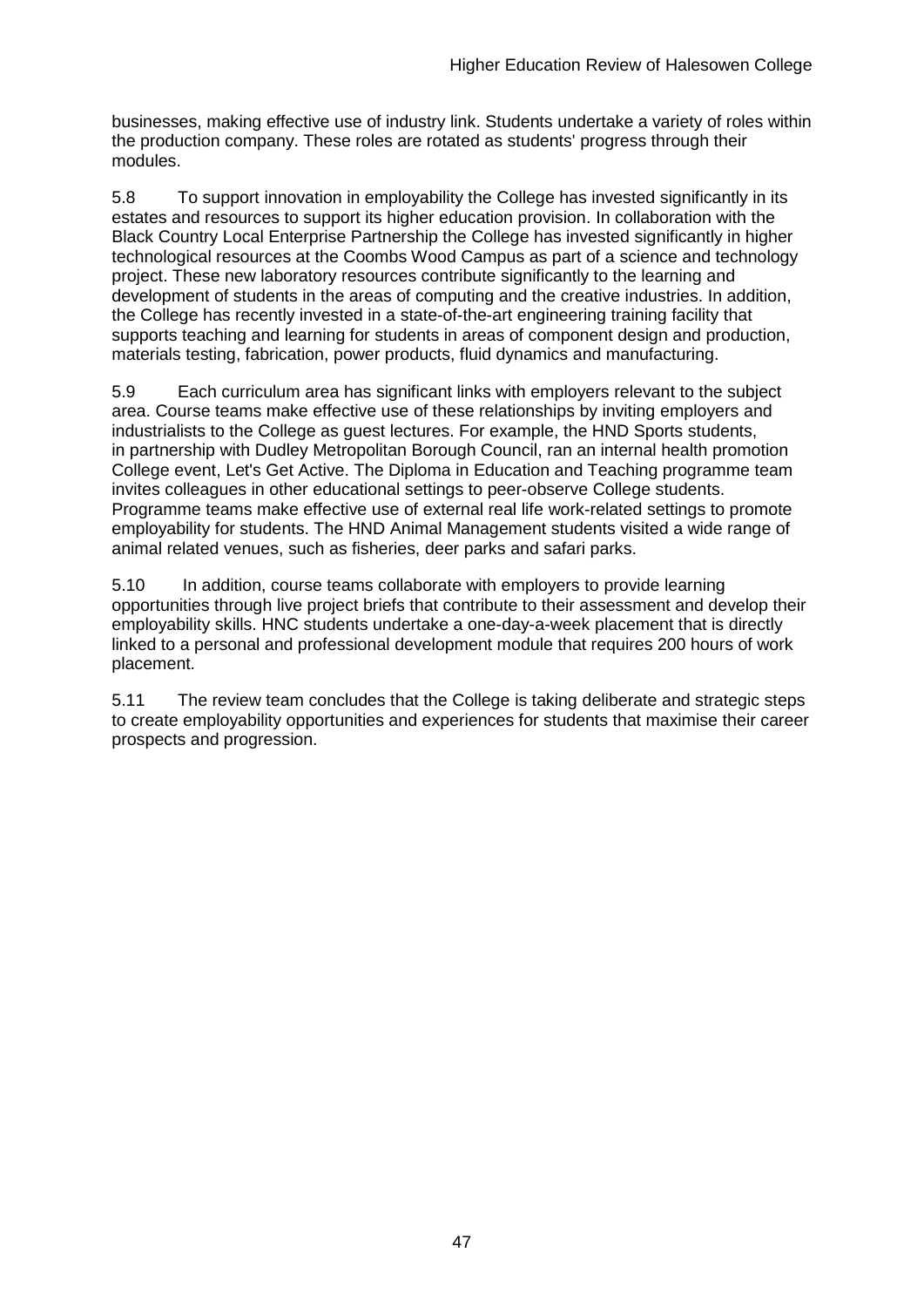## <span id="page-48-0"></span>**Glossary**

This glossary is a quick-reference guide to terms in this report that may be unfamiliar to some readers. Definitions of key operational terms are also given on pages 30-33 of the [Higher Education Review handbook.](http://www.qaa.ac.uk/publications/information-and-guidance/publication?PubID=2672)

If you require formal definitions of other terms please refer to the section on assuring standards and quality: [www.qaa.ac.uk/assuring-standards-and-quality.](http://www.qaa.ac.uk/assuring-standards-and-quality)

User-friendly explanations of a wide range of terms can be found in the longer **Glossary** on the QAA website: [www.qaa.ac.uk/Pages/GlossaryEN.aspx.](http://www.qaa.ac.uk/Pages/GlossaryEN.aspx)

#### **Academic standards**

The standards set by **degree-awarding bodies** for their courses (programmes and modules) and expected for their awards. See also **threshold academic standard**.

#### **Award**

A qualification, or academic credit, conferred in formal recognition that a student has achieved the intended **learning outcomes** and passed the assessments required to meet the academic standards set for a **programme** or unit of study.

#### **Blended learning**

Learning delivered by a number of different methods, usually including face-to-face and e-learning (see **[technology enhanced or enabled learning](http://www.qaa.ac.uk/AboutUs/glossary/Pages/glossary-t.aspx#t1)**).

#### **Credit(s)**

A means of quantifying and recognising learning, used by most institutions that provide higher education **programmes of study**, expressed as numbers of credits at a specific level.

#### **Degree-awarding body**

A UK [higher education provider](http://newlive.qaa.ac.uk/AboutUs/glossary/Pages/glossary-h.aspx#h2.1) (typically a [university\)](http://newlive.qaa.ac.uk/AboutUs/glossary/Pages/glossary-u-z.aspx#u4) with the power to award degrees, conferred by Royal Charter, or under Section 76 of the Further and Higher Education Act 1992, or under Section 48 of the Further and Higher Education (Scotland) Act 1992, or by Papal Bull, or, since 1999, granted by the Privy Council on advice from QAA (in response to applications for [taught degree awarding powers, research degree awarding powers or](http://newlive.qaa.ac.uk/AboutUs/DAP/Pages/default.aspx)  [university title\)](http://newlive.qaa.ac.uk/AboutUs/DAP/Pages/default.aspx).

#### **Distance learning**

A course of study that does not involve face-to-face contact between students and tutors but instead uses technology such as the internet, intranets, broadcast media, CD-ROM and video, or traditional methods of correspondence - learning 'at a distance'. See also **blended learning**.

#### **Dual award or double award**

The granting of separate awards (and certificates) for the same **programme** by two **degree-awarding bodies** who have jointly delivered the programme of study leading to them. See also **multiple award**.

#### **e-learning**

See technology enhanced or enabled learning.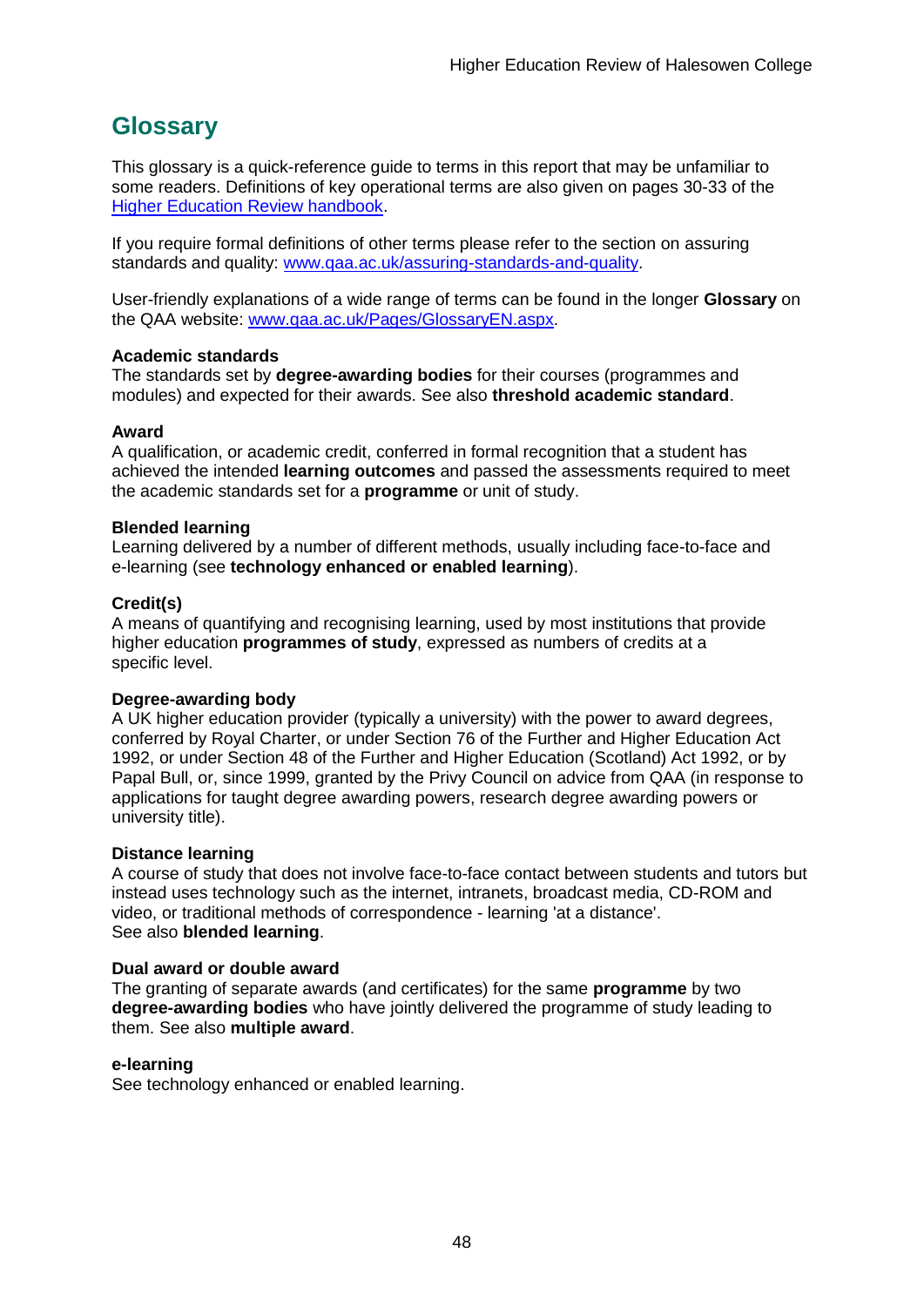#### **Enhancement**

The process by which [higher education providers](http://www.qaa.ac.uk/AboutUs/glossary/Pages/glossary-h.aspx#h2.1) systematically improve the quality of provision and the ways in which students' learning is supported. It is used as a technical term in our review processes.

#### **Expectations**

Statements in the **Quality Code** that set out what all UK [higher education providers](http://newlive.qaa.ac.uk/AboutUs/glossary/Pages/glossary-h.aspx#h2.1) expect of themselves and each other, and what the general public can therefore expect of them.

#### **Flexible and distributed learning**

A [programme](http://newlive.qaa.ac.uk/AboutUs/glossary/Pages/glossary-p.aspx#p12) or [module](http://newlive.qaa.ac.uk/AboutUs/glossary/Pages/glossary-m-o.aspx#m6) that does not require the student to attend classes or events at particular times and locations.

See also **distance learning**.

#### **Framework**

A published formal structure. See also **framework for higher education qualifications**.

#### **Framework for higher education qualifications**

A published formal structure that identifies a hierarchy of national qualification levels and describes the general achievement expected of holders of the main qualification types at each level, thus assisting higher education providers in maintaining academic standards. QAA publishes the following frameworks: *The Framework for Higher Education Qualifications in England, Wales and Northern Ireland* (FHEQ) and *The Framework for Qualifications of Higher Education Institutions in Scotland* (FQHEIS).

#### **Good practice**

A process or way of working that, in the view of a QAA review team, makes a particularly positive contribution to a higher education provider's management of academic standards and the quality of its educational provision. It is used as a technical term in QAA's audit and review processes.

#### **Learning opportunities**

The provision made for students' learning, including planned study, teaching, assessment, academic and personal support, and resources (such as libraries and information systems, laboratories or studios).

#### **Learning outcomes**

What a learner is expected to know, understand and/or be able to demonstrate after completing a process of learning.

#### **Multiple awards**

An arrangement where three or more **degree-awarding bodies** together provide a single jointly delivered **programme** (or programmes) leading to a separate **award** (and separate certification) of each awarding body. The arrangement is the same as for **dual/double awards**, but with three or more awarding bodies being involved.

#### **Operational definition**

A formal definition of a term, establishing exactly what QAA means when using it in reviews and reports.

#### **Programme (of study)**

An approved course of study that provides a coherent learning experience and normally leads to a qualification.